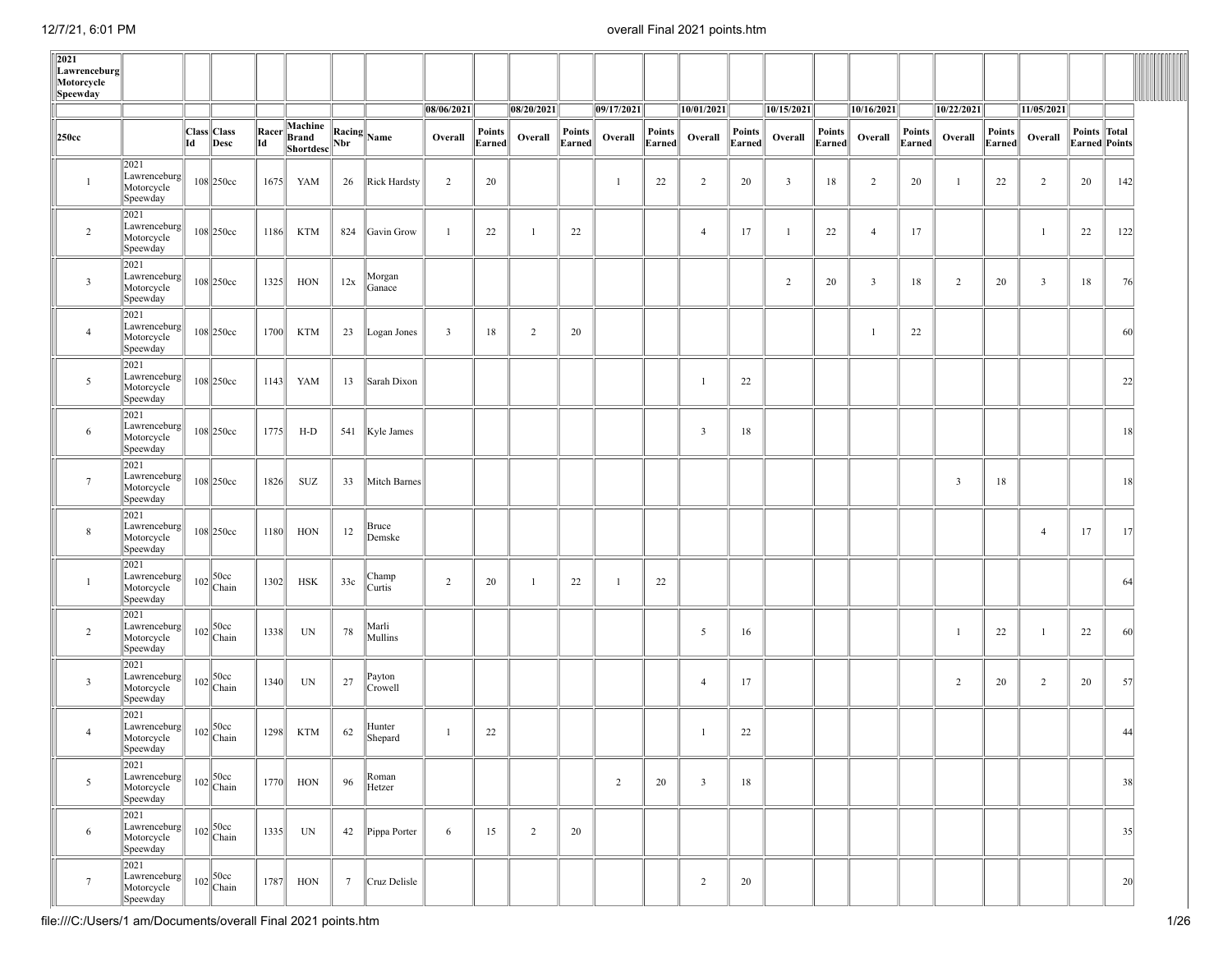| $\,$ 8 $\,$     | 2021<br>Lawrenceburg<br>Motorcycle<br>Speewday | $102$ $\bigg  50 \text{cc}$<br>Chain                                     | 1707 | HON        | 62           | Landon<br>Shepard     | $\overline{\mathbf{3}}$ | 18 |                |        |    |                |    |  |  |                |    |  | 18     |
|-----------------|------------------------------------------------|--------------------------------------------------------------------------|------|------------|--------------|-----------------------|-------------------------|----|----------------|--------|----|----------------|----|--|--|----------------|----|--|--------|
| 9               | 2021<br>Lawrenceburg<br>Motorcycle<br>Speewday | $102$ $\bigg  \begin{array}{c} 50 \text{cc} \\ \text{Chain} \end{array}$ | 1703 | HON        | 922          | Corey<br>Wilson       | $\overline{4}$          | 17 |                |        |    |                |    |  |  |                |    |  | 17     |
| 10              | 2021<br>Lawrenceburg<br>Motorcycle<br>Speewday | $102$ $\bigg  \begin{array}{c} 50 \text{cc} \\ \text{Chain} \end{array}$ | 1673 | UN         | 513          | Kendall<br>Tackett    | 5                       | 16 |                |        |    |                |    |  |  |                |    |  | 16     |
| 11              | 2021<br>Lawrenceburg<br>Motorcycle<br>Speewday | $102$ $\bigg  \begin{array}{c} 50 \text{cc} \\ \text{Chain} \end{array}$ | 1777 | YAM        | $\mathbf{1}$ | Nolan Rose            |                         |    |                |        |    | 6              | 15 |  |  |                |    |  | 15     |
| $\mathbf{1}$    | 2021<br>Lawrenceburg<br>Motorcycle<br>Speewday | $103$ 65cc                                                               | 1304 | <b>HSK</b> | 11f          | Reese<br>Frankenfield | $\overline{2}$          | 20 | $\mathbf{1}$   | 22     |    |                |    |  |  |                |    |  | 42     |
| $\overline{2}$  | 2021<br>Lawrenceburg<br>Motorcycle<br>Speewday | $103$ 65cc                                                               | 1302 | HSK        | 33c          | Champ<br>Curtis       |                         |    | $\overline{2}$ | 20     | 22 |                |    |  |  |                |    |  | 42     |
| $\overline{3}$  | 2021<br>Lawrenceburg<br>Motorcycle<br>Speewday | $103$ 65cc                                                               | 1298 | <b>KTM</b> | 62           | Hunter<br>Shepard     | $\overline{4}$          | 17 |                |        |    | $\overline{1}$ | 22 |  |  |                |    |  | 39     |
| $\overline{4}$  | 2021<br>Lawrenceburg<br>Motorcycle<br>Speewday | $103$ 65cc                                                               | 1703 | HON        | 922          | Corey<br>Wilson       |                         |    | $\mathbf{3}$   | 18     |    | $\overline{2}$ | 20 |  |  |                |    |  | 38     |
| 5               | 2021<br>Lawrenceburg<br>Motorcycle<br>Speewday | $103$ 65cc                                                               | 1656 | YAM        |              | 110x Charlie Jakes    | $\overline{1}$          | 22 |                |        |    |                |    |  |  |                |    |  | 22     |
| 6               | 2021<br>Lawrenceburg<br>Motorcycle<br>Speewday | $103$ 65cc                                                               | 1707 | HON        | 62           | Landon<br>Shepard     |                         |    |                |        |    |                |    |  |  | $\mathbf{1}$   | 22 |  | 22     |
| $7\phantom{.0}$ | 2021<br>Lawrenceburg<br>Motorcycle<br>Speewday | $103$ 65cc                                                               | 1827 | YAM        | 84           | <b>Wyatt Gosser</b>   |                         |    |                |        |    |                |    |  |  | $\overline{2}$ | 20 |  | 20     |
| $\,$ 8 $\,$     | 2021<br>Lawrenceburg<br>Motorcycle<br>Speewday | $103$ 65cc                                                               | 1300 | <b>KTM</b> | 33           | Caleb Curtis          | $\overline{\mathbf{3}}$ | 18 |                |        |    |                |    |  |  |                |    |  | 18     |
| 9               | 2021<br>Lawrenceburg<br>Motorcycle<br>Speewday | $103$ 65cc                                                               | 1335 | UN         | 42           | Pippa Porter          |                         |    | $\overline{4}$ | 17     |    |                |    |  |  |                |    |  | 17     |
| 10              | 2021<br>Lawrenceburg<br>Motorcycle<br>Speewday | $103$ 65cc                                                               | 940  | <b>KAW</b> | 34           | Hunter<br>Messer      | 5                       | 16 |                |        |    |                |    |  |  |                |    |  | 16     |
| $\mathbf{1}$    | 2021<br>Lawrenceburg<br>Motorcycle<br>Speewday | $104$ 85cc                                                               | 1301 | HSK        | 32           | Bryson<br>Porter      | 6                       | 15 | $\mathbf{3}$   | 18     |    | -1             | 22 |  |  | $\overline{1}$ | 22 |  | 77     |
| $\overline{2}$  | 2021<br>Lawrenceburg<br>Motorcycle<br>Speewday | $104$ 85cc                                                               | 1300 | KTM        | 33           | Caleb Curtis          | $\overline{4}$          | 17 | $\overline{2}$ | 20     | 22 |                |    |  |  |                |    |  | 59     |
| $\overline{3}$  | 2021<br>Lawrenceburg<br>Motorcycle<br>Speewday | $104$ 85cc                                                               | 1656 | YAM        |              | 110x Charlie Jakes    | $\mathbf{1}$            | 22 | $\mathbf{1}$   | $22\,$ |    |                |    |  |  |                |    |  | 44     |
| $\overline{4}$  | 2021                                           | 104 85cc                                                                 |      | 1674 KAW   |              | 26 Cody Mishey        | $\overline{2}$          | 20 |                |        |    | $\overline{c}$ | 20 |  |  |                |    |  | $40\,$ |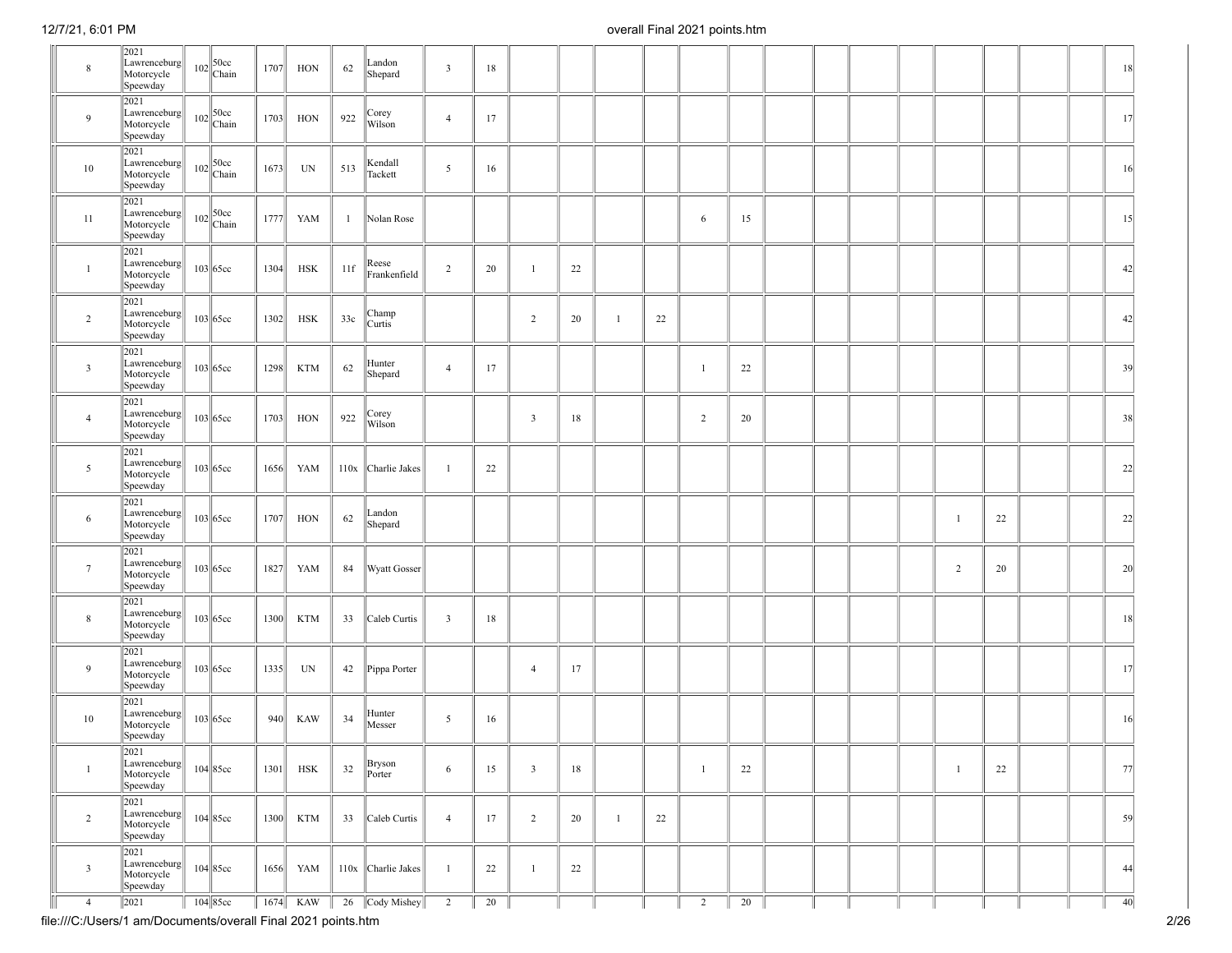|                 | Lawrenceburg<br>Motorcycle<br>Speewday                         |              |      |            |                |                           |                         |    |                |    |                |              |                         |    |                         |    |                         |        |                 |                  |                |    |     |
|-----------------|----------------------------------------------------------------|--------------|------|------------|----------------|---------------------------|-------------------------|----|----------------|----|----------------|--------------|-------------------------|----|-------------------------|----|-------------------------|--------|-----------------|------------------|----------------|----|-----|
| 5               | 2021<br>Lawrenceburg<br>Motorcycle<br>Speewday                 | $104 85c$ c  | 1304 | <b>HSK</b> | 11f            | Reese<br>Frankenfield     | 5                       | 16 | $\overline{4}$ | 17 |                |              |                         |    |                         |    |                         |        |                 |                  |                |    | 33  |
| 6               | 2021<br>Lawrenceburg<br>Motorcycle<br>Speewday                 | $104$ 85cc   | 1659 | <b>HSK</b> | 9              | Emily Carter              | $\overline{\mathbf{3}}$ | 18 |                |    |                |              |                         |    |                         |    |                         |        |                 |                  |                |    | 18  |
| $\mathbf{1}$    | 2021<br>Lawrenceburg<br>Motorcycle<br>Speewday                 | 91 Animal    | 1419 | UN         | 56             | Rob Stewert               | $\overline{2}$          | 20 | $\overline{2}$ | 20 | $\overline{2}$ | 20           | $\overline{1}$          | 22 | $\overline{\mathbf{3}}$ | 18 | $\overline{2}$          | 20     |                 | $\mathbf{0}$     |                |    | 120 |
| $\overline{2}$  | 2021<br>Lawrenceburg<br>Motorcycle<br>Speewday                 | 91 Animal    | 1369 | UN         | 3 <sub>b</sub> | Stephanie<br><b>Bross</b> | $\mathfrak{Z}$          | 18 | $\mathbf{1}$   | 22 | $\overline{1}$ | 22           | 2                       | 20 | $\overline{2}$          | 20 | $\overline{\mathbf{3}}$ | $18\,$ |                 | $\boldsymbol{0}$ |                |    | 120 |
| $\overline{3}$  | 2021<br>Lawrenceburg<br>Motorcycle<br>Speewday                 | $91$  Animal | 1411 | UN         | 32             | Joe Thomas                |                         |    |                |    |                |              |                         |    | $\mathbf{1}$            | 22 | $\overline{1}$          | 22     |                 |                  |                |    | 44  |
| $\overline{4}$  | 2021<br>Lawrenceburg<br>Motorcycle<br>Speewday                 | 91 Animal    | 1693 | UN         | 419            | Jim Fosht                 | $\mathbf{1}$            | 22 |                |    |                |              |                         |    |                         |    |                         |        |                 |                  |                |    | 22  |
| $5\overline{ }$ | 2021<br>Lawrenceburg<br>Motorcycle<br>Speewday                 | 91 Animal    | 1408 | UN         | 15             | Joe Warning               |                         |    |                |    |                |              |                         |    | $\overline{4}$          | 17 |                         |        |                 |                  |                |    | 17  |
| 6               | 2021<br>Lawrenceburg<br>Motorcycle<br>Speewday                 | 91 Animal    | 1420 | UN         | 31             | Kenny<br>Stewart          |                         |    |                |    |                |              |                         |    |                         |    | $\overline{4}$          | 17     |                 |                  |                |    | 17  |
| $\mathbf{1}$    | 2021<br>Lawrenceburg<br>Motorcycle<br>Speewday                 | $117$ $ATV2$ | 188  | HON        | 11k            | Kevan L<br>Schnebelt      |                         |    | $\mathbf{1}$   | 22 | 2              | 20           | $\overline{2}$          | 20 | $\mathbf{1}$            | 22 | $\mathbf{1}$            | 22     | $\mathbf{3}$    | 18               | $\overline{1}$ | 22 | 146 |
| $\overline{2}$  | 2021<br>Lawrenceburg<br>Motorcycle<br>Speewday                 | $117$ $ATV2$ | 1653 | YAM        | 19r            | Robert<br>Schnebelt       | 6                       | 15 | $\overline{4}$ | 17 | $\overline{3}$ | 18           | $\overline{\mathbf{3}}$ | 18 | $\overline{\mathbf{3}}$ | 18 | $5\overline{)}$         | 16     | 6               | 15               | $\overline{2}$ | 20 | 137 |
| $\overline{3}$  | 2021<br>Lawrenceburg<br>Motorcycle<br>Speewday                 | $117$ $ATV2$ | 1347 | <b>SUZ</b> | 81             | Layne<br>Nelson           |                         |    |                |    | $\overline{9}$ | $\mathbf{0}$ | $\overline{1}$          | 22 |                         |    | $\overline{\mathbf{3}}$ | 18     | $\mathbf{1}$    | 22               |                |    | 62  |
| $\overline{4}$  | 2021<br>Lawrenceburg<br>Motorcycle<br>Speewday                 | $117$ $ATV2$ | 1794 | HON        | 41             | Dylan<br>Crusenberry      |                         |    |                |    |                |              |                         |    | $\overline{2}$          | 20 | $\overline{2}$          | 20     | $\overline{c}$  | 20               |                |    | 60  |
| 5               | 2021<br>Lawrenceburg<br>Motorcycle<br>Speewday                 | $117$ $ATV2$ | 1425 | HON        | 76             | Jimmy<br>Vincent          | $\overline{2}$          | 20 | 2              | 20 |                |              |                         |    |                         |    | 9                       | 12     |                 |                  |                |    | 52  |
| 6               | 2021<br>Lawrenceburg<br>Motorcycle<br>Speewday                 | $117$ $ATV2$ | 1568 | SUZ        | 74             | David<br>Warthan          | $7\phantom{.0}$         | 14 |                |    | $\overline{4}$ | 17           |                         |    |                         |    |                         |        | $7\phantom{.0}$ | 14               |                |    | 45  |
| $7\phantom{.0}$ | 2021<br>Lawrenceburg<br>Motorcycle<br>Speewday                 | $117$ $ATV2$ | 1660 | HON        | 85             | Ian Murphy                | $\overline{3}$          | 18 | 6              | 15 |                |              |                         |    |                         |    |                         |        |                 |                  |                |    | 33  |
| $\bf 8$         | 2021<br>$\Vert$ Lawrenceburg $\Vert$<br>Motorcycle<br>Speewday | $117$ $ATV2$ | 843  | UN         | 8 <sub>b</sub> | Tyler<br>Barkdull         |                         |    |                |    |                |              |                         |    |                         |    | $\overline{4}$          | 17     | 5               | 16               |                |    | 33  |
| 9               | 2021<br>Lawrenceburg                                           | $117$ ATV 2  | 1811 | <b>SUZ</b> | 514            | Nathan<br>Hughes          |                         |    |                |    |                |              |                         |    |                         |    | $7\overline{ }$         | 14     |                 |                  | $\overline{3}$ | 18 | 32  |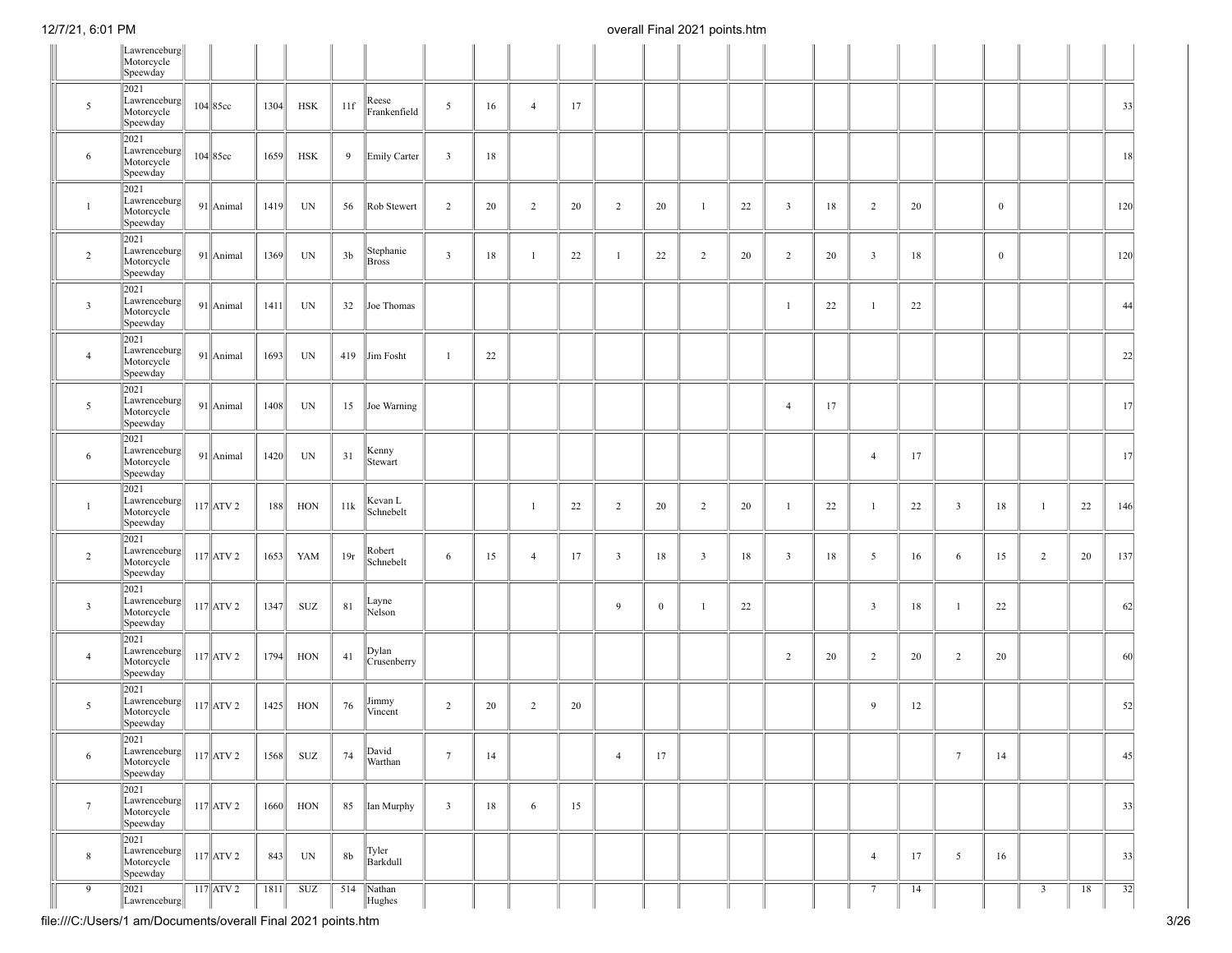|                         | Motorcycle<br>Speewday                                   |                                                                                                    |      |            |                |                      |                |    |                         |    |                |    |                |    |                         |        |                         |        |                 |        |              |    |                 |
|-------------------------|----------------------------------------------------------|----------------------------------------------------------------------------------------------------|------|------------|----------------|----------------------|----------------|----|-------------------------|----|----------------|----|----------------|----|-------------------------|--------|-------------------------|--------|-----------------|--------|--------------|----|-----------------|
|                         | 2021                                                     |                                                                                                    |      |            |                |                      |                |    |                         |    |                |    |                |    |                         |        |                         |        |                 |        |              |    |                 |
| 10                      | Lawrenceburg<br>Motorcycle<br>Speewday                   | $117$ $ATV2$                                                                                       | 1345 | HON        | 8h             | Justin Haste         |                |    |                         |    |                |    |                |    |                         |        | 6                       | 15     | $\overline{4}$  | 17     |              |    | 32              |
| 11                      | 2021<br>Lawrenceburg<br>Motorcycle<br>Speewday           | $117$ $ATV2$                                                                                       | 1436 | UN         | 11k            | Brady<br>Schnebelt   | 1              | 22 |                         |    |                |    |                |    |                         |        |                         |        |                 |        |              |    | 22              |
| 12                      | 2021<br>Lawrenceburg<br>Motorcycle<br>Speewday           | $117$ $ATV2$                                                                                       | 1654 | HON        | 115            | Noah Steuer          |                |    | $\overline{\mathbf{3}}$ | 18 |                |    |                |    |                         |        |                         |        |                 |        |              |    | 18              |
| 13                      | 2021<br>Lawrenceburg<br>Motorcycle<br>Speewday           | $117$ $ATV2$                                                                                       | 1688 | HON        | 115            | Saden Q<br>Schnebelt | $\overline{4}$ | 17 |                         |    |                |    |                |    |                         |        |                         |        |                 |        |              |    | 17              |
| 14                      | 2021<br>Lawrenceburg<br>Motorcycle<br>Speewday           | $117$ $ATV2$                                                                                       | 1765 | HON        | $\mathbf{1}$   | Zach Price           |                |    |                         |    | 5              | 16 |                |    |                         |        |                         |        |                 |        |              |    | 16              |
| 15                      | 2021<br>Lawrenceburg<br>Motorcycle<br>Speewday           | $117$ $ATV2$                                                                                       | 1750 | HON        | $\mathbf{1}$   | Trent<br>Burdette    |                |    | $\overline{5}$          | 16 |                |    |                |    |                         |        |                         |        |                 |        |              |    | 16              |
| 16                      | 2021<br>Lawrenceburg<br>Motorcycle<br>Speewday           | $117$ $ATV2$                                                                                       | 1475 | HON        | 88             | Chuck<br>Diekhoff    | $\overline{5}$ | 16 |                         |    |                |    |                |    |                         |        |                         |        |                 |        |              |    | 16              |
| 17                      | 2021<br>Lawrenceburg<br>Motorcycle<br>Speewday           | $117$ $ATV2$                                                                                       | 1749 | HON        | 13n            | Nick Vaught          |                |    | $7\phantom{.0}$         | 14 |                |    |                |    |                         |        |                         |        |                 |        |              |    | 14              |
| 18                      | 2021<br>Lawrenceburg<br>Motorcycle<br>Speewday           | $117$ $ATV2$                                                                                       | 1812 | HON        | 151            | Braden<br>Terrell    |                |    |                         |    |                |    |                |    |                         |        | 8                       | 13     |                 |        |              |    | 13              |
| 19                      | 2021<br>Lawrenceburg<br>Motorcycle<br>Speewday           | $117$ ATV 2                                                                                        | 1828 | SUZ        | 23             | Michayla<br>Warthan  |                |    |                         |    |                |    |                |    |                         |        |                         |        | $8\,$           | 13     |              |    | 13              |
| $\mathbf{1}$            | 2021<br>Lawrenceburg<br>Motorcycle<br>Speewday           | $100$ $\begin{array}{c} \n\begin{array}{c} \n\text{ATV} \\ \text{Open}\n\end{array} \n\end{array}$ | 188  | HON        | 11k            | Kevan L<br>Schnebelt |                |    | $\mathbf{1}$            | 22 | $\mathbf{1}$   | 22 | $\overline{2}$ | 20 | -1                      | 22     | 2                       | 20     | $\overline{2}$  | 20     | $\mathbf{1}$ | 22 | 148             |
| $\overline{2}$          | 2021<br>Lawrenceburg<br>Motorcycle<br>Speewday           | $100$ $\begin{array}{c} \n\begin{array}{c} \n\text{ATV} \\ \text{Open}\n\end{array} \n\end{array}$ | 1653 | YAM        | 19r            | Robert<br>Schnebelt  | $\overline{5}$ | 16 | $\overline{2}$          | 20 | 6              | 15 | $\overline{4}$ | 17 | $\overline{\mathbf{3}}$ | 18     | 6                       | 15     | $7\phantom{.0}$ | 14     | $\mathbf{3}$ | 18 | 133             |
| $\overline{\mathbf{3}}$ | 2021<br>Lawrenceburg<br>Motorcycle<br>Speewday           | $100$ $\begin{array}{c} \n\text{ATV} \\ \text{Open}\n\end{array}$                                  | 1347 | SUZ        | 81             | Layne<br>Nelson      | $\overline{4}$ | 17 |                         |    | $\overline{c}$ | 20 | $\overline{1}$ | 22 |                         |        | $\overline{4}$          | 17     | $\overline{3}$  | 18     |              |    | 94              |
| 4                       | 2021<br>$\ $ Lawrenceburg $\ $<br>Motorcycle<br>Speewday | $100$ $\begin{array}{c} \n\text{ATV} \\ \text{Open}\n\end{array}$                                  |      | $1794$ HON | 41             | Dylan<br>Crusenberry |                |    |                         |    |                |    |                |    | $\overline{2}$          | $20\,$ | $\mathbf{1}$            | $22\,$ | $\mathbf{1}$    | $22\,$ |              |    | 64              |
| $\mathfrak{S}$          | 2021<br>Lawrenceburg<br>Motorcycle<br>Speewday           | $100$ ATV<br>Open                                                                                  | 1345 | HON        | 8h             | Justin Haste         |                |    |                         |    |                |    |                |    |                         |        | $\overline{\mathbf{3}}$ | 18     | $\overline{4}$  | 17     |              |    | 35              |
| 6                       | 2021<br>Lawrenceburg<br>Motorcycle<br>Speewday           | $100$ $\begin{array}{c} \n\text{ATV} \\ \text{Open}\n\end{array}$                                  | 843  | UN         | 8 <sub>b</sub> | Tyler<br>Barkdull    |                |    |                         |    |                |    |                |    |                         |        | $7\phantom{.0}$         | 14     | 5               | 16     |              |    | 30              |
| 7                       | 2021<br>Lawrenceburg                                     | $100$ ATV<br>$\vert$ Open                                                                          | 1436 | UN         | 11k            | Brady<br>Schnebelt   | -1             | 22 |                         |    |                |    |                |    |                         |        |                         |        |                 |        |              |    | $\overline{22}$ |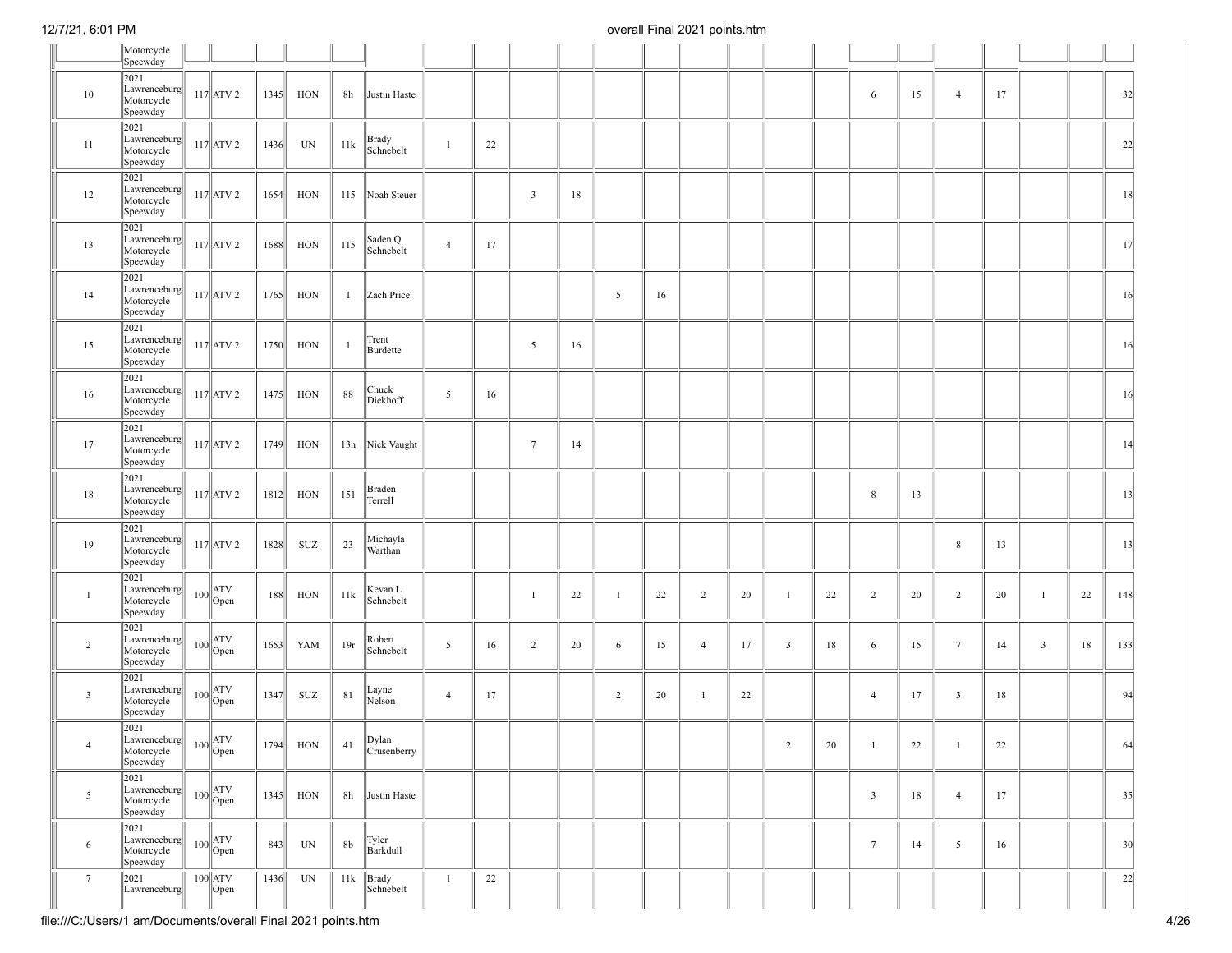|                | Motorcycle<br>Speewday                           |                                                                                                     |      |            |              |                      |                         |    |                 |    |                |        |              |    |                 |    |                         |    |                |    |                |    |     |
|----------------|--------------------------------------------------|-----------------------------------------------------------------------------------------------------|------|------------|--------------|----------------------|-------------------------|----|-----------------|----|----------------|--------|--------------|----|-----------------|----|-------------------------|----|----------------|----|----------------|----|-----|
| 8              | 2021<br>Lawrenceburg<br>Motorcycle<br>Speewday   | $100$ ATV<br>Open                                                                                   | 1765 | HON        | $\mathbf{1}$ | Zach Price           |                         |    |                 |    | $\mathbf{1}$   | 22     |              |    |                 |    |                         |    |                |    |                |    | 22  |
| 9              | 2021<br>Lawrenceburg<br>Motorcycle<br>Speewday   | $100$ ATV<br>Open                                                                                   | 1811 | SUZ        | 514          | Nathan<br>Hughes     |                         |    |                 |    |                |        |              |    |                 |    |                         |    |                |    | $\overline{2}$ | 20 | 20  |
| 10             | 2021<br>Lawrenceburg<br>Motorcycle<br>Speewday   | $100$ ATV<br>Open                                                                                   | 1552 | HON        | 16           | Bobby<br>Fannin      | $\overline{2}$          | 20 |                 |    |                |        |              |    |                 |    |                         |    |                |    |                |    | 20  |
| 11             | 2021<br>Lawrenceburg<br>Motorcycle<br>Speewday   | $100$ ATV<br>Open                                                                                   | 1748 | UN         | 03           | Braiden<br>Heidon    |                         |    | $\overline{3}$  | 18 |                |        |              |    |                 |    |                         |    |                |    |                |    | 18  |
| 12             | 2021<br>Lawrenceburg<br>Motorcycle<br>Speewday   | $100$ ATV<br>Open                                                                                   | 1240 | YAM        | 79           | Russell<br>Heydon    |                         |    |                 |    | $\overline{3}$ | 18     |              |    |                 |    |                         |    |                |    |                |    | 18  |
| 13             | 2021<br>Lawrenceburg<br>Motorcycle<br>Speewday   | $100$ ATV<br>Open                                                                                   | 1786 | SUZ        | 88           | Zach Long            |                         |    |                 |    |                |        | $\mathbf{3}$ | 18 |                 |    |                         |    |                |    |                |    | 18  |
| 14             | 2021<br>Lawrenceburg<br>Motorcycle<br>Speewday   | $100$ ATV<br>Open                                                                                   | 1654 | HON        | 115          | Noah Steuer          | $\overline{\mathbf{3}}$ | 18 |                 |    |                |        |              |    |                 |    |                         |    |                |    |                |    | 18  |
| 15             | 2021<br>Lawrenceburg<br>Motorcycle<br>Speewday   | $100$ ATV<br>Open                                                                                   | 1241 | UN         | 03           | Brayden<br>Heydon    |                         |    |                 |    | $\overline{4}$ | 17     |              |    |                 |    |                         |    |                |    |                |    | 17  |
| 16             | 2021<br>Lawrenceburg<br>Motorcycle<br>Speewday   | $100$ $\begin{array}{c} \n\begin{array}{c} \n\text{ATV} \\ \text{Open} \n\end{array} \n\end{array}$ | 1425 | HON        | 76           | Jimmy<br>Vincent     |                         |    |                 |    |                |        |              |    |                 |    | 5                       | 16 |                |    |                |    | 16  |
| 17             | 2021<br>Lawrenceburg<br>Motorcycle<br>Speewday   | $100$ ATV<br>Open                                                                                   | 1568 | SUZ        | 74           | David<br>Warthan     |                         |    |                 |    |                |        |              |    |                 |    |                         |    | 6              | 15 |                |    | 15  |
| 18             | 2021<br>Lawrenceburg<br>Motorcycle<br>Speewday   | $100$ ATV<br>Open                                                                                   | 1817 | YAM        | 514          | Dawson<br>Kinser     |                         |    |                 |    |                |        |              |    |                 |    | $\,8\,$                 | 13 |                |    |                |    | 13  |
| 19             | 2021<br>Lawrenceburg<br>Motorcycle<br>Speewday   | $100$ ATV<br>Open                                                                                   | 734  | HON        |              | 914 Larry Terrell    |                         |    |                 |    |                |        |              |    |                 |    | 9                       | 12 |                |    |                |    | 12  |
| $\mathbf{1}$   | 2021<br>Lawrenceburg<br>Motorcycle<br>Speewday   | 114 Beginner<br>Mad Dog                                                                             | 1577 | HON        |              | 337 Greg Mueller     | $\overline{\mathbf{3}}$ | 18 | $5\overline{)}$ | 16 | $\overline{2}$ | 20     | 10           | 11 |                 |    | $\overline{4}$          | 17 | $\overline{3}$ | 18 | $\overline{2}$ | 20 | 120 |
| $\overline{2}$ | 2021<br>Lawrenceburg  <br>Motorcycle<br>Speewday | 114 Beginner<br>Mad Dog                                                                             |      | $1316$ HON | 888          | Brandon<br>Thompson  | 6                       | 15 | 6               | 15 | $\mathbf{3}$   | $18\,$ |              |    |                 |    | $\overline{2}$          | 20 | $\overline{2}$ | 20 | 1              | 22 | 110 |
| $\overline{3}$ | 2021<br>Lawrenceburg<br>Motorcycle<br>Speewday   | 114 Beginner<br>Mad Dog                                                                             |      | $1752$ HON | 13           | Josh Schawe          |                         |    | $\overline{3}$  | 18 | $\mathbf{1}$   | 22     | $\mathbf{1}$ | 22 | 2               | 20 | $\overline{\mathbf{3}}$ | 18 |                |    |                |    | 100 |
| $\overline{4}$ | 2021<br>Lawrenceburg<br>Motorcycle<br>Speewday   | $114$ Beginner<br>Mad Dog                                                                           | 1699 | UN         | 29           | Benjamin<br>Oldfield | $7\phantom{.0}$         | 14 | $\,$ 8 $\,$     | 13 | $\overline{4}$ | 17     |              |    | $\overline{4}$  | 17 | 5                       | 16 |                |    |                |    | 77  |
| 5              | 2021<br>Lawrenceburg                             | 114 Beginner<br>Mad Dog                                                                             | 1466 | YAM        | 47e          | Eric<br>Raterman     | 11                      | 10 | 10              | 11 |                |        | 8            | 13 | $7\phantom{.0}$ | 14 | 9                       | 12 | 5              | 16 |                |    | 76  |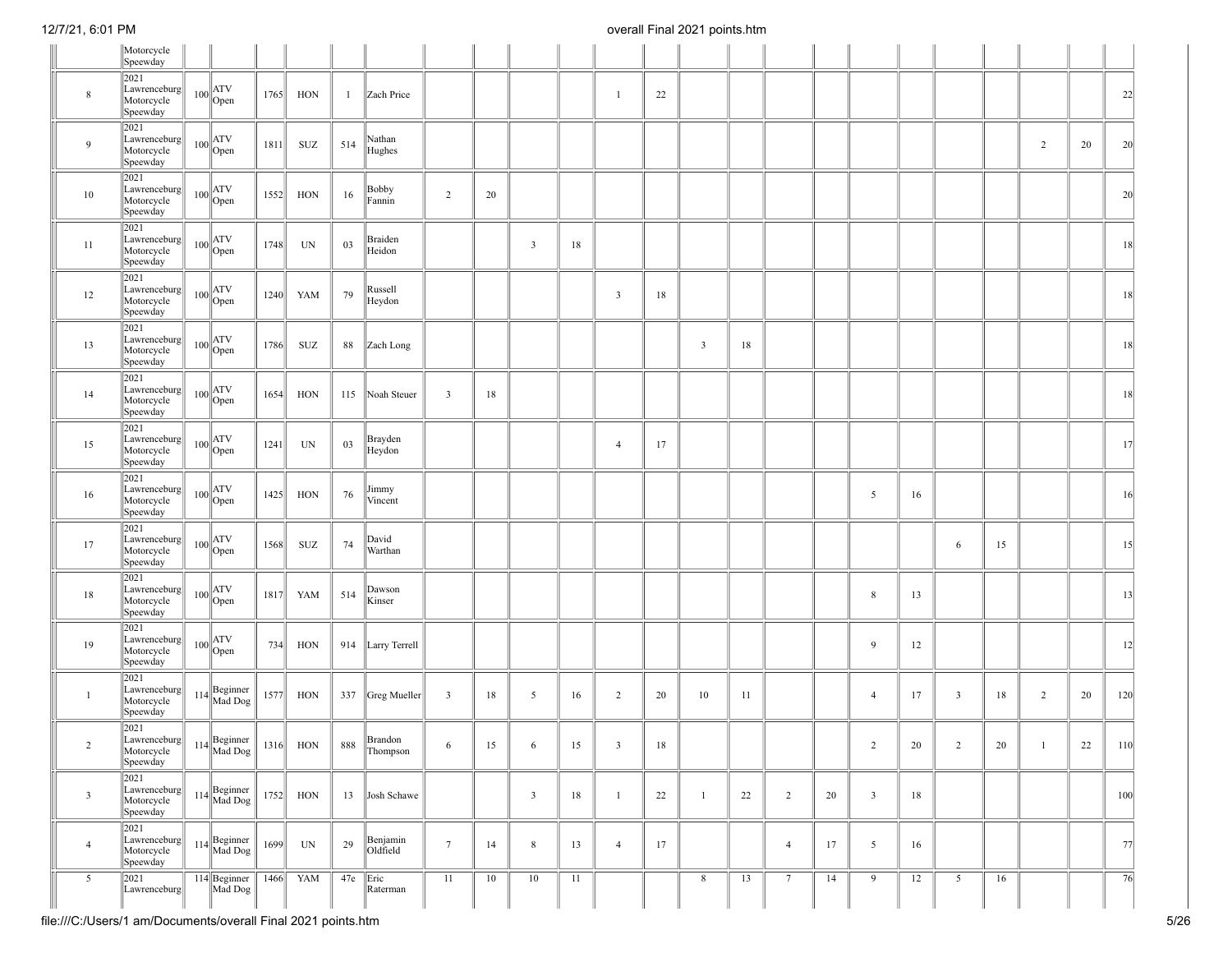|                 | Motorcycle<br>Speewday                                                                                                                          |                                         |      |            |          |                        |              |        |                 |    |   |    |                 |        |                         |    |                 |    |                |    |                 |    |                 |
|-----------------|-------------------------------------------------------------------------------------------------------------------------------------------------|-----------------------------------------|------|------------|----------|------------------------|--------------|--------|-----------------|----|---|----|-----------------|--------|-------------------------|----|-----------------|----|----------------|----|-----------------|----|-----------------|
|                 | 2021                                                                                                                                            |                                         |      |            |          |                        |              |        |                 |    |   |    |                 |        |                         |    |                 |    |                |    |                 |    |                 |
| 6               | Lawrenceburg<br>Motorcycle<br>Speewday                                                                                                          | $114$ Beginner                          |      | $1325$ HON | 12x      | Morgan<br>Ganace       |              |        | $\overline{4}$  | 17 |   |    | $\overline{2}$  | 20     |                         |    |                 |    |                |    | $\mathfrak{Z}$  | 18 | 55              |
| $7\phantom{.0}$ | 2021<br>Lawrenceburg<br>Motorcycle<br>Speewday                                                                                                  | 114 Beginner<br>Mad Dog                 | 1707 | HON        | 62       | Landon<br>Shepard      |              |        |                 |    |   |    | $\mathbf{3}$    | $18\,$ |                         |    |                 |    | $\mathbf{1}$   | 22 |                 |    | 40              |
| 8               | 2021<br>Lawrenceburg<br>Motorcycle<br>Speewday                                                                                                  | 114 Beginner<br>Mad Dog                 | 1819 | HON        | 21x      | Charlie<br>Watson      |              |        |                 |    |   |    |                 |        |                         |    | $\mathbf{1}$    | 22 |                |    | $\overline{4}$  | 17 | 39              |
| 9               | 2021<br>Lawrenceburg<br>Motorcycle<br>Speewday                                                                                                  | 114 Beginner<br>Mad Dog                 | 1317 | HON        | 69f      | Brandon<br>Skimmerhorn |              |        |                 |    | 5 | 16 |                 |        |                         | 22 |                 |    |                |    |                 |    | 38              |
| 10              | 2021<br>Lawrenceburg<br>Motorcycle<br>Speewday                                                                                                  | $114$ Beginner                          | 1662 | HON        | 69j      | Mk Kenney              | 10           | 11     | 9               | 12 |   |    | $7\overline{ }$ | 14     |                         |    |                 |    |                |    |                 |    | 37              |
| 11              | 2021<br>Lawrenceburg<br>Motorcycle<br>Speewday                                                                                                  | 114 Beginner<br>Mad Dog                 | 1796 | HON        | $22x$    | Landen<br>Carpenter    |              |        |                 |    |   |    |                 |        | 6                       | 15 | $7\phantom{.0}$ | 14 |                |    |                 |    | 29              |
| 12              | 2021<br>Lawrenceburg<br>Motorcycle<br>Speewday                                                                                                  | 114 Beginner<br>Mad Dog                 | 1795 | SUZ        |          | 107 Jon Capal          |              |        |                 |    |   |    |                 |        | 8                       | 13 |                 |    |                |    | 5               | 16 | 29              |
| 13              | 2021<br>Lawrenceburg<br>Motorcycle<br>Speewday                                                                                                  | 114 Beginner<br>Mad Dog                 | 1299 | SUZ        |          | 129 Benton Cook        |              |        | $7\phantom{.0}$ | 14 |   |    | 6               | 15     |                         |    |                 |    |                |    |                 |    | 29              |
| 14              | 2021<br>Lawrenceburg<br>Motorcycle<br>Speewday                                                                                                  | 114 Beginner<br>Mad Dog                 | 1683 | <b>KAW</b> |          | 421 Brian Mages        | 5            | 16     |                 |    |   |    |                 |        |                         |    | 10              | 11 |                |    |                 |    | 27              |
| 15              | 2021<br>Lawrenceburg<br>Motorcycle<br>Speewday                                                                                                  | 114 Beginner<br>Mad Dog                 | 1820 | HON        | 21       | Dan Watson             |              |        |                 |    |   |    |                 |        |                         |    | 8               | 13 |                |    | $7\phantom{.0}$ | 14 | 27              |
| 16              | 2021<br>Lawrenceburg<br>Motorcycle<br>Speewday                                                                                                  | 114 Beginner<br>Mad Dog                 | 1498 | HON        | $\bf{0}$ | Skinny Ricky           |              |        | $\mathbf{1}$    | 22 |   |    |                 |        |                         |    |                 |    |                |    |                 |    | 22              |
| 17              | 2021<br>Lawrenceburg<br>Motorcycle<br>Speewday                                                                                                  | 114 Beginner<br>Mad Dog                 | 1186 | KTM        |          | 824 Gavin Grow         | $\mathbf{1}$ | 22     |                 |    |   |    |                 |        |                         |    |                 |    |                |    |                 |    | 22              |
| 18              | 2021<br>Lawrenceburg<br>Motorcycle<br>Speewday                                                                                                  | 114 Beginner<br>Mad Dog                 | 1700 | <b>KTM</b> | 23       | Logan Jones            |              |        | 2               | 20 |   |    |                 |        |                         |    |                 |    |                |    |                 |    | 20              |
| 19              | 2021<br>$\begin{array}{ l c c c }\n\hline \text{Law} \text{renceburg} & 114 & \text{Beginner} \text{M}{\text{ad Dog}}\n\end{array}$<br>Speewday |                                         |      | $1659$ HSK | 9        | Emily Carter           | 2            | $20\,$ |                 |    |   |    |                 |        |                         |    |                 |    |                |    |                 |    | 20              |
| 20              | 2021<br>Lawrenceburg<br>Motorcycle<br>Speewday                                                                                                  | $114 \bigg  \text{Beginner}$<br>Mad Dog | 1453 | UN         | 47       | Nicholas<br>Spurrier   | 13           | $8\,$  |                 |    |   |    | 9               | 12     |                         |    |                 |    |                |    |                 |    | 20              |
| 21              | 2021<br>$\begin{array}{c c} \hline \text{Lawrenceburg} \\ \hline \text{Motorcycle} \end{array}$<br>Speewday                                     | $114$ Beginner<br>Mad Dog               | 1797 | HON        | 47       | Zach Lamb              |              |        |                 |    |   |    |                 |        | $\overline{\mathbf{3}}$ | 18 |                 |    |                |    |                 |    | 18              |
| 22              | 2021<br>Lawrenceburg                                                                                                                            | 114 Beginner<br>Mad Dog                 | 1823 | HON        | 21       | Luke<br>Herrington     |              |        |                 |    |   |    |                 |        |                         |    |                 |    | $\overline{4}$ | 17 |                 |    | $\overline{17}$ |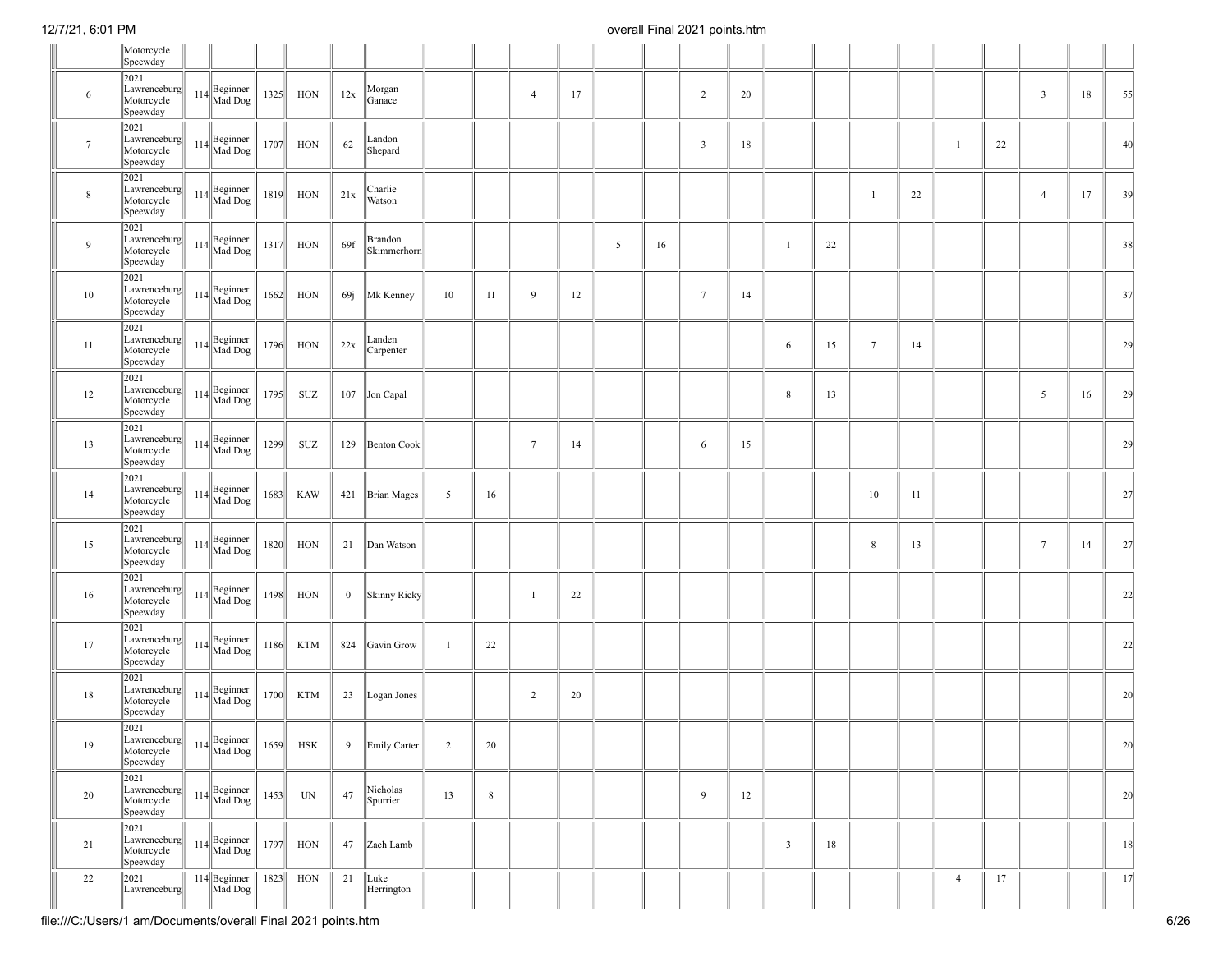|                | Motorcycle<br>Speewday                            |                         |      |            |              |                     |                |    |   |    |                |    |                |    |                         |    |                 |    |                 |    |                 |    |     |
|----------------|---------------------------------------------------|-------------------------|------|------------|--------------|---------------------|----------------|----|---|----|----------------|----|----------------|----|-------------------------|----|-----------------|----|-----------------|----|-----------------|----|-----|
| 23             | 2021<br>Lawrenceburg<br>Motorcycle<br>Speewday    | 114 Beginner<br>Mad Dog | 1666 | HON        | 33           | Cory Leist, Jr      | $\overline{4}$ | 17 |   |    |                |    |                |    |                         |    |                 |    |                 |    |                 |    | 17  |
| 24             | 2021<br>Lawrenceburg<br>Motorcycle<br>Speewday    | 114 Beginner<br>Mad Dog | 1785 | $H-D$      |              | 824 Seth Wilson     |                |    |   |    |                |    | $\overline{4}$ | 17 |                         |    |                 |    |                 |    |                 |    | 17  |
| 25             | 2021<br>Lawrenceburg<br>Motorcycle<br>Speewday    | $114$ Beginner          | 1810 | KAW        | $\mathbf{1}$ | Tristen Binz        |                |    |   |    |                |    |                |    | 5                       | 16 |                 |    |                 |    |                 |    | 16  |
| 26             | 2021<br>Lawrenceburg<br>Motorcycle<br>Speewday    | 114 Beginner<br>Mad Dog | 1561 | UN         | 107          | Troy<br>Whitaker    |                |    |   |    |                |    | 5              | 16 |                         |    |                 |    |                 |    |                 |    | 16  |
| 27             | 2021<br>Lawrenceburg<br>Motorcycle<br>Speewday    | 114 Beginner<br>Mad Dog | 1815 | HON        | 22           | Grant<br>Hoeppner   |                |    |   |    |                |    |                |    |                         |    | 6               | 15 |                 |    |                 |    | 15  |
| 28             | 2021<br>Lawrenceburg<br>Motorcycle<br>Speewday    | 114 Beginner<br>Mad Dog | 1311 | HON        | 55           | David<br>Cunningham |                |    |   |    | 6              | 15 |                |    |                         |    |                 |    |                 |    |                 |    | 15  |
| 29             | 2021<br>Lawrenceburg<br>Motorcycle<br>Speewday    | 114 Beginner<br>Mad Dog | 1835 | HON        |              | 141 Long Yaunce     |                |    |   |    |                |    |                |    |                         |    |                 |    |                 |    | 6               | 15 | 15  |
| 30             | 2021<br>Lawrenceburg<br>Motorcycle<br>Speewday    | $114$ Beginner          | 1670 | <b>HON</b> | 25           | Soloman<br>Merui    | 8              | 13 |   |    |                |    |                |    |                         |    |                 |    |                 |    |                 |    | 13  |
| 31             | 2021<br>Lawrenceburg<br>Motorcycle<br>Speewday    | 114 Beginner<br>Mad Dog | 1676 | <b>HON</b> | 56           | Scott Bosc          | 9              | 12 |   |    |                |    |                |    |                         |    |                 |    |                 |    |                 |    | 12  |
| 32             | 2021<br>Lawrenceburg<br>Motorcycle<br>Speewday    | 114 Beginner<br>Mad Dog | 1452 | UN         | 46           | Jason<br>Spurrier   | 12             | 9  |   |    |                |    |                |    |                         |    |                 |    |                 |    |                 |    | -9  |
| -1             | 2021<br>Lawrenceburg<br>Motorcycle<br>Speewday    | 95 Clone                | 1761 | UN         | 85           | Zach Morgan         | 8              | 13 |   |    | 5              | 16 | -1             | 22 | $\overline{2}$          | 20 | 5               | 16 | $\overline{3}$  | 18 | $\overline{2}$  | 20 | 125 |
| $\overline{2}$ | 2021<br>Lawrenceburg<br>Motorcycle<br>Speewday    | 95 Clone                | 1380 | UN         | 28           | Brandon<br>Combs    | $\overline{4}$ | 17 | 2 | 20 | $\overline{4}$ | 17 |                |    | $\overline{4}$          | 17 | $\overline{4}$  | 17 | 5               | 16 | 5               | 16 | 120 |
| $\mathbf{3}$   | 2021<br>Lawrenceburg<br>Motorcycle<br>Speewday    | 95 Clone                | 1378 | UN         | 44           | Alex<br>Bowman      | 6              | 15 |   |    |                |    | $\overline{2}$ | 20 | $\overline{\mathbf{3}}$ | 18 | 6               | 15 | 1               | 22 |                 |    | 90  |
| $\overline{4}$ | 2021<br> Lawrenceburg  <br>Motorcycle<br>Speewday | 95 Clone                | 1386 | UN         | 46           | Sean Murphy         |                |    |   |    | 6              | 15 | $\overline{4}$ | 17 |                         |    | $7\phantom{.0}$ | 14 | 6               | 15 | $\overline{3}$  | 18 | 79  |
| 5              | 2021<br>Lawrenceburg<br>Motorcycle<br>Speewday    | 95 Clone                | 1359 | UN         | 8            | Jakob<br>Peelman    |                |    |   |    |                |    |                |    | $\mathbf{1}$            | 22 | 2               | 20 | $7\phantom{.0}$ | 14 | $\mathbf{1}$    | 22 | 78  |
| 6              | 2021<br>Lawrenceburg<br>Motorcycle<br>Speewday    | 95 Clone                | 1521 | UN         | 77           | Steve<br>Andrew     |                |    |   |    | $\overline{2}$ | 20 | $\overline{2}$ | 20 |                         |    |                 |    | 9               | 12 |                 |    | 52  |
| 7              | 2021<br>Lawrenceburg                              | 95 Clone<br>Heavy       | 1394 | UN         | 51           | Chuck<br>Phiester   |                |    |   |    |                |    | 5              | 16 |                         |    |                 |    | 10              | 11 | $7\phantom{.0}$ | 14 | 41  |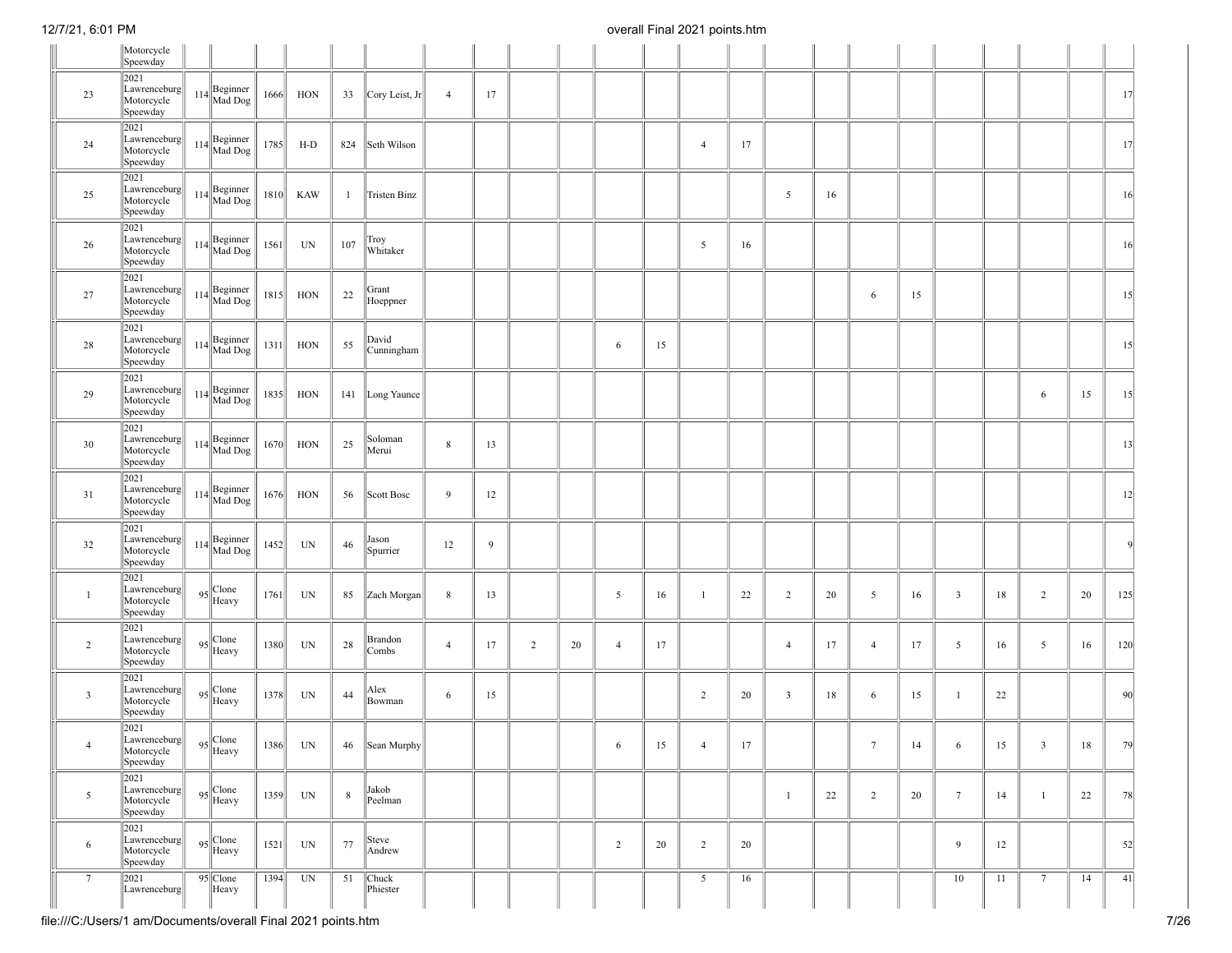|                | Motorcycle<br>Speewday                         |                                                                                                                                                                                                                                                                                             |      |    |                |                    |                         |    |                |    |              |    |                 |    |                |    |                |    |                |    |                |    |     |
|----------------|------------------------------------------------|---------------------------------------------------------------------------------------------------------------------------------------------------------------------------------------------------------------------------------------------------------------------------------------------|------|----|----------------|--------------------|-------------------------|----|----------------|----|--------------|----|-----------------|----|----------------|----|----------------|----|----------------|----|----------------|----|-----|
| $\,$ 8 $\,$    | 2021<br>Lawrenceburg<br>Motorcycle<br>Speewday | $95$ <sup>Clone</sup><br>Heavy                                                                                                                                                                                                                                                              | 1375 | UN | 15             | Buddy<br>Hollmeyer | $\overline{\mathbf{3}}$ | 18 |                |    | $\mathbf{1}$ | 22 |                 |    |                |    |                |    |                |    |                |    | 40  |
| 9              | 2021<br>Lawrenceburg<br>Motorcycle<br>Speewday | 95 Clone                                                                                                                                                                                                                                                                                    | 1687 | UN | 46x            | Eddie<br>Mcintosh  | $\overline{2}$          | 20 |                |    |              |    |                 |    |                |    | $\overline{3}$ | 18 |                |    |                |    | 38  |
| 10             | 2021<br>Lawrenceburg<br>Motorcycle<br>Speewday | 95 Clone                                                                                                                                                                                                                                                                                    | 1392 | UN |                | 232 Bryce Foley    | $7\phantom{.0}$         | 14 |                |    |              |    |                 |    |                |    | -1             | 22 |                |    |                |    | 36  |
| 11             | 2021<br>Lawrenceburg<br>Motorcycle<br>Speewday | $95$ $\bigg \text{Clore}}$ Heavy                                                                                                                                                                                                                                                            | 1411 | UN | 32             | Joe Thomas         | 9                       | 12 | $\mathbf{1}$   | 22 |              |    |                 |    |                |    |                |    |                |    |                |    | 34  |
| 12             | 2021<br>Lawrenceburg<br>Motorcycle<br>Speewday | $95$ Clone<br>Heavy                                                                                                                                                                                                                                                                         | 1400 | UN | 69             | Dennis<br>Noppert  |                         |    |                |    | $\mathbf{3}$ | 18 | $7\phantom{.0}$ | 14 |                |    |                |    |                |    |                |    | 32  |
| 13             | 2021<br>Lawrenceburg<br>Motorcycle<br>Speewday | 95 Clone                                                                                                                                                                                                                                                                                    | 1793 | UN |                | 731 David Wetzel   |                         |    |                |    |              |    |                 |    | 5              | 16 |                |    | $\,$ 8 $\,$    | 13 |                |    | 29  |
| 14             | 2021<br>Lawrenceburg<br>Motorcycle<br>Speewday | 95 Clone                                                                                                                                                                                                                                                                                    | 1693 | UN | 419            | Jim Fosht          | -1                      | 22 |                |    |              |    |                 |    |                |    |                |    |                |    |                |    | 22  |
| 15             | 2021<br>Lawrenceburg<br>Motorcycle<br>Speewday | 95 Clone                                                                                                                                                                                                                                                                                    | 1422 | UN | $\overline{4}$ | Paul<br>Bushman    |                         |    |                |    |              |    |                 |    |                |    |                |    | $\overline{2}$ | 20 |                |    | 20  |
| 16             | 2021<br>Lawrenceburg<br>Motorcycle<br>Speewday | 95 Clone                                                                                                                                                                                                                                                                                    | 1816 | UN | 18             | <b>Ryan Davies</b> |                         |    |                |    |              |    |                 |    |                |    |                |    |                |    | $\overline{4}$ | 17 | 17  |
| 17             | 2021<br>Lawrenceburg<br>Motorcycle<br>Speewday | 95 Clone                                                                                                                                                                                                                                                                                    | 1421 | UN | 18             | Brian<br>Bushman   |                         |    |                |    |              |    |                 |    |                |    |                |    | $\overline{4}$ | 17 |                |    | 17  |
| 18             | 2021<br>Lawrenceburg<br>Motorcycle<br>Speewday | 95 Clone                                                                                                                                                                                                                                                                                    | 1694 | UN | 42             | Jarrett Focht      | $\overline{5}$          | 16 |                |    |              |    |                 |    |                |    |                |    |                |    |                |    | 16  |
| 19             | 2021<br>Lawrenceburg<br>Motorcycle<br>Speewday | 95 Clone                                                                                                                                                                                                                                                                                    | 1830 | UN | 3              | Matt Martini       |                         |    |                |    |              |    |                 |    |                |    |                |    |                |    | 6              | 15 | 15  |
| 20             | 2021<br>Lawrenceburg<br>Motorcycle<br>Speewday | 95 Clone                                                                                                                                                                                                                                                                                    | 1790 | UN | 93             | Chad<br>Downing    |                         |    |                |    |              |    | 6               | 15 |                |    |                |    |                |    |                |    | 15  |
| 21             | 2021<br>Lawrenceburg<br>Motorcycle<br>Speewday | $95$ $\bigg $ $\bigg $ $\bigg $ $\bigg $ $\bigg $ $\bigg $ $\bigg $ $\bigg $ $\bigg $ $\bigg $ $\bigg $ $\bigg $ $\bigg $ $\bigg $ $\bigg $ $\bigg $ $\bigg $ $\bigg $ $\bigg $ $\bigg $ $\bigg $ $\bigg $ $\bigg $ $\bigg $ $\bigg $ $\bigg $ $\bigg $ $\bigg $ $\bigg $ $\bigg $ $\bigg $ | 1376 | UN | 99             | $\vert$ Colby King |                         |    |                |    |              |    |                 |    |                |    | $\bf 8$        | 13 |                |    |                |    | 13  |
| 22             | 2021<br>Lawrenceburg<br>Motorcycle<br>Speewday | 95 Clone                                                                                                                                                                                                                                                                                    | 1808 | UN | 56             | Carson<br>Bentley  |                         |    |                |    |              |    |                 |    |                |    | 9              | 12 |                |    |                |    | 12  |
| 23             | 2021<br>Lawrenceburg<br>Motorcycle<br>Speewday | 95 Clone                                                                                                                                                                                                                                                                                    | 1652 | UN | 88y            | Robby<br>Young     | 10                      | 11 |                |    |              |    |                 |    |                |    |                |    |                |    |                |    | 11  |
| $\overline{1}$ | 2021<br>Lawrenceburg                           | 94 Clone<br>Medium                                                                                                                                                                                                                                                                          | 1678 | UN | 19g            | Brady<br>Godwin    | $\mathbf{1}$            | 22 | $\overline{3}$ | 18 | $\mathbf{1}$ | 22 | -1              | 22 | $\overline{1}$ | 22 | $\overline{2}$ | 20 | $\overline{4}$ | 17 | $\mathbf{1}$   | 22 | 165 |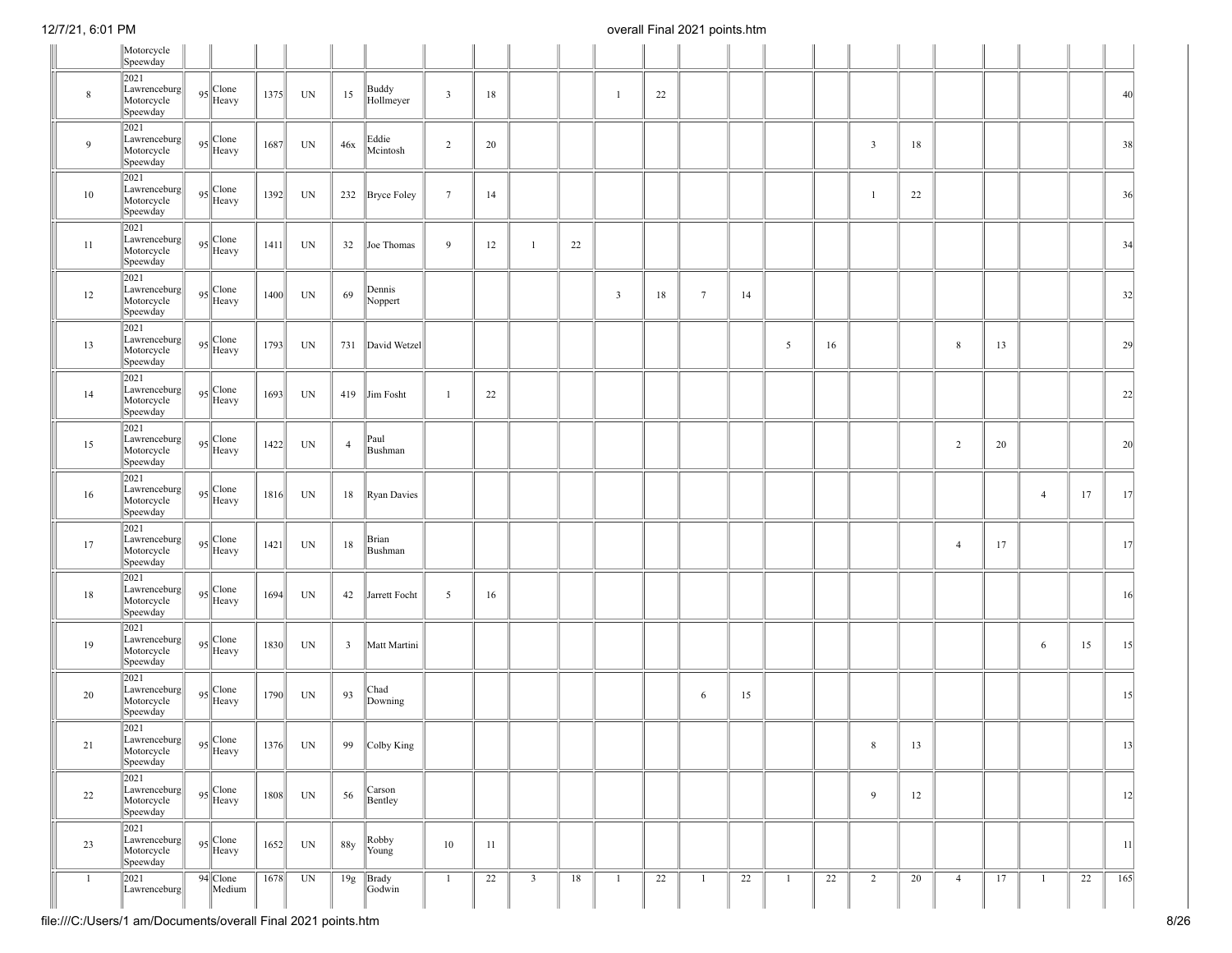|                 | Motorcycle<br>Speewday                                                                                                             |                      |      |                          |     |                       |                         |    |                |    |                 |              |                |    |                         |                 |                 |                 |                 |    |                |    |                 |
|-----------------|------------------------------------------------------------------------------------------------------------------------------------|----------------------|------|--------------------------|-----|-----------------------|-------------------------|----|----------------|----|-----------------|--------------|----------------|----|-------------------------|-----------------|-----------------|-----------------|-----------------|----|----------------|----|-----------------|
| $\overline{2}$  | 2021<br>Lawrenceburg<br>Motorcycle<br>Speewday                                                                                     | $94$ Clone<br>Medium | 1368 | UN                       | 24  | Jeff Grieser          | $\overline{\mathbf{3}}$ | 18 | $\overline{1}$ | 22 | $\overline{c}$  | 20           | $\overline{2}$ | 20 | $\overline{2}$          | 20              | $\mathbf{1}$    | 22              | $\mathbf{1}$    | 22 | $\overline{2}$ | 20 | 164             |
| $\mathbf{3}$    | 2021<br>Lawrenceburg<br>Motorcycle<br>Speewday                                                                                     | $94$<br>Medium       | 1378 | $\ensuremath{\text{UN}}$ | 44  | Alex<br>Bowman        | $\overline{2}$          | 20 | $\overline{2}$ | 20 | $\overline{4}$  | 17           | $\overline{3}$ | 18 | $\overline{4}$          | 17              | 6               | 15              | $\overline{3}$  | 18 |                |    | 125             |
| $\overline{4}$  | 2021<br>Lawrenceburg<br>Motorcycle<br>Speewday                                                                                     | $94$ Clone           | 1685 | UN                       | 55x | Chase<br>Bentley      | 12                      | 9  | 6              | 15 | $\overline{3}$  | 18           |                |    | 8                       | 13              | 14              | $7\phantom{.0}$ | 5               | 16 | 6              | 15 | 93              |
| 5               | 2021<br>Lawrenceburg<br>Motorcycle<br>Speewday                                                                                     | $94$ Clone           | 1760 | UN                       | 07  | Chris<br>Whiteaker    |                         |    |                |    | 6               | 15           | 5              | 16 | $10\,$                  | 11              | $\overline{4}$  | 17              | $\,$ 8 $\,$     | 13 | $\mathbf{3}$   | 18 | 90              |
| 6               | 2021<br>Lawrenceburg<br>Motorcycle<br>Speewday                                                                                     | $94$ Clone<br>Medium | 1357 | UN                       | 34  | Miles Inman           |                         |    | $\overline{4}$ | 17 | 12              | 9            |                |    | 13                      | 8               | 11              | 10              | 11              | 10 | $\overline{4}$ | 17 | 71              |
| $7\phantom{.0}$ | 2021<br>Lawrenceburg<br>Motorcycle<br>Speewday                                                                                     | $94$ Clone           | 1658 | UN                       | 94  | Jonathon<br>Patterson | 11                      | 10 | 5              | 16 |                 |              | 10             | 11 | 14                      | $7\phantom{.0}$ | 9               | 12              | 9               | 12 |                |    | 68              |
| 8               | 2021<br>Lawrenceburg<br>Motorcycle<br>Speewday                                                                                     | $94$ Clone           | 1668 | UN                       | 55  | Dustin Bauer          |                         |    |                |    | 11              | 10           | 9              | 12 | $7\phantom{.0}$         | 14              | 16              | 5               | 6               | 15 |                |    | 56              |
| 9               | 2021<br>Lawrenceburg<br>Motorcycle<br>Speewday                                                                                     | $94$ Clone           | 1362 | UN                       |     | 118 Lexy Elza         |                         |    |                |    | $7\overline{ }$ | 14           |                |    | $\overline{\mathbf{3}}$ | 18              | $\overline{3}$  | 18              |                 |    |                |    | 50              |
| 10              | 2021<br>Lawrenceburg<br>Motorcycle<br>Speewday                                                                                     | $94$ Clone           | 1370 | $\ensuremath{\text{UN}}$ | 33  | Sarah<br>Westerfeld   |                         |    |                |    |                 |              | $\overline{4}$ | 17 | $\overline{5}$          | 16              | $5\overline{)}$ | 16              |                 |    |                |    | 49              |
| 11              | 2021<br>Lawrenceburg<br>Motorcycle<br>Speewday                                                                                     | $94$ Clone<br>Medium | 1380 | UN                       | 28  | Brandon<br>Combs      |                         |    |                |    | 14              | $\mathbf{0}$ |                |    | 6                       | 15              | $\,$ 8 $\,$     | 13              | $7\phantom{.0}$ | 14 |                |    | 42              |
| 12              | 2021<br>Lawrenceburg<br>Motorcycle<br>Speewday                                                                                     | $94$ Clone           | 1800 | UN                       | 90  | Dustin Fryer          |                         |    |                |    |                 |              |                |    | 12                      | 9               | 12              | 9               | 10              | 11 | 9              | 12 | 41              |
| 13              | 2021<br>Lawrenceburg<br>Motorcycle<br>Speewday                                                                                     | $94$ Clone           | 1375 | $\ensuremath{\text{UN}}$ | 15  | Buddy<br>Hollmeyer    | $7\phantom{.0}$         | 14 |                |    | 5               | 16           |                |    |                         |                 |                 |                 |                 |    |                |    | 30 <sup>l</sup> |
| 14              | 2021<br>Lawrenceburg<br>Motorcycle<br>Speewday                                                                                     | $94$<br>Medium       | 1687 | UN                       | 46x | Eddie<br>Mcintosh     | 5                       | 16 |                |    |                 |              |                |    |                         |                 | $7\phantom{.0}$ | 14              |                 |    |                |    | 30 <sup>l</sup> |
| 15              | 2021<br>$\begin{array}{ l l }\n \text{Lawrenceburg} & 94 \\  \hline\n \text{Motorcycle} & \text{Medium}\n \end{array}$<br>Speewday |                      | 1761 | UN                       | 85  | Zach Morgan           |                         |    |                |    |                 |              | 8              | 13 | -11                     | 10              |                 |                 |                 |    |                |    | 23              |
| 16              | 2021<br>Lawrenceburg<br>Motorcycle<br>Speewday                                                                                     | $94$ Clone           | 1822 | UN                       | 89  | Grant Hiler           |                         |    |                |    |                 |              |                |    |                         |                 |                 |                 | $\overline{2}$  | 20 |                |    | 20              |
| 17              | 2021<br>Lawrenceburg<br>Motorcycle<br>Speewday                                                                                     | $94$<br>Medium       | 1693 | UN                       |     | 419 Jim Fosht         | $\overline{4}$          | 17 |                |    |                 |              |                |    |                         |                 |                 |                 |                 |    |                |    | 17              |
| 18              | 2021<br>Lawrenceburg                                                                                                               | 94 Clone<br>Medium   | 1831 | UN                       |     | 118 Nieshl<br>Patrick |                         |    |                |    |                 |              |                |    |                         |                 |                 |                 |                 |    | 5              | 16 | 16              |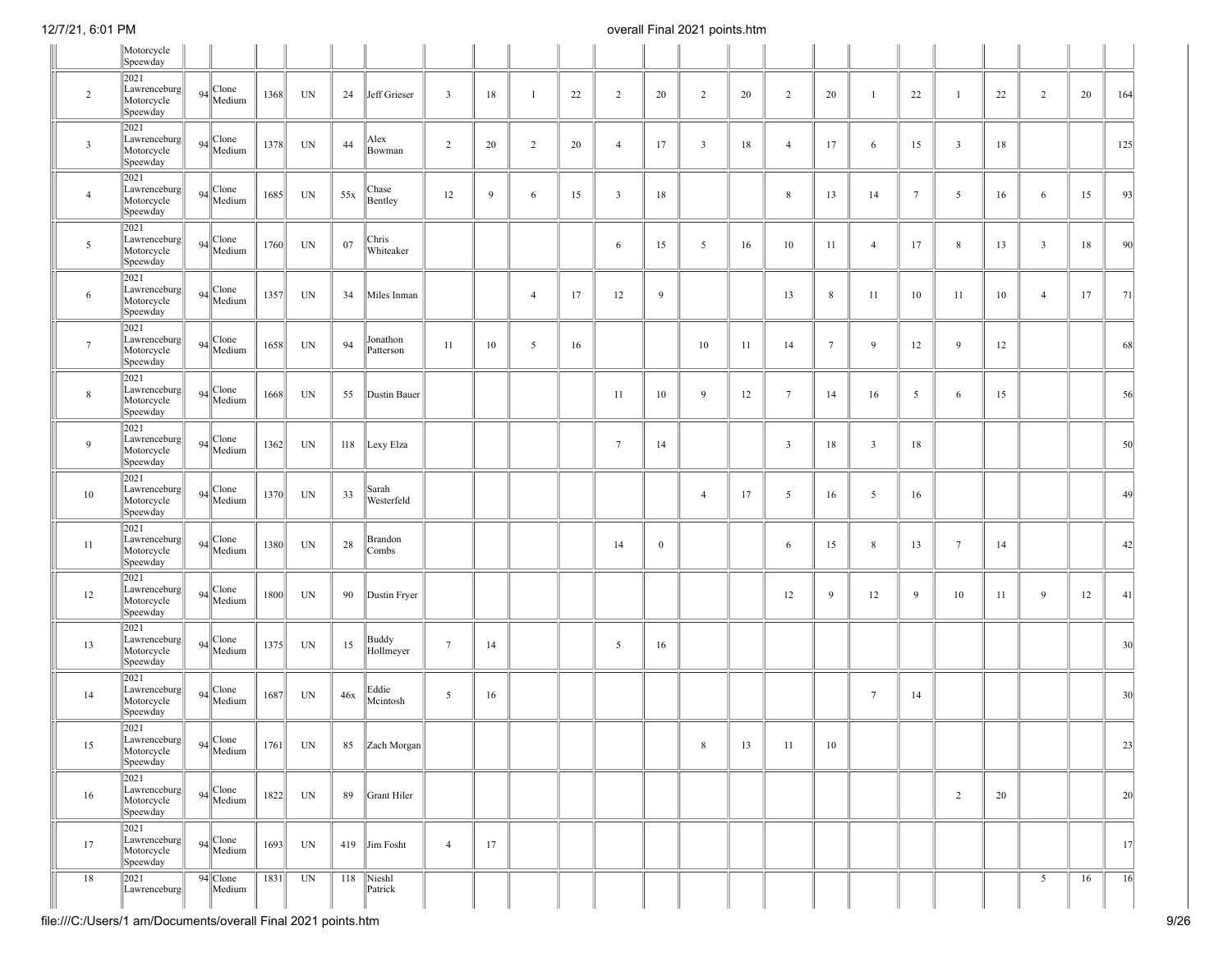|    | Motorcycle<br>Speewday                                   |                               |      |                          |             |                    |             |       |                |    |    |                  |                 |    |    |              |    |         |  |                 |    |     |
|----|----------------------------------------------------------|-------------------------------|------|--------------------------|-------------|--------------------|-------------|-------|----------------|----|----|------------------|-----------------|----|----|--------------|----|---------|--|-----------------|----|-----|
| 19 | 2021<br>Lawrenceburg<br>Motorcycle<br>Speewday           | $94$ Clone                    | 1359 | UN                       | $\,$ 8 $\,$ | Jakob<br>Peelman   | 6           | 15    |                |    |    |                  |                 |    |    |              |    |         |  |                 |    | 15  |
| 20 | 2021<br>Lawrenceburg<br>Motorcycle<br>Speewday           | $94$ Clone<br>Medium          | 1778 | UN                       | 99          | Victor Garcia      |             |       |                |    |    |                  | 6               | 15 |    |              |    |         |  |                 |    | 15  |
| 21 | 2021<br>Lawrenceburg<br>Motorcycle<br>Speewday           | $94$ Clone                    | 1833 | $\ensuremath{\text{UN}}$ | 56          | Vandon<br>Smith    |             |       |                |    |    |                  |                 |    |    |              |    |         |  | $7\phantom{.0}$ | 14 | 14  |
| 22 | 2021<br>Lawrenceburg<br>Motorcycle<br>Speewday           | $94$ Clone                    | 1355 | UN                       | 75          | Ricky<br>Bernanrd  |             |       |                |    |    |                  | $7\phantom{.0}$ | 14 |    |              |    |         |  |                 |    | 14  |
| 23 | 2021<br>Lawrenceburg<br>Motorcycle<br>Speewday           | $94$ Clone<br>Medium          | 1652 | UN                       | 88y         | Robby<br>Young     | $\,$ 8 $\,$ | 13    |                |    |    |                  |                 |    |    |              |    |         |  |                 |    | 13  |
| 24 | 2021<br>Lawrenceburg<br>Motorcycle<br>Speewday           | $94$ Clone<br>Medium          | 1836 | UN                       | 10x         | Charles<br>Zender  |             |       |                |    |    |                  |                 |    |    |              |    |         |  | 8               | 13 | 13  |
| 25 | 2021<br>Lawrenceburg<br>Motorcycle<br>Speewday           | $94$ Clone<br>Medium          | 1661 | UN                       | 32          | Jordan<br>Lanham   | 9           | 12    |                |    |    |                  |                 |    |    |              |    |         |  |                 |    | 12  |
| 26 | 2021<br>Lawrenceburg<br>Motorcycle<br>Speewday           | $94$ Clone<br>Medium          | 1408 | UN                       | 15          | Joe Warning        |             |       |                |    |    |                  |                 |    |    |              | 10 | 11      |  |                 |    | 11  |
| 27 | 2021<br>Lawrenceburg<br>Motorcycle<br>Speewday           | $94$<br>Medium                | 1694 | UN                       | 42          | Jarrett Focht      | 10          | 11    |                |    |    |                  |                 |    |    |              |    |         |  |                 |    | 11  |
| 28 | 2021<br>Lawrenceburg<br>Motorcycle<br>Speewday           | $94$ Clone                    | 1376 | UN                       | 99          | Colby King         |             |       |                |    |    |                  |                 |    |    |              | 13 | $\bf 8$ |  |                 |    |     |
| 29 | 2021<br>Lawrenceburg<br>Motorcycle<br>Speewday           | $94$ Clone                    | 1686 | UN                       | 10x         | Vandon<br>Smith    | 13          | $8\,$ |                |    |    |                  |                 |    |    |              |    |         |  |                 |    |     |
| 30 | 2021<br>Lawrenceburg<br>Motorcycle<br>Speewday           | $94$<br>Medium                | 1813 | $\ensuremath{\text{UN}}$ | 22          | <b>Bud Swift</b>   |             |       |                |    |    |                  |                 |    |    |              | 15 | 6       |  |                 |    | 6   |
| 31 | 2021<br>Lawrenceburg<br>Motorcycle<br>Speewday           | $94$ Clone<br>Medium          | 1809 | UN                       | 10x         | Charles<br>Zehnder |             |       |                |    |    |                  |                 |    | 15 | 6            |    |         |  |                 |    |     |
| 32 | 2021<br>$\ $ Lawrenceburg $\ $<br>Motorcycle<br>Speewday | $94$ Medium                   |      | $1762$ UN 94             |             | Johnny<br>Patteson |             |       |                |    | 15 | $\boldsymbol{0}$ |                 |    |    |              |    |         |  |                 |    | - U |
| 33 | 2021<br>Lawrenceburg<br>Motorcycle<br>Speewday           | $94$<br>Medium                | 1411 | UN                       | 32          | Joe Thomas         |             |       |                |    | 13 | $\mathbf{0}$     |                 |    |    |              |    |         |  |                 |    | 0   |
| 34 | 2021<br>Lawrenceburg<br>Motorcycle<br>Speewday           | $94$<br>Medium                | 1808 | UN                       | 56          | Carson<br>Bentley  |             |       |                |    |    |                  |                 |    | 16 | $\mathbf{0}$ |    |         |  |                 |    | 0   |
| -1 | 2021<br>Lawrenceburg                                     | $130$ Clone<br>Super<br>Heavy | 1380 | UN                       | 28          | Brandon<br>Combs   | -1          | 22    | $\overline{1}$ | 22 |    |                  |                 |    |    |              |    |         |  |                 |    | 44  |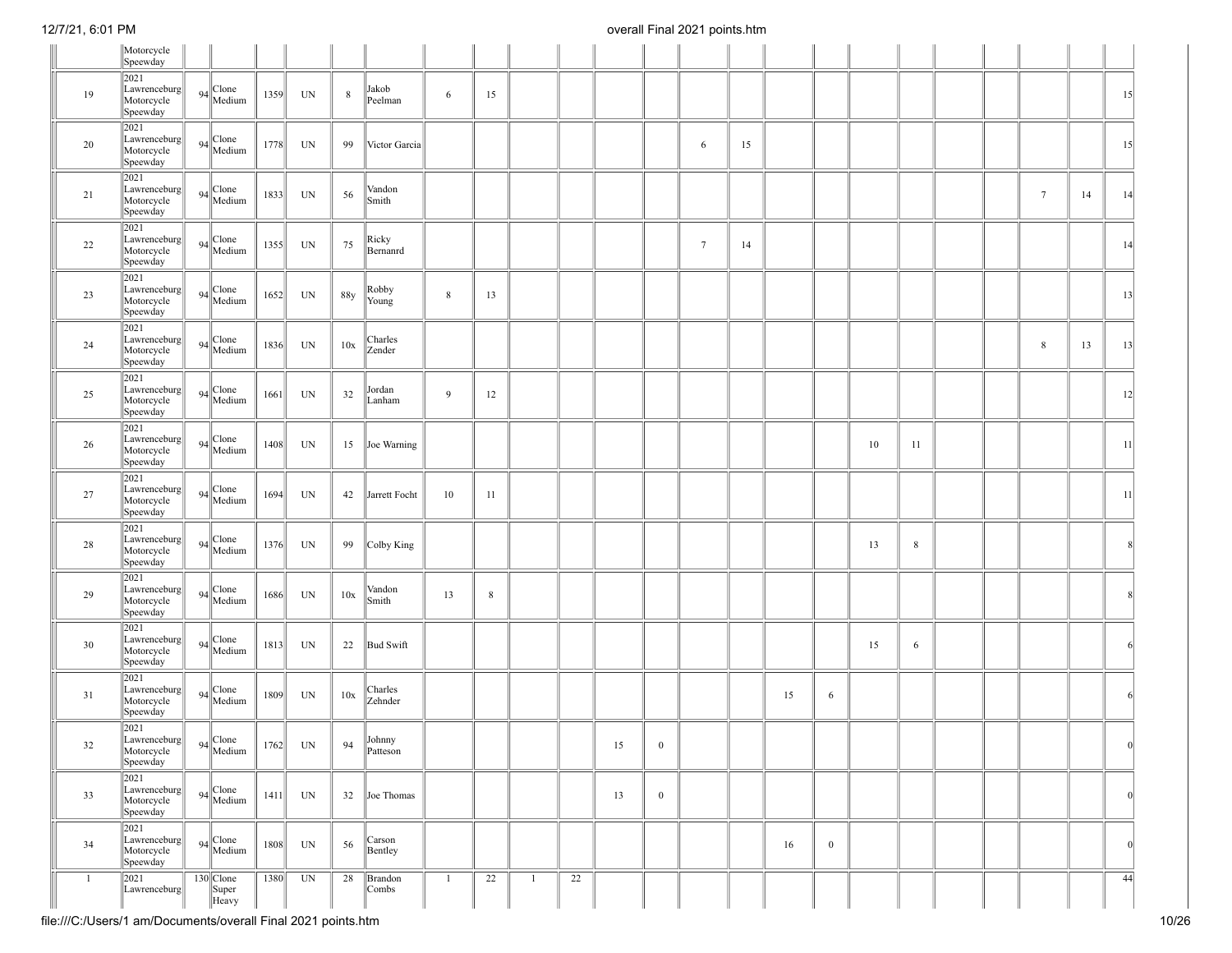|                         | Motorcycle<br>Speewday                                                                                                |                               |         |            |                 |                      |                         |    |                         |    |                |    |                |              |    |  |   |    |                |    |          |
|-------------------------|-----------------------------------------------------------------------------------------------------------------------|-------------------------------|---------|------------|-----------------|----------------------|-------------------------|----|-------------------------|----|----------------|----|----------------|--------------|----|--|---|----|----------------|----|----------|
| $\overline{2}$          | 2021<br>Lawrenceburg<br>Motorcycle<br>Speewday                                                                        | Clone<br>$130$ Super<br>Heavy | 1521    | UN         | 77              | Steve<br>Andrew      | $\overline{4}$          | 17 | $\overline{2}$          | 20 |                |    |                |              |    |  |   |    |                |    | 37       |
| $\overline{\mathbf{3}}$ | 2021<br>Lawrenceburg<br>Motorcycle<br>Speewday                                                                        | Clone<br>$130$ Super<br>Heavy | 1394    | UN         | 51              | Chuck<br>Phiester    | 5                       | 16 | $\overline{4}$          | 17 |                |    |                |              |    |  |   |    |                |    | 33       |
| $\overline{4}$          | 2021<br>Lawrenceburg<br>Motorcycle<br>Speewday                                                                        | Clone<br>$130$ Super<br>Heavy | 1832    | UN         | 118             | Seth<br>Wilkerson    |                         |    |                         |    |                |    |                |              |    |  |   |    | $\mathbf{1}$   | 22 | 22       |
| $5\overline{)}$         | 2021<br>Lawrenceburg<br>Motorcycle<br>Speewday                                                                        | Clone<br>$130$ Super<br>Heavy | 1395    | UN         | $7\phantom{.0}$ | Jordan Less          | 2                       | 20 |                         |    |                |    |                |              |    |  |   |    |                |    | 20       |
| 6                       | 2021<br>Lawrenceburg<br>Motorcycle<br>Speewday                                                                        | Clone<br>$130$ Super<br>Heavy | 1386    | UN         | 46              | Sean Murphy          |                         |    | $\overline{\mathbf{3}}$ | 18 |                |    |                |              |    |  |   |    |                |    | 18       |
| $7\phantom{.0}$         | 2021<br>Lawrenceburg<br>Motorcycle<br>Speewday                                                                        | Clone<br>$130$ Super<br>Heavy | 1392    | UN         |                 | 232 Bryce Foley      | $\overline{\mathbf{3}}$ | 18 |                         |    |                |    |                |              |    |  |   |    |                |    | 18       |
| $\,$ 8 $\,$             | 2021<br>Lawrenceburg<br>Motorcycle<br>Speewday                                                                        | Clone<br>$130$ Super<br>Heavy | 1203    | <b>KAW</b> | 202             | Andy<br>Buckler      | 6                       | 15 |                         |    |                |    |                |              |    |  |   |    |                |    | 15       |
| 9                       | 2021<br>Lawrenceburg<br>Motorcycle<br>Speewday                                                                        | Clone<br>$130$ Super<br>Heavy | 1391    | UN         | 93              | Sandy<br>Schnebelt   | $7\phantom{.0}$         | 14 |                         |    |                |    |                |              |    |  |   |    |                |    | 14       |
| $\mathbf{1}$            | 2021<br>Lawrenceburg<br>Motorcycle<br>Speewday                                                                        | $134$ HB Dash<br>For Cash     | 1721    | <b>KTM</b> | 33f             | Clarke<br>Morian     |                         |    |                         |    |                |    |                | $\mathbf{0}$ |    |  |   |    |                |    | 0        |
| 2                       | 2021<br>Lawrenceburg<br>Motorcycle<br>Speewday                                                                        | $134$ HB Dash<br>For Cash     | 466     | HON        | 243             | Jared Lowe           |                         |    |                         |    |                |    |                | $\mathbf{0}$ |    |  |   |    |                |    |          |
| $\overline{\mathbf{3}}$ | 2021<br>Lawrenceburg<br>Motorcycle<br>Speewday                                                                        | $134$ HB Dash<br>For Cash     | 123     | YAM        | 61              | Kasey R<br>Sciscoe   |                         |    |                         |    |                |    |                | $\mathbf{0}$ |    |  |   |    |                |    |          |
| $\overline{4}$          | 2021<br>Lawrenceburg<br>Motorcycle<br>Speewday                                                                        | 134 HB Dash                   | $\vert$ | YAM        | 48              | Trent T<br>Lowe      |                         |    |                         |    |                |    |                | $\bf{0}$     |    |  |   |    |                |    | $\Omega$ |
| -1                      | 2021<br>Lawrenceburg<br>Motorcycle<br>Speewday                                                                        | $126$ Hooligans 1780          |         | H-D        | 85              | Tate Evelyn          | $\overline{1}$          | 22 |                         |    |                |    | $\mathbf{3}$   | 18           |    |  |   |    |                |    | 40       |
| $\overline{c}$          | 2021<br>$\left\ $ Lawrenceburg $\left\  126 \right\ $ Hooligans $\left\  1751 \right\ $ H-D<br>Motorcycle<br>Speewday |                               |         |            | 22              | Chaz<br>Meiman,jr.   |                         |    |                         |    |                |    |                | $22\,$       |    |  |   |    |                |    | 22       |
| $\overline{\mathbf{3}}$ | 2021<br>Lawrenceburg<br>Motorcycle<br>Speewday                                                                        | $126$ Hooligans 1775          |         | $H-D$      |                 | 541 Kyle James       |                         |    |                         |    |                |    | $\overline{2}$ | 20           |    |  |   |    |                |    | 20       |
| $\overline{4}$          | 2021<br>$\begin{array}{ l } \hline \text{Lawrenceburg} \\ \hline \text{Motorcycle} \end{array}$<br>Speewday           | 126 Hooligans 1597            |         | <b>KTM</b> | 88              | Joe<br>Matthews, Jr  |                         |    |                         |    |                |    | $\overline{4}$ | 17           |    |  |   |    |                |    | 17       |
| -1                      | 2021<br>Lawrenceburg                                                                                                  | 87 Junior 1                   | 1753    | UN         | 33e             | Easton<br>Mckittrick |                         |    | $\overline{2}$          | 20 | $\overline{2}$ | 20 | $\overline{2}$ | 20           | 22 |  | 1 | 22 | $\overline{2}$ | 20 | 124      |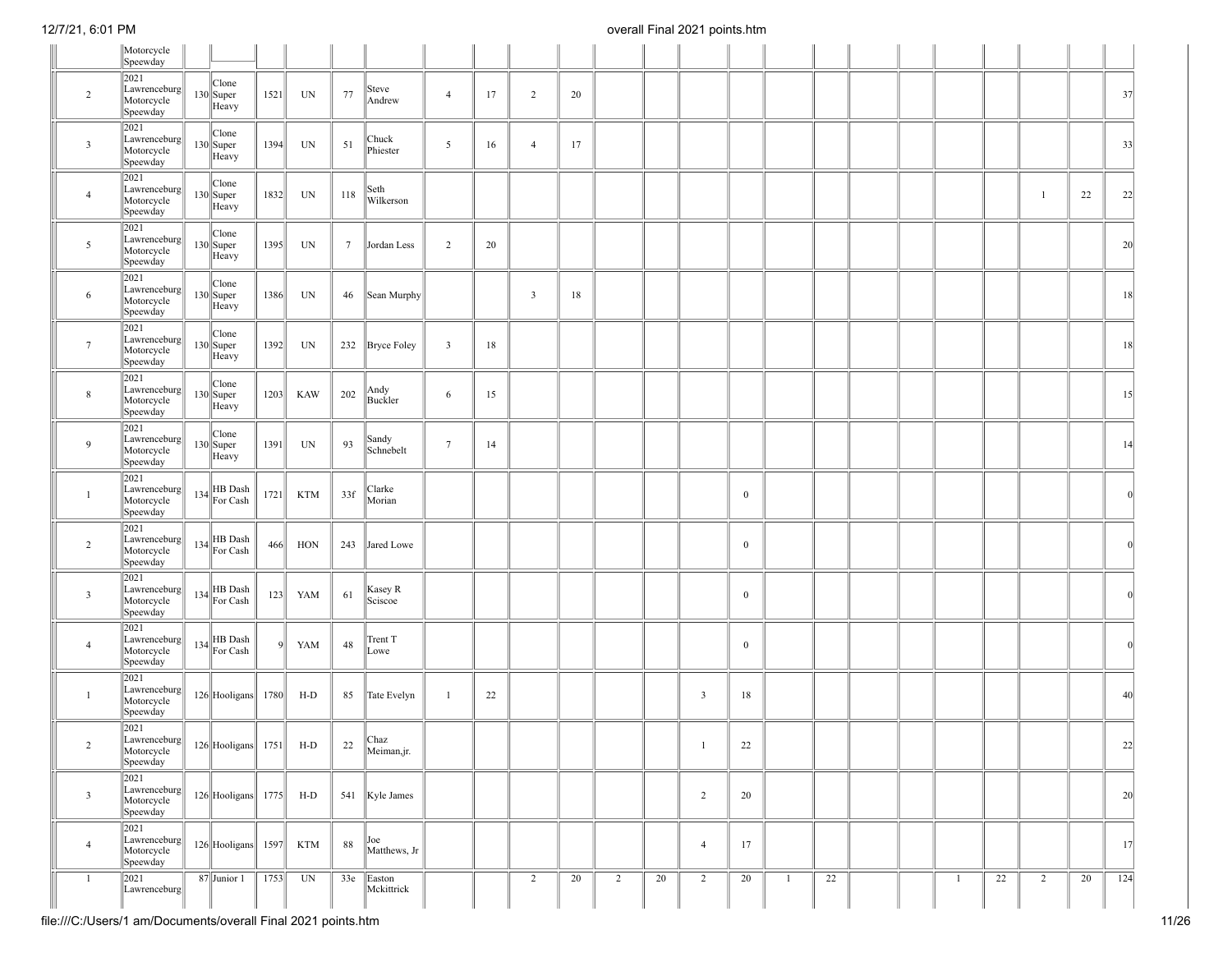|                 | Motorcycle<br>Speewday                         |               |      |                          |                 |                      |                         |    |                         |    |                |              |                |    |                |    |              |    |                |    |              |    |     |
|-----------------|------------------------------------------------|---------------|------|--------------------------|-----------------|----------------------|-------------------------|----|-------------------------|----|----------------|--------------|----------------|----|----------------|----|--------------|----|----------------|----|--------------|----|-----|
| $\overline{2}$  | 2021<br>Lawrenceburg<br>Motorcycle<br>Speewday | $87$ Junior 1 | 1697 | UN                       | 18              | Nathan Nohl          | 6                       | 15 | 5                       | 16 |                | $\mathbf{0}$ | $\overline{4}$ | 17 | $\overline{2}$ | 20 | $\mathbf{1}$ | 22 | 2              | 20 |              |    | 110 |
| $\mathbf{3}$    | 2021<br>Lawrenceburg<br>Motorcycle<br>Speewday | $87$ Junior 1 | 1669 | $\ensuremath{\text{UN}}$ | 5               | Connor Perry         | $\mathbf{1}$            | 22 | $\mathbf{1}$            | 22 | $\mathbf{1}$   | 22           |                |    |                |    |              |    |                |    |              |    | 66  |
| $\overline{4}$  | 2021<br>Lawrenceburg<br>Motorcycle<br>Speewday | 87 Junior 1   | 1746 | UN                       | 4z              | Zach Roell           |                         |    | $\overline{\mathbf{3}}$ | 18 |                |              | $\mathbf{1}$   | 22 |                |    |              |    |                |    | $\mathbf{1}$ | 22 | 62  |
| 5               | 2021<br>Lawrenceburg<br>Motorcycle<br>Speewday | $87$ Junior 1 | 1754 | UN                       | 99g             | Grant<br>Mckittrick  |                         |    |                         |    |                |              |                |    |                |    |              |    | $\mathfrak{Z}$ | 18 | $\mathbf{3}$ | 18 | 36  |
| 6               | 2021<br>Lawrenceburg<br>Motorcycle<br>Speewday | 87 Junior 1   | 1350 | $\ensuremath{\text{UN}}$ | 48              | Hunter<br>Collins    | 8                       | 13 | 6                       | 15 |                | $\mathbf{0}$ |                |    |                |    |              |    |                |    |              |    | 28  |
| $7\phantom{.0}$ | 2021<br>Lawrenceburg<br>Motorcycle<br>Speewday | $87$ Junior 1 | 1657 | UN                       | 98              | Ari Hicks            | $7\phantom{.0}$         | 14 | $7\phantom{.0}$         | 14 | $\overline{0}$ | $\mathbf{0}$ |                |    |                |    |              |    |                |    |              |    | 28  |
| 8               | 2021<br>Lawrenceburg<br>Motorcycle<br>Speewday | $87$ Junior 1 | 1665 | UN                       | $\overline{4}$  | Macy Staton          | $\overline{2}$          | 20 |                         |    |                |              |                |    |                |    |              |    |                |    |              |    | 20  |
| 9               | 2021<br>Lawrenceburg<br>Motorcycle<br>Speewday | $87$ Junior 1 | 1664 | UN                       | 19              | Hunter<br>Bpowman    | $\overline{\mathbf{3}}$ | 18 |                         |    |                |              |                |    |                |    |              |    |                |    |              |    | 18  |
| 10              | 2021<br>Lawrenceburg<br>Motorcycle<br>Speewday | $87$ Junior 1 | 1772 | $\ensuremath{\text{UN}}$ | 11              | Wyatt M              |                         |    |                         |    | $\mathbf{3}$   | 18           |                |    |                |    |              |    |                |    |              |    | 18  |
| 11              | 2021<br>Lawrenceburg<br>Motorcycle<br>Speewday | $87$ Junior 1 | 1781 | UN                       | $\mathfrak{S}$  | Mason<br>Baylor      |                         |    |                         |    |                |              | $\overline{3}$ | 18 |                |    |              |    |                |    |              |    | 18  |
| 12              | 2021<br>Lawrenceburg<br>Motorcycle<br>Speewday | $87$ Junior 1 | 1701 | UN                       | r1              | Maverick<br>Brison   | $\overline{4}$          | 17 |                         |    |                |              |                |    |                |    |              |    |                |    |              |    | 17  |
| 13              | 2021<br>Lawrenceburg<br>Motorcycle<br>Speewday | 87 Junior 1   | 1758 | UN                       | $7\phantom{.0}$ | Dylan<br>Harding     |                         |    | $\overline{4}$          | 17 |                |              |                |    |                |    |              |    |                |    |              |    | 17  |
| 14              | 2021<br>Lawrenceburg<br>Motorcycle<br>Speewday | $87$ Junior 1 | 1824 | UN                       | $\mathbf{1}$    | Parker Neal          |                         |    |                         |    |                |              |                |    |                |    |              |    | $\overline{4}$ | 17 |              |    | 17  |
| 15              | 2021<br>Lawrenceburg<br>Motorcycle<br>Speewday | $87$ Junior 1 | 1702 | $\ensuremath{\text{UN}}$ | $11\,$          | Wyatt<br>Mchindrick  | 5                       | 16 |                         |    |                |              |                |    |                |    |              |    |                |    |              |    | 16  |
| $\overline{1}$  | 2021<br>Lawrenceburg<br>Motorcycle<br>Speewday | $88$ Junior 2 | 1353 | UN                       |                 | 10 Justin Lanter     | $\overline{5}$          | 16 | $\overline{1}$          | 22 | $\mathbf{1}$   | 22           | $\mathbf{1}$   | 22 | $\mathbf{1}$   | 22 | $\mathbf{1}$ | 22 | $\mathbf{1}$   | 22 |              |    | 148 |
| $\overline{2}$  | 2021<br>Lawrenceburg<br>Motorcycle<br>Speewday | $88$ Junior 2 | 1354 | UN                       | 22              | Morgan<br>Westerfeld | $\overline{2}$          | 20 | $\overline{2}$          | 20 | $\overline{2}$ | 20           | $\overline{3}$ | 18 | $\overline{2}$ | 20 | 2            | 20 |                |    |              |    | 118 |
| $\mathbf{3}$    | 2021<br>Lawrenceburg                           | 88 Junior 2   | 1747 | UN                       | $\overline{3}$  | Jake Roell           |                         |    | $\overline{4}$          | 17 |                |              | $\overline{2}$ | 20 |                |    |              |    |                |    | $\mathbf{1}$ | 22 | 59  |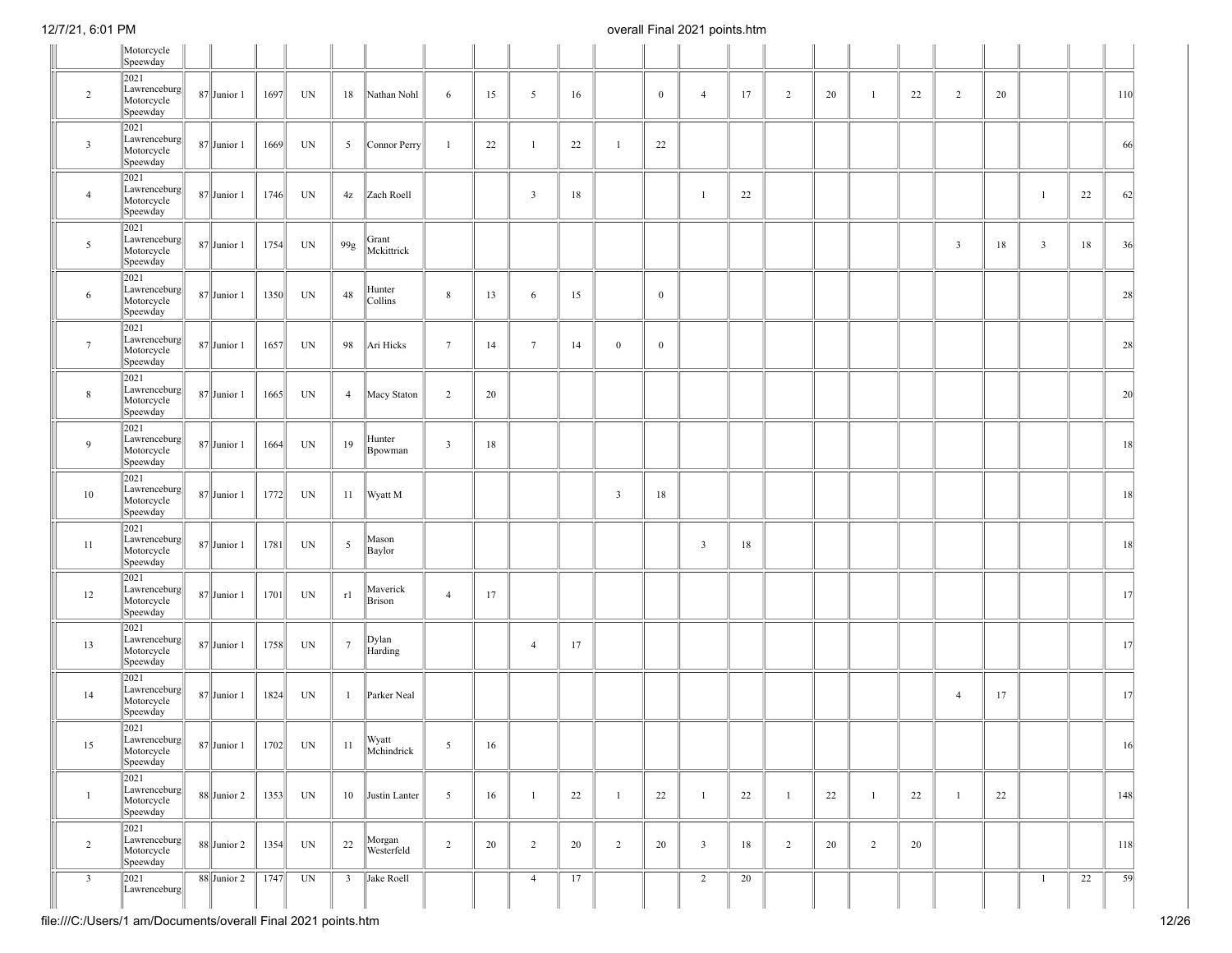|                 | Motorcycle<br>Speewday                         |                 |      |                          |                 |                      |                         |    |                         |    |                |    |                 |    |                         |        |                         |              |                         |        |                |    |     |
|-----------------|------------------------------------------------|-----------------|------|--------------------------|-----------------|----------------------|-------------------------|----|-------------------------|----|----------------|----|-----------------|----|-------------------------|--------|-------------------------|--------------|-------------------------|--------|----------------|----|-----|
| $\overline{4}$  | 2021<br>Lawrenceburg<br>Motorcycle<br>Speewday | 88 Junior 2     | 1462 | UN                       | c21             | Cameron<br>Whitaker  | $\overline{4}$          | 17 | $\overline{\mathbf{3}}$ | 18 | $\overline{3}$ | 18 |                 |    |                         |        |                         |              |                         |        |                |    | 53  |
| 5               | 2021<br>Lawrenceburg<br>Motorcycle<br>Speewday | 88 Junior 2     | 1783 | UN                       | 24              | Cru Spille           |                         |    |                         |    |                |    | $\overline{4}$  | 17 | $\overline{\mathbf{3}}$ | 18     | $\overline{\mathbf{3}}$ | 18           |                         |        |                |    | 53  |
| 6               | 2021<br>Lawrenceburg<br>Motorcycle<br>Speewday | $88$ Junior 2   | 1508 | UN                       | $\overline{2}$  | Lexie Bishop         | $\mathbf{1}$            | 22 | $7\phantom{.0}$         | 14 |                |    | 8               | 13 |                         |        |                         |              |                         |        |                |    | 49  |
| $7\phantom{.0}$ | 2021<br>Lawrenceburg<br>Motorcycle<br>Speewday | $88$ Junior 2   | 1397 | UN                       | 70              | Joseph<br>Noppert    |                         |    | $\mathfrak{S}$          | 16 | $\overline{4}$ | 17 | 10              | 11 |                         |        |                         |              |                         |        |                |    | 44  |
| 8               | 2021<br>Lawrenceburg<br>Motorcycle<br>Speewday | $88$ Junior 2   | 1478 | UN                       | 31              | Carson<br>Noppert    |                         |    | 6                       | 15 | 5              | 16 | 9               | 12 |                         |        |                         |              |                         |        |                |    | 43  |
| 9               | 2021<br>Lawrenceburg<br>Motorcycle<br>Speewday | $88$ Junior 2   | 1758 | UN                       | $7\phantom{.0}$ | Dylan<br>Harding     |                         |    |                         |    |                |    | 5               | 16 |                         |        |                         |              | 2                       | 20     |                |    | 36  |
| 10              | 2021<br>Lawrenceburg<br>Motorcycle<br>Speewday | $88$ Junior 2   | 1779 | ACT                      | -1              | <b>Blake Glaze</b>   |                         |    |                         |    |                |    | 6               | 15 |                         |        | $\overline{4}$          | 17           |                         |        |                |    | 32  |
| 11              | 2021<br>Lawrenceburg<br>Motorcycle<br>Speewday | $88$ Junior 2   | 1684 | UN                       | 23              | Ben Kramer           | $\overline{\mathbf{3}}$ | 18 | 8                       | 13 |                |    |                 |    |                         |        |                         |              |                         |        |                |    | 31  |
| 12              | 2021<br>Lawrenceburg<br>Motorcycle<br>Speewday | $88$ Junior 2   | 1806 | UN                       | 1               | Peyton Neal          |                         |    |                         |    |                |    |                 |    | $\overline{4}$          | 17     |                         |              |                         |        |                |    | 17  |
| 13              | 2021<br>Lawrenceburg<br>Motorcycle<br>Speewday | $88$ Junior 2   | 1782 | UN                       | 20              | Baylor<br>Matthew    |                         |    |                         |    |                |    | $7\phantom{.0}$ | 14 |                         |        |                         |              |                         |        |                |    | 14  |
| -1              | 2021<br>Lawrenceburg<br>Motorcycle<br>Speewday | $89$ Junior 3   | 1355 | UN                       | 75              | Ricky<br>Bernanrd    | $\mathbf{1}$            | 22 | $\overline{1}$          | 22 | $\mathbf{1}$   | 22 | $\overline{c}$  | 20 | $\overline{2}$          | 20     | $\overline{2}$          | 20           | $\overline{1}$          | 22     | $\overline{2}$ | 20 | 168 |
| $\overline{2}$  | 2021<br>Lawrenceburg<br>Motorcycle<br>Speewday | $89$ Junior 3   | 1678 | UN                       | 19g             | Brady<br>Godwin      | $\overline{2}$          | 20 | 2                       | 20 | $\overline{c}$ | 20 | $\overline{1}$  | 22 | $\mathbf{1}$            | 22     | 1                       | 22           | $\overline{c}$          | 20     | $\mathbf{1}$   | 22 | 168 |
| $\mathbf{3}$    | 2021<br>Lawrenceburg<br>Motorcycle<br>Speewday | $89$ Junior 3   | 1360 | UN                       | 19              | Mayson<br>Westerfeld | $\overline{4}$          | 17 | $\overline{\mathbf{3}}$ | 18 | $\overline{3}$ | 18 | $\overline{4}$  | 17 | $\overline{\mathbf{3}}$ | 18     | $\overline{4}$          | 17           |                         |        |                |    | 105 |
| 4               | 2021<br>Lawrenceburg<br>Motorcycle<br>Speewday | $89$ Junior 3   | 1698 | $\ensuremath{\text{UN}}$ | $12 \,$         | Adam Nohl            | 6                       | 15 |                         |    | 4              | 17 | $\sigma$        | 15 |                         | $17\,$ | 3                       | $18\,$       | $\overline{\mathbf{3}}$ | $18\,$ |                |    | 100 |
| $5\overline{ }$ | 2021<br>Lawrenceburg<br>Motorcycle<br>Speewday | $89$ Junior 3   | 1671 | UN                       | $\overline{3}$  | Landen Cain          | $7\phantom{.0}$         | 14 |                         |    | 6              | 15 | $7\phantom{.0}$ | 14 | 5                       | 16     | $\overline{5}$          | 16           | 6                       | 15     |                |    | 90  |
| 6               | 2021<br>Lawrenceburg<br>Motorcycle<br>Speewday | $89$ Junior 3   | 1704 | UN                       | 9               | Joe Lanter           | 10                      | 11 | $\overline{4}$          | 17 | 5              | 16 | $5\overline{)}$ | 16 |                         |        | 90                      | $\mathbf{0}$ | $\overline{5}$          | 16     |                |    | 76  |
| $7\phantom{.0}$ | 2021<br>Lawrenceburg                           | $89$ Junior $3$ | 1359 | UN                       | 8               | Jakob<br>Peelman     | $\overline{\mathbf{3}}$ | 18 |                         |    | 9              | 12 | $\overline{3}$  | 18 | $7\phantom{.0}$         | 14     |                         |              |                         |        |                |    | 62  |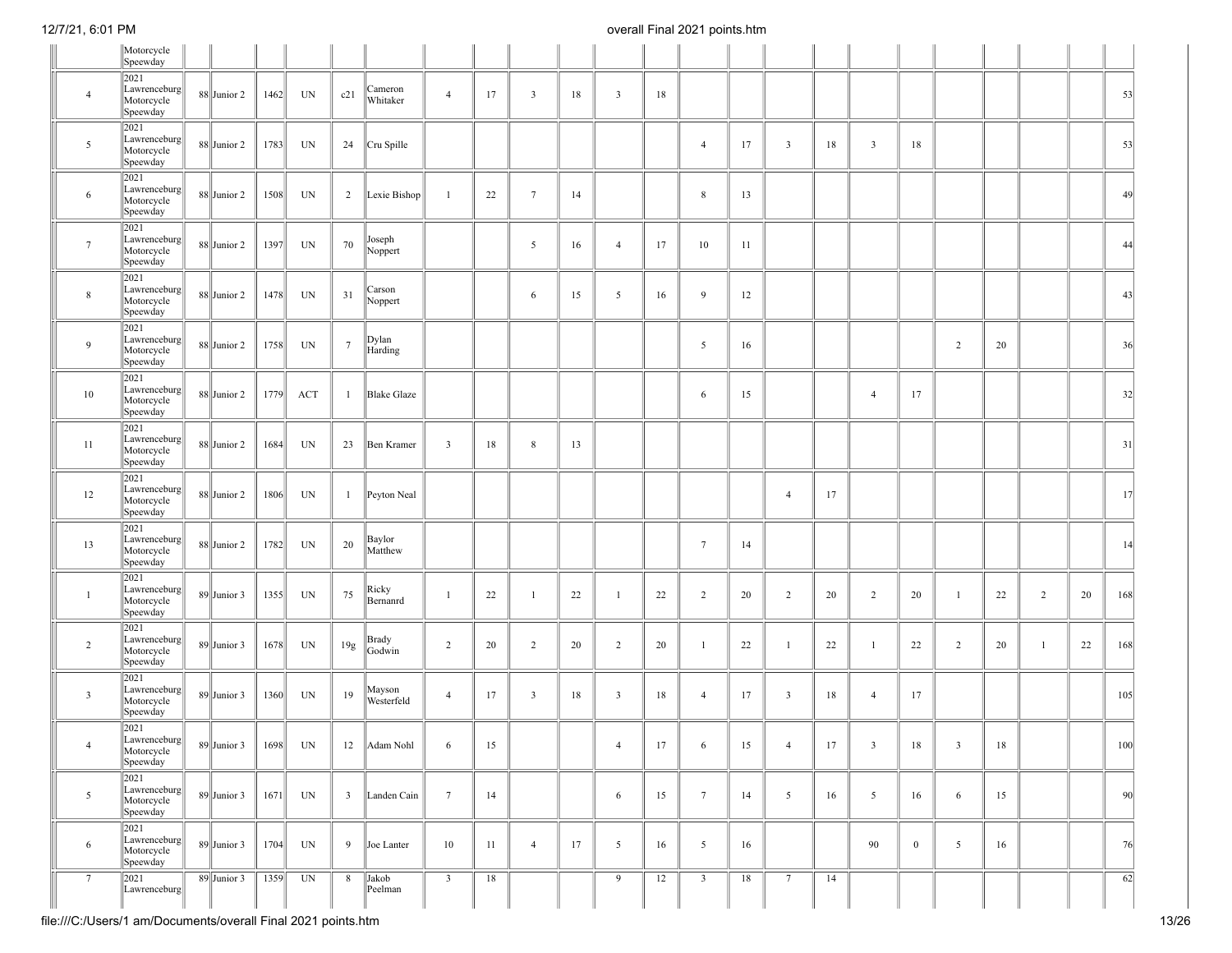|                         | Motorcycle<br>Speewday                         |                                                                       |      |           |                 |                      |             |                  |                |    |                 |    |                |              |                         |    |                         |    |                |    |                |    |     |
|-------------------------|------------------------------------------------|-----------------------------------------------------------------------|------|-----------|-----------------|----------------------|-------------|------------------|----------------|----|-----------------|----|----------------|--------------|-------------------------|----|-------------------------|----|----------------|----|----------------|----|-----|
| $\,8\,$                 | 2021<br>Lawrenceburg<br>Motorcycle<br>Speewday | $89$ Junior 3                                                         | 1773 | UN        | 55x             | Johnny<br>Aildasani  |             |                  |                |    | 8               | 13 |                |              |                         |    |                         |    | $\overline{4}$ | 17 |                |    | 30  |
| 9                       | 2021<br>Lawrenceburg<br>Motorcycle<br>Speewday | $89$ Junior 3                                                         | 1513 | UN        | 20              | Nikolus<br>Reynolds  | 5           | 16               |                |    | $7\phantom{.0}$ | 14 |                |              |                         |    |                         |    |                |    |                |    | 30  |
| 10                      | 2021<br>Lawrenceburg<br>Motorcycle<br>Speewday | $89$ Junior 3                                                         | 1461 | UN        | b3              | Bristol<br>Whitaker  | 9           | 12               | 5              | 16 |                 |    |                |              |                         |    |                         |    |                |    |                |    | 28  |
| 11                      | 2021<br>Lawrenceburg<br>Motorcycle<br>Speewday | $89$ Junior 3                                                         | 1798 | UN        | 01              | Kelly Spires         |             |                  |                |    |                 |    |                |              | 6                       | 15 |                         |    |                |    |                |    | 15  |
| 12                      | 2021<br>Lawrenceburg<br>Motorcycle<br>Speewday | $89$ Junior 3                                                         | 1663 | UN        | 20              | Allison<br>Bowman    | $\,$ 8 $\,$ | 13               |                |    |                 |    |                |              |                         |    |                         |    |                |    |                |    | 13  |
| $\mathbf{1}$            | 2021<br>Lawrenceburg<br>Motorcycle<br>Speewday | $_{133}$ Junior<br>sportsman                                          | 1657 | UN        | 98              | Ari Hicks            |             |                  |                |    |                 |    | $\mathbf{1}$   | 22           | 2                       | 20 | $\overline{2}$          | 20 | $\mathbf{1}$   | 22 |                |    | 84  |
| $\overline{2}$          | 2021<br>Lawrenceburg<br>Motorcycle<br>Speewday | $133 \big  \text{Junior} \over \text{sportsman} \big $                | 1350 | UN        | 48              | Hunter<br>Collins    |             |                  |                |    |                 |    | $\overline{c}$ | 20           | $\overline{1}$          | 22 | $\mathbf{1}$            | 22 | 2              | 20 |                |    | 84  |
| $\overline{3}$          | 2021<br>Lawrenceburg<br>Motorcycle<br>Speewday | $133 \begin{vmatrix} \text{Junior} \\ \text{sportsman} \end{vmatrix}$ | 1771 | UN        | $7\phantom{.0}$ | Daniel Cloud         |             |                  |                |    | $\overline{c}$  | 20 |                |              |                         |    |                         |    |                |    | 1              | 22 | 42  |
| $\overline{4}$          | 2021<br>Lawrenceburg<br>Motorcycle<br>Speewday | $133$ Junior<br>sportsman                                             | 1669 | UN        | 5               | Connor Perry         |             |                  |                |    | $\mathbf{1}$    | 22 |                |              |                         |    |                         |    |                |    |                |    | 22  |
| $\mathbf{1}$            | 2021<br>Lawrenceburg<br>Motorcycle<br>Speewday | 99 Kid Kart                                                           | 1763 | UN        | 0 <sub>h</sub>  | Owen<br>Hammond      |             |                  |                |    | $\overline{c}$  | 20 |                | $\mathbf{0}$ | -1                      | 22 | -1                      | 22 | $\mathbf{1}$   | 22 | 1              | 22 | 108 |
| 2                       | 2021<br>Lawrenceburg<br>Motorcycle<br>Speewday | 99 Kid Kart                                                           | 1754 | UN        | $99\mathrm{g}$  | Grant<br>Mckittrick  |             |                  | $\overline{1}$ | 22 | $\mathbf{1}$    | 22 |                | $\mathbf{0}$ | 2                       | 20 |                         |    |                |    | $\overline{2}$ | 20 | 84  |
| $\overline{\mathbf{3}}$ | 2021<br>Lawrenceburg<br>Motorcycle<br>Speewday | 99 Kid Kart                                                           | 1349 | UN        | 95              | Chase<br>Westerfeld  |             | $\mathbf{0}$     | $\overline{c}$ | 20 | $\mathbf{3}$    | 18 |                |              | $\overline{4}$          | 17 | $\overline{c}$          | 20 |                |    |                |    | 75  |
| $\overline{4}$          | 2021<br>Lawrenceburg<br>Motorcycle<br>Speewday | 99 Kid Kart                                                           | 1802 | UN        | 8               | Corbin Stotts        |             |                  |                |    |                 |    |                |              | $\overline{\mathbf{3}}$ | 18 | $\overline{\mathbf{3}}$ | 18 |                |    |                |    | 36  |
| 5                       | 2021<br>Lawrenceburg<br>Motorcycle<br>Speewday | 99 Kid Kart   1677                                                    |      | <b>UN</b> | 27              | Camdyn<br>Westerfeld |             | $\boldsymbol{0}$ |                |    |                 |    |                |              |                         |    |                         |    |                |    |                |    | v   |
| $\mathbf{1}$            | 2021<br>Lawrenceburg<br>Motorcycle<br>Speewday | $129$ LO 206                                                          | 1774 | UN        | 56              | <b>Bryan Rose</b>    |             |                  |                |    |                 |    | $\mathbf{1}$   | 22           | $\overline{1}$          | 22 | $\mathbf{1}$            | 22 |                |    |                |    | 66  |
| $\mathbf{1}$            | 2021<br>Lawrenceburg<br>Motorcycle<br>Speewday | $ $ Open<br>$113$ Money<br>$\ 250 +$                                  | 1721 | KTM       | 33f             | Clarke<br>Morian     | 6           | 15               | -1             | 22 | $\mathbf{1}$    | 22 | $\overline{4}$ | 17           | $\overline{2}$          | 20 | $\overline{\mathbf{3}}$ | 18 | $\overline{2}$ | 20 |                |    | 134 |
| 2                       | 2021<br>Lawrenceburg                           | $113$ Open<br>Money<br>$\ 250 +$                                      | 1307 | HON       | 12              | Aidan Brown          | 8           | 13               | $\overline{2}$ | 20 | $\overline{4}$  | 17 | 6              | 15           | 5                       | 16 | 8                       | 13 | 6              | 15 | $\overline{2}$ | 20 | 129 |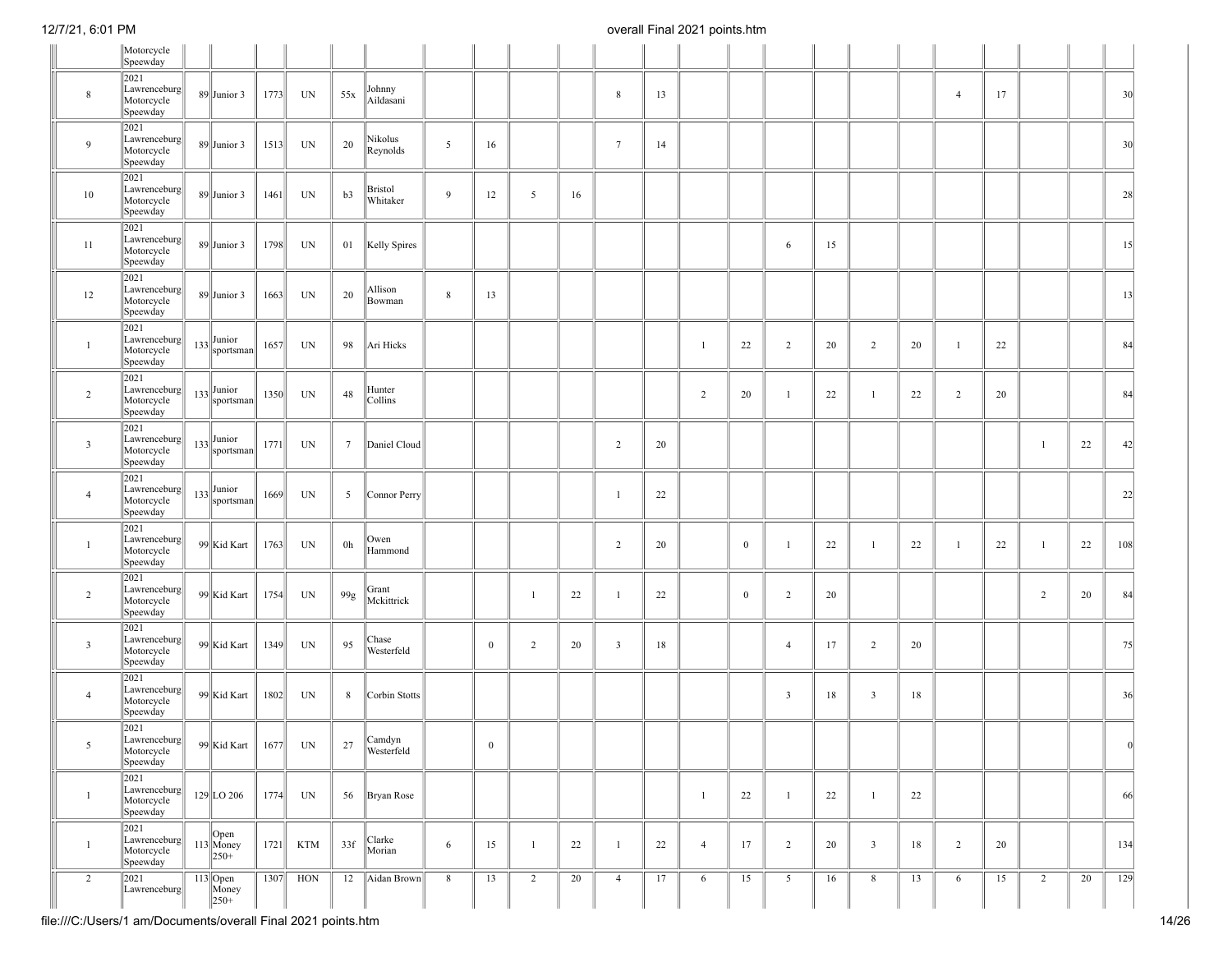|                 | Motorcycle<br>Speewday                                                |                                                                                  |      |            |                 |                      |                         |    |                |        |                 |    |                 |    |                         |    |                 |    |                |    |                |    |                 |
|-----------------|-----------------------------------------------------------------------|----------------------------------------------------------------------------------|------|------------|-----------------|----------------------|-------------------------|----|----------------|--------|-----------------|----|-----------------|----|-------------------------|----|-----------------|----|----------------|----|----------------|----|-----------------|
|                 | 2021                                                                  |                                                                                  |      |            |                 |                      |                         |    |                |        |                 |    |                 |    |                         |    |                 |    |                |    |                |    |                 |
| $\mathbf{3}$    | Lawrenceburg<br>Motorcycle<br>Speewday                                | $\vert$ Open<br>$113$ Money<br>$250+$                                            | 466  | HON        | 243             | Jared Lowe           | $7\phantom{.0}$         | 14 |                |        | 6               | 15 | $\overline{3}$  | 18 | -1                      | 22 | $\overline{4}$  | 17 | $\overline{3}$ | 18 | $\mathbf{1}$   | 22 | 126             |
| $\overline{4}$  | 2021<br>Lawrenceburg<br>Motorcycle<br>Speewday                        | Open<br>$113$ Money<br>$\ 250 +$                                                 | Q    | YAM        | 48              | Trent T<br>Lowe      | -1                      | 22 |                |        | $\mathbf{3}$    | 18 | $\overline{1}$  | 22 | 6                       | 15 | -1              | 22 | $\overline{1}$ | 22 |                |    | 121             |
| $5\overline{ }$ | 2021<br>Lawrenceburg<br>Motorcycle<br>Speewday                        | Open<br>$113$ Money<br>$\ 250 +$                                                 | 566  | HON        | 44              | Cameron<br>Smith     | 9                       | 12 |                |        | 9               | 12 | $\overline{2}$  | 20 | $\overline{\mathbf{3}}$ | 18 | $\overline{2}$  | 20 |                |    |                |    | 82              |
| 6               | 2021<br>Lawrenceburg<br>Motorcycle<br>Speewday                        | Open<br>$113$ Money<br>$250+$                                                    | 600  | HON        | 85              | Layne<br>Walters     |                         |    |                |        |                 |    |                 |    | $\,$ 8 $\,$             | 13 | $7\phantom{.0}$ | 14 | $\overline{4}$ | 17 | $\overline{4}$ | 17 | 61              |
| $7\phantom{.0}$ | 2021<br>Lawrenceburg<br>Motorcycle<br>Speewday                        | Open<br>$113$ Money<br>$\ 250 +$                                                 | 769  | HON        | 26x             | Brandon<br>Wilhelm   |                         |    |                |        |                 |    |                 |    | $\overline{4}$          | 17 | $\overline{5}$  | 16 |                |    | $\mathbf{3}$   | 18 | 51              |
| $\,$ 8 $\,$     | 2021<br>Lawrenceburg<br>Motorcycle<br>Speewday                        | Open<br>$113$ Money<br>$\ 250 +$                                                 | 1186 | <b>KTM</b> |                 | 824 Gavin Grow       |                         |    | $\overline{3}$ | 18     |                 |    |                 |    | $7\overline{ }$         | 14 | 6               | 15 |                |    |                |    | 47              |
| 9               | 2021<br>Lawrenceburg<br>Motorcycle<br>Speewday                        | $\log_{113}$ Open<br>$\ 250 +$                                                   | 770  | UN         | 30              | Coy<br>Matthews      | 5                       | 16 |                |        | 5               | 16 | $7\phantom{.0}$ | 14 |                         |    |                 |    |                |    |                |    | 46              |
| 10              | 2021<br>Lawrenceburg<br>Motorcycle<br>Speewday                        | Open<br>$113$ Money<br>$250+$                                                    | 534  | HON        | 21              | Trevor<br>Brunner    | $\overline{\mathbf{3}}$ | 18 |                |        |                 |    |                 |    |                         |    |                 |    | 5              | 16 |                |    | 34              |
| 11              | 2021<br>Lawrenceburg<br>Motorcycle<br>Speewday                        | Open<br>$113$ Money<br>$\ 250 +$                                                 | 123  | YAM        | 61              | Kasey R<br>Sciscoe   | $\overline{4}$          | 17 |                |        |                 |    | 5               | 16 |                         |    |                 |    |                |    |                |    | 33              |
| 12              | 2021<br>Lawrenceburg<br>Motorcycle<br>Speewday                        | Open<br>113 Money<br>$\ 250 +$                                                   | 233  | HON        | 42              | Jeremiah<br>Duffy    | 2                       | 20 |                |        |                 |    | 10              | 11 |                         |    |                 |    |                |    |                |    | 31              |
| 13              | 2021<br>Lawrenceburg<br>Motorcycle<br>Speewday                        | Open<br>$113$ Money<br>$250+$                                                    | 1524 | HON        |                 | 141 Luke Allen       |                         |    |                |        | $7\phantom{.0}$ | 14 |                 |    |                         |    |                 |    |                |    | 6              | 15 | 29              |
| 14              | 2021<br>Lawrenceburg<br>Motorcycle<br>Speewday                        | Open<br>$113$ Money<br>$\ 250 +$                                                 | 1789 | HON        | $7\phantom{.0}$ | Adam Bond            |                         |    |                |        | 8               | 13 | 9               | 12 |                         |    |                 |    |                |    |                |    | 25              |
| 15              | 2021<br>Lawrenceburg<br>Motorcycle<br>Speewday                        | Open<br>113 Money<br>$\ 250 +$                                                   | 1768 | UN         |                 | 157 Ian Wolfe        |                         |    |                |        | $\overline{2}$  | 20 |                 |    |                         |    |                 |    |                |    |                |    | 20              |
| $16\,$          | 2021<br>$\ \text{Lawrenceburg}\ $ 113 Money<br>Motorcycle<br>Speewday | $\ 250 +$                                                                        | 1700 | KTM        | 23              | Logan Jones          |                         |    | $\overline{4}$ | $17\,$ |                 |    |                 |    |                         |    |                 |    |                |    |                |    | $\frac{1}{2}$   |
| 17              | 2021<br>Lawrenceburg<br>Motorcycle<br>Speewday                        | $113 \bigg  \begin{array}{c} \text{Open} \\ \text{Money} \end{array}$<br>$ 250+$ | 1834 | SUZ        |                 | 4 David Kurek        |                         |    |                |        |                 |    |                 |    |                         |    |                 |    |                |    | 5              | 16 | 16              |
| 18              | 2021<br>Lawrenceburg<br>Motorcycle<br>Speewday                        | Open<br>$113$ Money<br>$\ 250 +$                                                 | 1788 | <b>KTM</b> | 88              | Dillian<br>Robbers   |                         |    |                |        |                 |    | $\,$ 8 $\,$     | 13 |                         |    |                 |    |                |    |                |    | 13              |
| 19              | 2021<br>Lawrenceburg                                                  | 113 Open<br>Money<br>$\ 250^{+}$                                                 | 987  | HON        | 110             | Charles J<br>Winegar |                         |    |                |        |                 |    |                 |    |                         |    | 9               | 12 |                |    |                |    | $\overline{12}$ |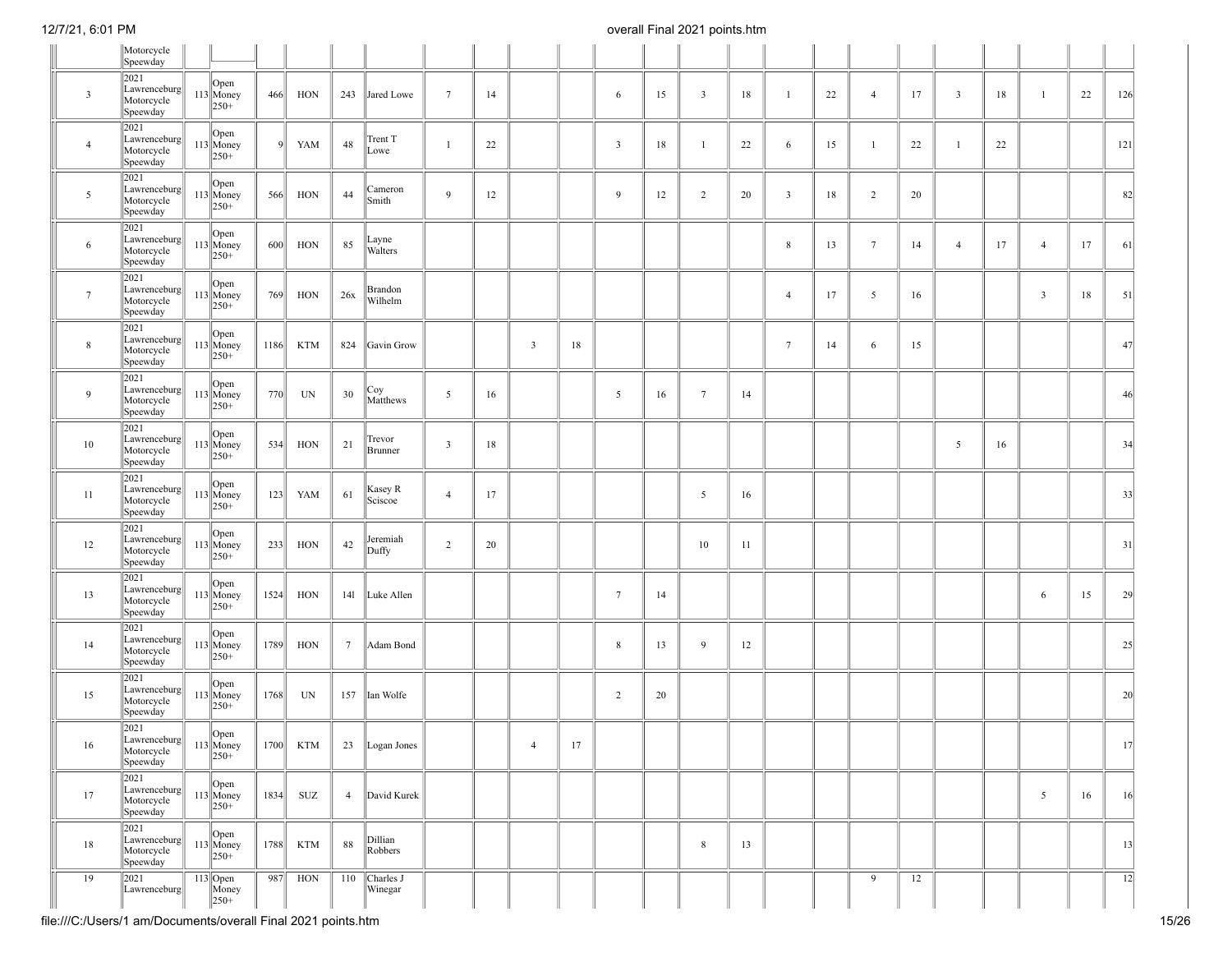|                 | Motorcycle<br>Speewday                            |                                                                        |              |            |        |                           |                         |    |              |    |                 |    |                |    |                 |    |                 |    |                         |    |                |    |                 |
|-----------------|---------------------------------------------------|------------------------------------------------------------------------|--------------|------------|--------|---------------------------|-------------------------|----|--------------|----|-----------------|----|----------------|----|-----------------|----|-----------------|----|-------------------------|----|----------------|----|-----------------|
| 20              | 2021<br>Lawrenceburg<br>Motorcycle<br>Speewday    | Open<br>$113$ Money<br>$ 250+$                                         | 1814         | H-D        | 82x    | Steven<br>Glasgow         |                         |    |              |    |                 |    |                |    |                 |    | 10              | 11 |                         |    |                |    | 11              |
| 21              | 2021<br>Lawrenceburg<br>Motorcycle<br>Speewday    | Open<br>$113$ Money<br>$250+$                                          | 393          | HON        | 66     | Casey J<br>Chisham        | 10                      | 11 |              |    |                 |    |                |    |                 |    |                 |    |                         |    |                |    | 11              |
| 22              | 2021<br>Lawrenceburg<br>Motorcycle<br>Speewday    | Open<br>$113$ Money<br>$\ _{250+}$                                     | 63           | HON        |        | 48x Sam Lowe              |                         |    |              |    |                 |    |                |    |                 |    | 11              | 10 |                         |    |                |    | 10 <sup>1</sup> |
| $\mathbf{1}$    | 2021<br>Lawrenceburg<br>Motorcycle<br>Speewday    | Open<br>$109$ Singles<br>$ 250+$                                       | 1721         | <b>KTM</b> | 33f    | Clarke<br>Morian          | 5                       | 16 | $\mathbf{1}$ | 22 | $\overline{4}$  | 17 | $\overline{4}$ | 17 | $\mathbf{1}$    | 22 | 2               | 20 | $\overline{c}$          | 20 |                |    | 134             |
| $\sqrt{2}$      | 2021<br>Lawrenceburg<br>Motorcycle<br>Speewday    | Open<br>$109$ Singles<br>$250+$                                        | 1307         | HON        | 12     | Aidan Brown               | 8                       | 13 | 2            | 20 | $\mathbf{1}$    | 22 | 6              | 15 | $7\phantom{.0}$ | 14 | 6               | 15 | 6                       | 15 | $\overline{2}$ | 20 | 134             |
| $\overline{3}$  | 2021<br>Lawrenceburg<br>Motorcycle<br>Speewday    | Open<br>$109$ Singles<br>$250+$                                        | 466          | HON        | 243    | Jared Lowe                | 12                      | 9  |              |    | 5               | 16 | $\overline{3}$ | 18 | $\overline{3}$  | 18 | 3               | 18 | $\overline{4}$          | 17 | $\mathbf{1}$   | 22 | 118             |
| $\overline{4}$  | 2021<br>Lawrenceburg<br>Motorcycle<br>Speewday    | $109$ Singles<br>$250+$                                                | $\mathbf{Q}$ | YAM        | 48     | Trent T<br>Lowe           | $\overline{1}$          | 22 |              |    | 8               | 13 | $\overline{1}$ | 22 | $\overline{4}$  | 17 | $\overline{1}$  | 22 | -1                      | 22 |                |    | 118             |
| $5\overline{ }$ | 2021<br>Lawrenceburg<br>Motorcycle<br>Speewday    | Open<br>$109$ Singles<br>$ 250+$                                       | 566          | HON        | 44     | Cameron<br>Smith          | $\overline{4}$          | 17 |              |    | 9               | 12 | $\overline{2}$ | 20 | $\overline{2}$  | 20 | 8               | 13 |                         |    |                |    | 82              |
| 6               | 2021<br>Lawrenceburg<br>Motorcycle<br>Speewday    | Open<br>$109$ Singles<br>$250+$                                        | 1186         | <b>KTM</b> | 824    | Gavin Grow                | 10                      | 11 |              |    |                 |    | 11             | 10 |                 |    | $7\phantom{.0}$ | 14 |                         |    | $\overline{3}$ | 18 | 53              |
| $\tau$          | 2021<br>Lawrenceburg<br>Motorcycle<br>Speewday    | Open<br>$109$ Singles<br>$ 250+$                                       | 769          | HON        | 26x    | <b>Brandon</b><br>Wilhelm |                         |    |              |    |                 |    |                |    | 5               | 16 | $\overline{4}$  | 17 |                         |    | $\tau$         | 14 | 47              |
| $\,$ 8 $\,$     | 2021<br>Lawrenceburg<br>Motorcycle<br>Speewday    | Open<br>$109$ Singles<br>$ 250+$                                       | 534          | HON        | 21     | Trevor<br><b>Brunner</b>  | $\overline{\mathbf{3}}$ | 18 |              |    |                 |    |                |    |                 |    |                 |    | $\overline{\mathbf{3}}$ | 18 |                |    | 36              |
| 9               | 2021<br>Lawrenceburg<br>Motorcycle<br>Speewday    | Open<br>$109$ Singles<br>$\sqrt{250+}$                                 | 600          | HON        | 85     | Layne<br>Walters          |                         |    |              |    |                 |    |                |    |                 |    |                 |    | 5                       | 16 | $\overline{4}$ | 17 | 33              |
| 10              | 2021<br>Lawrenceburg<br>Motorcycle<br>Speewday    | Open<br>$\begin{bmatrix} 109 \\ 250 + \end{bmatrix}$                   | 233          | HON        | 42     | Jeremiah<br>Duffy         | 2                       | 20 |              |    |                 |    | 10             | 11 |                 |    |                 |    |                         |    |                |    | 31              |
| 11              | 2021<br> Lawrenceburg  <br>Motorcycle<br>Speewday | Open<br>$\begin{array}{c}\n109 \\ \text{Singles} \\ 250+\n\end{array}$ | 123          | YAM        | 61     | Kasey R<br>Sciscoe        | $7\phantom{.0}$         | 14 |              |    |                 |    | 5              | 16 |                 |    |                 |    |                         |    |                |    | 30              |
| 12              | 2021<br>Lawrenceburg<br>Motorcycle<br>Speewday    | Open<br>$109$ Singles<br>$ 250+$                                       | 1524         | HON        |        | 141 Luke Allen            |                         |    |              |    | 6               | 15 |                |    |                 |    |                 |    |                         |    | 6              | 15 | 30              |
| 13              | 2021<br>Lawrenceburg<br>Motorcycle<br>Speewday    | $109$ Singles<br>$\vert 250+$                                          | 1752         | HON        | 13     | Josh Schawe               |                         |    |              |    |                 |    |                |    | 6               | 15 | 9               | 12 |                         |    |                |    | 27              |
| 14              | 2021<br>Lawrenceburg                              | $\begin{array}{c c}\n\hline\n109\nSingles\n\end{array}$                | 1789         | HON        | $\tau$ | Adam Bond                 |                         |    |              |    | $7\phantom{.0}$ | 14 | 9              | 12 |                 |    |                 |    |                         |    |                |    | $\overline{26}$ |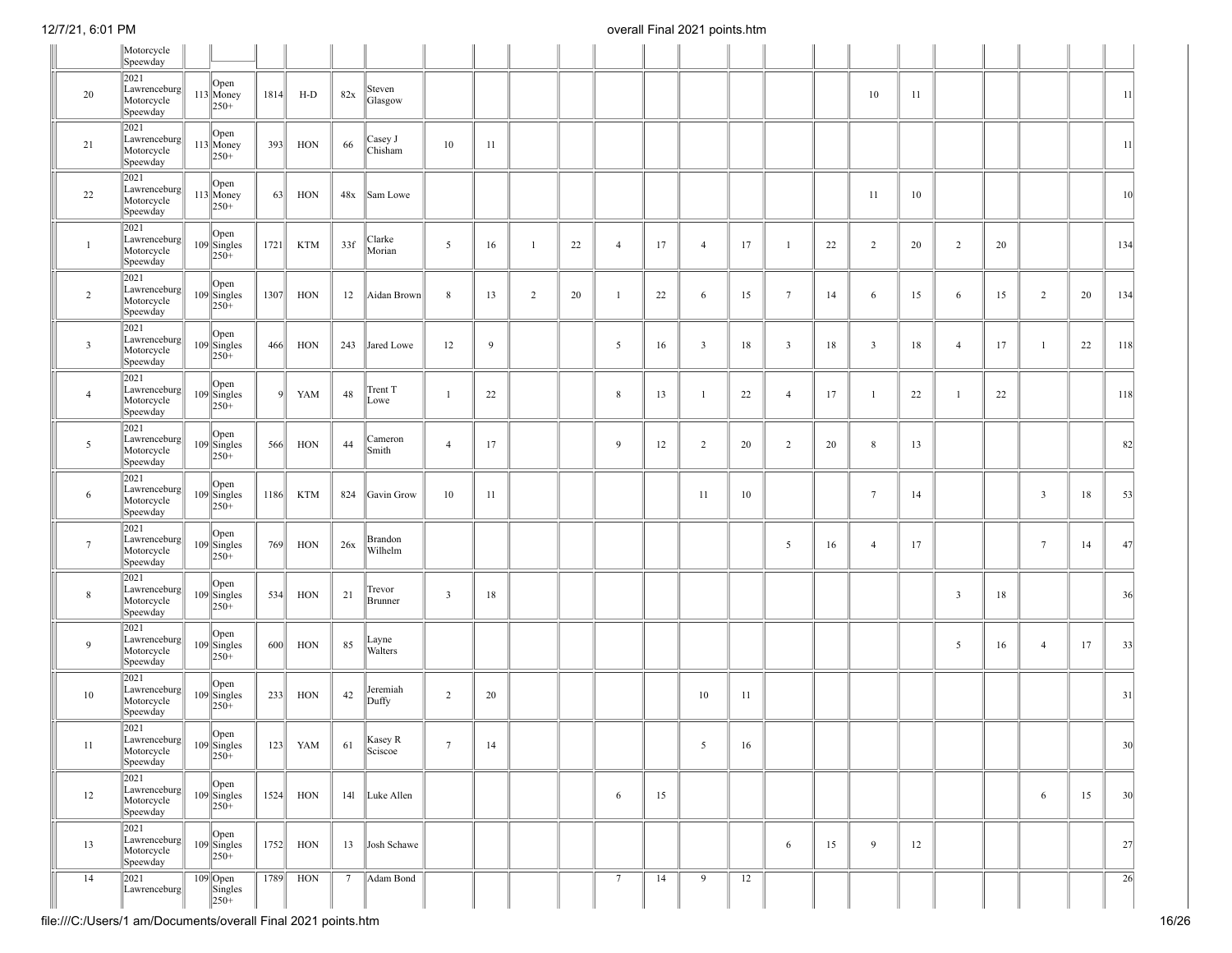|                | Motorcycle<br>Speewday                            |                                                                            |      |            |                |                        |                 |                 |                         |    |                         |    |                 |    |                |    |                 |    |                 |    |                |    |                 |
|----------------|---------------------------------------------------|----------------------------------------------------------------------------|------|------------|----------------|------------------------|-----------------|-----------------|-------------------------|----|-------------------------|----|-----------------|----|----------------|----|-----------------|----|-----------------|----|----------------|----|-----------------|
| 15             | 2021<br>Lawrenceburg<br>Motorcycle<br>Speewday    | $109$ Singles<br>$\ 250 +$                                                 | 1796 | HON        | 22x            | Landen<br>Carpenter    |                 |                 |                         |    |                         |    |                 |    | 8              | 13 | 11              | 10 |                 |    |                |    | 23              |
| 16             | 2021<br>Lawrenceburg<br>Motorcycle<br>Speewday    | $109$ Singles<br>$\sqrt{250+}$                                             | 770  | UN         | 30             | Coy<br>Matthews        |                 |                 |                         |    | $\overline{c}$          | 20 |                 |    |                |    |                 |    |                 |    |                |    | 20              |
| 17             | 2021<br>Lawrenceburg<br>Motorcycle<br>Speewday    | $109$ Singles<br>$ 250+$                                                   | 1751 | $H-D$      | 22             | Chaz<br>Meiman,jr.     |                 |                 | $\overline{\mathbf{3}}$ | 18 |                         |    |                 |    |                |    |                 |    |                 |    |                |    | 18              |
| 18             | 2021<br>Lawrenceburg<br>Motorcycle<br>Speewday    | Open<br>$109$ Singles<br>$\sqrt{250+}$                                     | 1768 | UN         | 157            | Ian Wolfe              |                 |                 |                         |    | $\overline{\mathbf{3}}$ | 18 |                 |    |                |    |                 |    |                 |    |                |    | 18              |
| 19             | 2021<br>Lawrenceburg<br>Motorcycle<br>Speewday    | $109$ Singles<br>$\sqrt{250+}$                                             | 987  | HON        | 110            | Charles J<br>Winegar   |                 |                 |                         |    |                         |    |                 |    |                |    | 5               | 16 |                 |    |                |    | 16              |
| 20             | 2021<br>Lawrenceburg<br>Motorcycle<br>Speewday    | Open<br>$109$ Singles<br>$250+$                                            | 1834 | SUZ        | $\overline{4}$ | David Kurek            |                 |                 |                         |    |                         |    |                 |    |                |    |                 |    |                 |    | 5              | 16 | 16              |
| 21             | 2021<br>Lawrenceburg<br>Motorcycle<br>Speewday    | $109$ Singles<br>$ 250+$                                                   | 174  | HON        | 62             | Tyler<br>Shepard       | 6               | 15              |                         |    |                         |    |                 |    |                |    |                 |    |                 |    |                |    | 15              |
| 22             | 2021<br>Lawrenceburg<br>Motorcycle<br>Speewday    | $\overline{O}$ pen<br>$109$ Singles<br>$\sqrt{250+}$                       | 155  | HON        | 48x            | Kaden P<br>Lowe        |                 |                 |                         |    |                         |    |                 |    |                |    |                 |    | $7\phantom{.0}$ | 14 |                |    | 14              |
| 23             | 2021<br>Lawrenceburg<br>Motorcycle<br>Speewday    | Open<br>$109$ Singles<br>$ 250+$                                           | 1788 | <b>KTM</b> | 88             | Dillian<br>Robbers     |                 |                 |                         |    |                         |    | $7\phantom{.0}$ | 14 |                |    |                 |    |                 |    |                |    | 14              |
| 24             | 2021<br>Lawrenceburg<br>Motorcycle<br>Speewday    | $109 \begin{array}{l}\n\text{Open} \\ \text{Singles} \\ 250+\n\end{array}$ | 1143 | YAM        | 13             | Sarah Dixon            |                 |                 |                         |    |                         |    | 8               | 13 |                |    |                 |    |                 |    |                |    | 13              |
| 25             | 2021<br>Lawrenceburg<br>Motorcycle<br>Speewday    | Open<br>$109$ Singles<br>$ 250+$                                           | 1472 | HON        | 40             | Ben Groh               | 9               | 12              |                         |    |                         |    |                 |    |                |    |                 |    |                 |    |                |    | 12              |
| 26             | 2021<br>Lawrenceburg<br>Motorcycle<br>Speewday    | Open<br>$109$ Singles<br>$\sqrt{250+}$                                     | 1700 | <b>KTM</b> | 23             | Logan Jones            |                 |                 |                         |    |                         |    |                 |    |                |    | 10              | 11 |                 |    |                |    | 11              |
| 27             | 2021<br>Lawrenceburg<br>Motorcycle<br>Speewday    | $109 \begin{array}{l} \text{Open} \\ \text{Singles} \\ 250 + \end{array}$  | 63   | HON        | 48x            | Sam Lowe               | 11              | 10              |                         |    |                         |    |                 |    |                |    |                 |    |                 |    |                |    | 10 <sup>°</sup> |
| 28             | 2021<br> Lawrenceburg  <br>Motorcycle<br>Speewday | Open<br>$\begin{bmatrix} 109 \\ 250 + \end{bmatrix}$                       | 1203 | KAW        | 202            | Andy<br>Buckler        | 13              | $8\,$           |                         |    |                         |    |                 |    |                |    |                 |    |                 |    |                |    | 8               |
| 29             | 2021<br>Lawrenceburg<br>Motorcycle<br>Speewday    | Open<br>$109$ Singles<br>$\sqrt{250+}$                                     | 393  | HON        | 66             | Casey J<br>Chisham     | 14              | $7\phantom{.0}$ |                         |    |                         |    |                 |    |                |    |                 |    |                 |    |                |    | 7               |
| $\mathbf{1}$   | 2021<br>Lawrenceburg<br>Motorcycle<br>Speewday    | $111$ Over 30                                                              | 1705 | HON        | 9              | Chuck Oakes            | $7\phantom{.0}$ | 14              |                         |    |                         |    | $\overline{2}$  | 20 | $\overline{1}$ | 22 | $\overline{2}$  | 20 | 2               | 20 | $\overline{2}$ | 20 | 116             |
| $\overline{2}$ | 2021<br>Lawrenceburg                              | $111$ Over 30                                                              | 1510 | HON        | 21             | $ $ Clint<br>Sheffield | 8               | 13              | $\overline{\mathbf{3}}$ | 18 | $\mathbf{1}$            | 22 | $\tau$          | 14 |                |    | $5\overline{)}$ | 16 | 6               | 15 | 5              | 16 | 114             |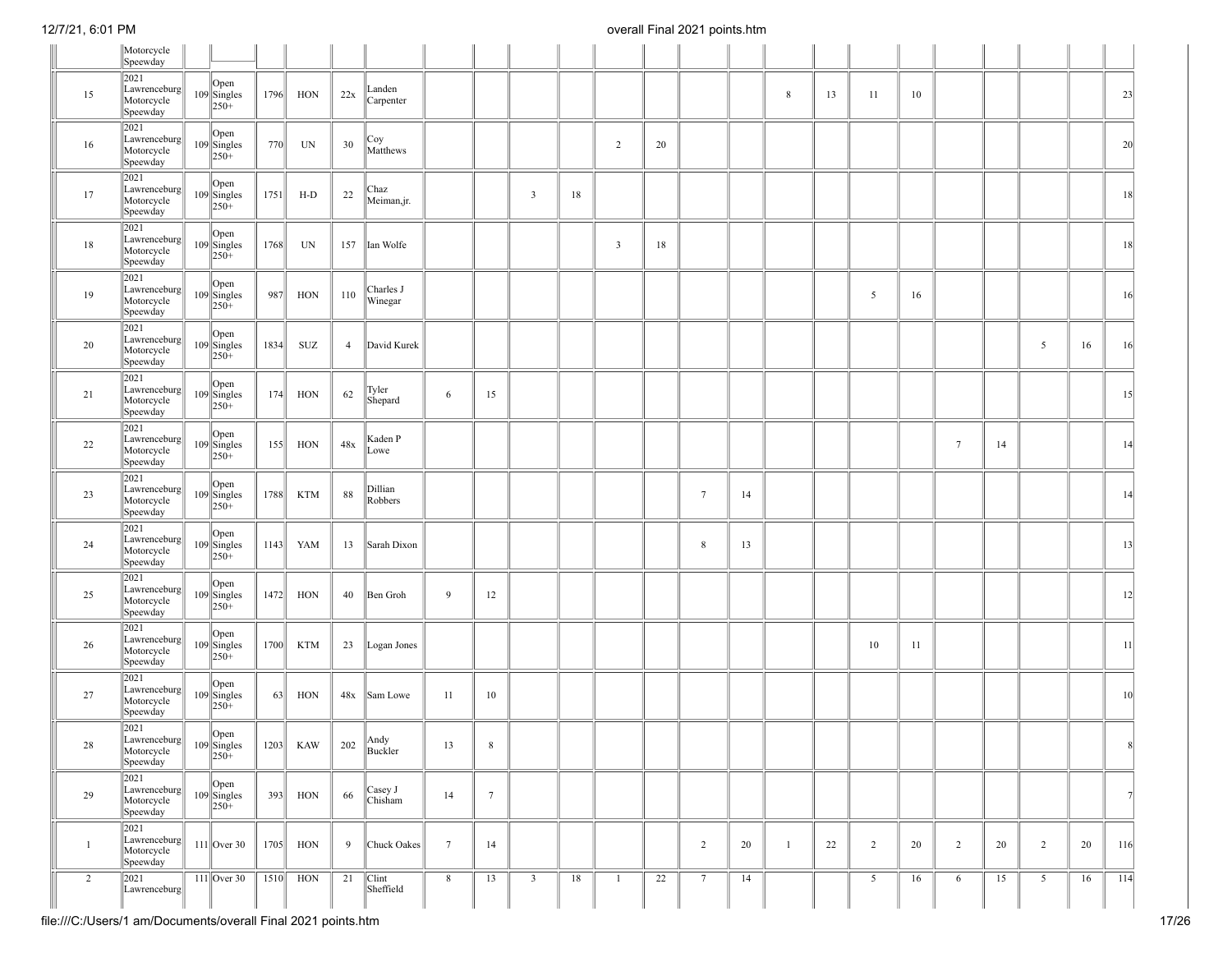|                         | Motorcycle<br>Speewday                         |               |      |            |     |                        |                         |    |                |    |                |        |                         |    |   |    |                |    |                |        |                         |    |                 |
|-------------------------|------------------------------------------------|---------------|------|------------|-----|------------------------|-------------------------|----|----------------|----|----------------|--------|-------------------------|----|---|----|----------------|----|----------------|--------|-------------------------|----|-----------------|
| $\overline{\mathbf{3}}$ | 2021<br>Lawrenceburg<br>Motorcycle<br>Speewday | $111$ Over 30 | 1534 | YAM        | 471 | Randy Oakes            | 11                      | 10 |                |    |                |        |                         |    | 2 | 20 | $\overline{3}$ | 18 | 5              | 16     | $\mathbf{1}$            | 22 | 86              |
| $\overline{4}$          | 2021<br>Lawrenceburg<br>Motorcycle<br>Speewday | $111$ Over 30 | 174  | HON        | 62  | Tyler<br>Shepard       | $\overline{\mathbf{3}}$ | 18 |                |    |                |        | $\overline{1}$          | 22 |   |    |                |    | $\mathbf{1}$   | 22     |                         |    | 62              |
| 5                       | 2021<br>Lawrenceburg<br>Motorcycle<br>Speewday | $111$ Over 30 | 1089 | HON        | 19  | Marvin<br>Gardner      | $\overline{4}$          | 17 |                |    |                |        |                         |    |   |    |                |    | $\mathfrak{Z}$ | $18\,$ | $\overline{\mathbf{3}}$ | 18 | 53              |
| 6                       | 2021<br>Lawrenceburg<br>Motorcycle<br>Speewday | $111$ Over 30 | 1314 | HON        | 150 | Scott<br>Sheehan       | 6                       | 15 |                |    | $\overline{c}$ | 20     | $\overline{\mathbf{3}}$ | 18 |   |    |                |    |                |        |                         |    | 53              |
| $7\phantom{.0}$         | 2021<br>Lawrenceburg<br>Motorcycle<br>Speewday | $111$ Over 30 | 1308 | KAW        | 12  | Frances<br>Ganance     |                         |    |                |    |                |        | 5                       | 16 |   |    |                |    | $\overline{4}$ | 17     | $\overline{4}$          | 17 | 50              |
| $\,$ 8 $\,$             | 2021<br>Lawrenceburg<br>Motorcycle<br>Speewday | $111$ Over 30 | 1321 | HON        | 69  | Josh<br>Skimmerhorn    | 12                      | 9  |                |    | $\overline{3}$ | $18\,$ | 8                       | 13 |   |    |                |    |                |        |                         |    | 40              |
| $\overline{9}$          | 2021<br>Lawrenceburg<br>Motorcycle<br>Speewday | $111$ Over 30 | 1318 | HON        | 824 | Wes<br>Mcintosh        |                         |    | 1              | 22 |                |        | $\overline{4}$          | 17 |   |    |                |    |                |        |                         |    | 39              |
| 10                      | 2021<br>Lawrenceburg<br>Motorcycle<br>Speewday | $111$ Over 30 | 63   | HON        | 48x | Sam Lowe               | 5                       | 16 |                |    |                |        |                         |    |   |    | 1              | 22 |                |        |                         |    | 38              |
| 11                      | 2021<br>Lawrenceburg<br>Motorcycle<br>Speewday | $111$ Over 30 | 770  | UN         | 30  | Coy<br>Matthews        | $\mathbf{1}$            | 22 |                |    |                |        |                         |    |   |    |                |    |                |        |                         |    | 22              |
| 12                      | 2021<br>Lawrenceburg<br>Motorcycle<br>Speewday | $111$ Over 30 | 1696 | SUZ        | 824 | Wesley<br>Mcintosh     | 2                       | 20 |                |    |                |        |                         |    |   |    |                |    |                |        |                         |    | 20              |
| 13                      | 2021<br>Lawrenceburg<br>Motorcycle<br>Speewday | $111$ Over 30 | 1424 | SUZ        | 150 | Derek<br>Sheehan       |                         |    | $\overline{2}$ | 20 |                |        |                         |    |   |    |                |    |                |        |                         |    | 20              |
| 14                      | 2021<br>Lawrenceburg<br>Motorcycle<br>Speewday | $111$ Over 30 | 344  | YAM        | 92  | Kevin<br>Hilbert       |                         |    |                |    |                |        |                         |    |   |    | $\overline{4}$ | 17 |                |        |                         |    | 17              |
| 15                      | 2021<br>Lawrenceburg<br>Motorcycle<br>Speewday | $111$ Over 30 | 1330 | YAM        | 88  | Joe<br>Matthews, Sr    |                         |    |                |    | $\overline{4}$ | 17     |                         |    |   |    |                |    |                |        |                         |    | 17              |
| 16                      | 2021<br>Lawrenceburg<br>Motorcycle<br>Speewday | $111$ Over 30 | 24   | <b>HON</b> | 55n | Austin<br>Zentmyer     |                         |    |                |    |                |        |                         |    |   |    | 6              | 15 |                |        |                         |    | 5               |
| 17                      | 2021<br>Lawrenceburg<br>Motorcycle<br>Speewday | $111$ Over 30 | 1317 | HON        | 69f | Brandon<br>Skimmerhorn |                         |    |                |    |                |        | 6                       | 15 |   |    |                |    |                |        |                         |    | 15              |
| 18                      | 2021<br>Lawrenceburg<br>Motorcycle<br>Speewday | $111$ Over 30 | 1826 | SUZ        | 33  | Mitch Barnes           |                         |    |                |    |                |        |                         |    |   |    |                |    | $\tau$         | 14     |                         |    | 14              |
| 19                      | 2021<br>Lawrenceburg                           | $111$ Over 30 | 1472 | HON        | 40  | Ben Groh               | 9                       | 12 |                |    |                |        |                         |    |   |    |                |    |                |        |                         |    | $\overline{12}$ |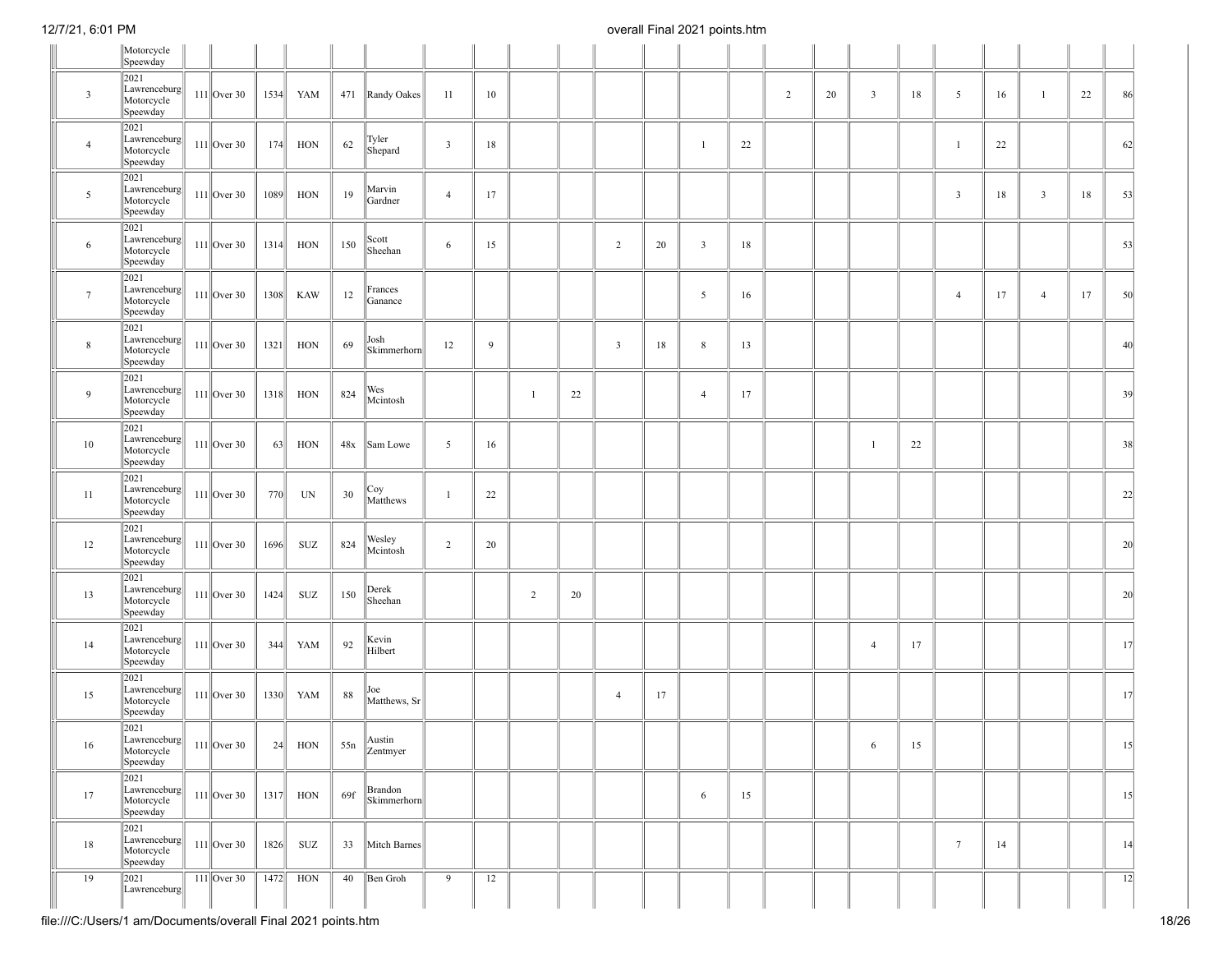|                         | Motorcycle<br>Speewday                                                                                     |               |      |            |     |                                                                                      |    |                  |                |    |                |    |                |    |                         |    |                |        |                         |    |                |    |                 |
|-------------------------|------------------------------------------------------------------------------------------------------------|---------------|------|------------|-----|--------------------------------------------------------------------------------------|----|------------------|----------------|----|----------------|----|----------------|----|-------------------------|----|----------------|--------|-------------------------|----|----------------|----|-----------------|
| 20                      | 2021<br>Lawrenceburg<br>Motorcycle<br>Speewday                                                             | $111$ Over 30 | 1331 | YAM        | 84s | Mike<br>Skimmerhorn                                                                  |    |                  |                |    |                |    | 9              | 12 |                         |    |                |        |                         |    |                |    | 12              |
| 21                      | 2021<br>Lawrenceburg<br>Motorcycle<br>Speewday                                                             | $111$ Over 30 | 1234 | <b>KAW</b> | 202 | Joe Buckler                                                                          | 10 | 11               |                |    |                |    |                |    |                         |    |                |        |                         |    |                |    | 11              |
| 22                      | 2021<br>Lawrenceburg<br>Motorcycle<br>Speewday                                                             | $111$ Over 30 | 1594 | $H-D$      | 68  | Tony Bauer                                                                           | 13 | $\,$ 8 $\,$      |                |    |                |    |                |    |                         |    |                |        |                         |    |                |    | 8               |
| 23                      | 2021<br>Lawrenceburg<br>Motorcycle<br>Speewday                                                             | $111$ Over 30 | 837  | HON        | 18  | Ben Cook                                                                             | 14 | $7\phantom{.0}$  |                |    |                |    |                |    |                         |    |                |        |                         |    |                |    |                 |
| 24                      | 2021<br>Lawrenceburg<br>Motorcycle<br>Speewday                                                             | $111$ Over 30 | 1597 | <b>KTM</b> | 88  | Joe<br>Matthews, Jr                                                                  | 15 | 6                |                |    |                |    |                |    |                         |    |                |        |                         |    |                |    | 6               |
| $\mathbf{1}$            | 2021<br>Lawrenceburg<br>Motorcycle<br>Speewday                                                             | $112$ Over 50 | 1446 | <b>ROT</b> | 824 | Luther Allen                                                                         |    | $\mathbf{0}$     | $\mathbf{1}$   | 22 | $\mathbf{1}$   | 22 | $\overline{2}$ | 20 | $\overline{4}$          | 17 | 5              | 16     | $\overline{\mathbf{3}}$ | 18 | 5              | 16 | 131             |
| $\overline{2}$          | 2021<br>Lawrenceburg<br>Motorcycle<br>Speewday                                                             | $112$ Over 50 | 1705 | HON        | 9   | Chuck Oakes                                                                          |    | $\mathbf{0}$     |                |    |                |    | $\mathbf{1}$   | 22 | $\overline{1}$          | 22 | 2              | 20     | $\mathbf{1}$            | 22 | 1              | 22 | 108             |
| $\overline{\mathbf{3}}$ | 2021<br>Lawrenceburg<br>Motorcycle<br>Speewday                                                             | $112$ Over 50 | 1534 | YAM        |     | 471 Randy Oakes                                                                      |    | $\boldsymbol{0}$ |                |    |                |    |                |    | 2                       | 20 | $\overline{3}$ | 18     | $\overline{4}$          | 17 | $\overline{3}$ | 18 | 73              |
| $\overline{4}$          | 2021<br>Lawrenceburg<br>Motorcycle<br>Speewday                                                             | $112$ Over 50 | 1308 | <b>KAW</b> | 12  | Frances<br>Ganance                                                                   |    | $\mathbf{0}$     |                |    |                |    | $\overline{3}$ | 18 | $\overline{\mathbf{3}}$ | 18 | 6              | 15     |                         |    | $\overline{4}$ | 17 | 68              |
| 5                       | 2021<br>Lawrenceburg<br>Motorcycle<br>Speewday                                                             | $112$ Over 50 | 1334 | SUZ        | 71  | Jim Procopio                                                                         |    | $\boldsymbol{0}$ | $\overline{2}$ | 20 |                |    | 5              | 16 |                         |    | $\,$ 8 $\,$    | 13     |                         |    | 6              | 15 | 64              |
| 6                       | 2021<br>Lawrenceburg<br>Motorcycle<br>Speewday                                                             | $112$ Over 50 | 1089 | HON        | 19  | Marvin<br>Gardner                                                                    |    | $\mathbf{0}$     |                |    |                |    |                |    |                         |    |                |        | $\overline{2}$          | 20 | $\overline{2}$ | 20 | 40              |
| $7\overline{ }$         | 2021<br>Lawrenceburg<br>Motorcycle<br>Speewday                                                             | $112$ Over 50 | 538  | HON        | 74  | Ron Lewis                                                                            |    |                  |                |    | $\overline{2}$ | 20 | $\overline{4}$ | 17 |                         |    |                |        |                         |    |                |    | 37              |
| 8                       | 2021<br>Lawrenceburg<br>Motorcycle<br>Speewday                                                             | $112$ Over 50 | 1784 | HON        | 17  | Chris<br>Pennington                                                                  |    |                  |                |    |                |    | 6              | 15 | 5                       | 16 |                |        |                         |    |                |    | 31              |
| 9                       | 2021<br>$\ $ Lawrenceburg $\ $<br>Motorcycle<br>Speewday                                                   |               |      |            |     | 112 Over 50 $\parallel$ 26 HON $\parallel$ 55z $\parallel$ <sup>Wayne</sup> Zentmyer |    |                  |                |    |                |    |                |    |                         |    | $\,$ 1 $\,$    | $22\,$ |                         |    |                |    | 22              |
| 10                      | 2021<br>$\begin{bmatrix} \text{Low} \\ \text{Lawrenceburg} \\ \text{Motorcycle} \end{bmatrix}$<br>Speewday | $112$ Over 50 |      | 1330 YAM   | 88  | Joe<br>Matthews, Sr                                                                  |    |                  |                |    | $\overline{3}$ | 18 |                |    |                         |    |                |        |                         |    |                |    | 18              |
| 11                      | 2021<br>$\begin{array}{c} \text{Lawrenceburg} \\ \text{Motorcycle} \end{array}$<br>Speewday                | $112$ Over 50 | 1814 | $H-D$      | 82x | Steven<br>Glasgow                                                                    |    |                  |                |    |                |    |                |    |                         |    | $\overline{4}$ | 17     |                         |    |                |    | 17              |
| 12                      | 2021<br>Lawrenceburg                                                                                       | $112$ Over 50 | 1826 | <b>SUZ</b> | 33  | Mitch Barnes                                                                         |    |                  |                |    |                |    |                |    |                         |    |                |        | $5\overline{5}$         | 16 |                |    | $\overline{16}$ |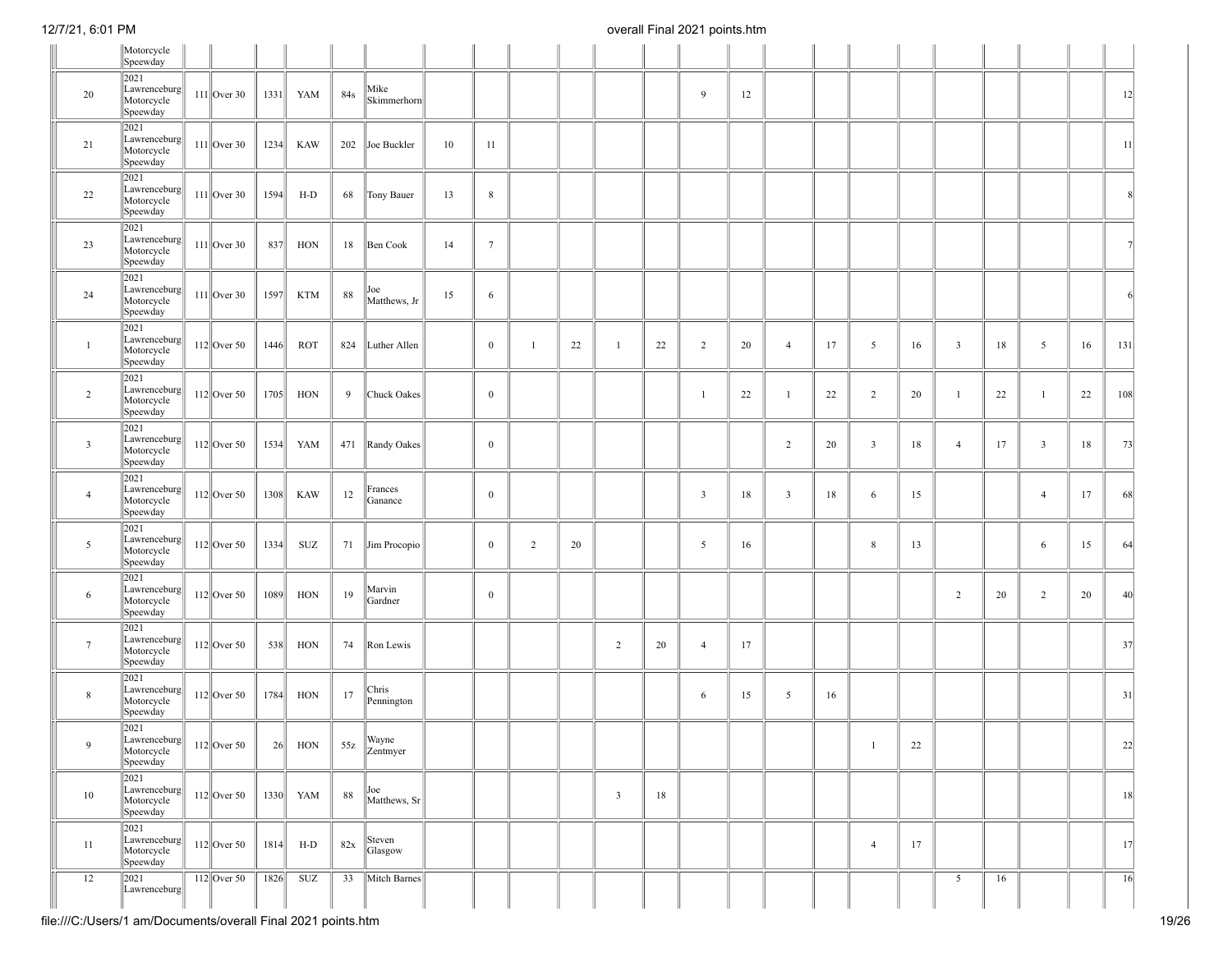|                         | Motorcycle<br>Speewday                                   |                      |      |            |              |                      |                |                  |                         |    |                |    |                 |    |            |    |                 |    |              |    |                |    |          |
|-------------------------|----------------------------------------------------------|----------------------|------|------------|--------------|----------------------|----------------|------------------|-------------------------|----|----------------|----|-----------------|----|------------|----|-----------------|----|--------------|----|----------------|----|----------|
| 13                      | 2021<br>Lawrenceburg<br>Motorcycle<br>Speewday           | $112$ Over 50        | 1597 | <b>KTM</b> | 88           | Joe<br>Matthews, Jr  |                | $\mathbf{0}$     |                         |    |                |    | $7\overline{ }$ | 14 |            |    |                 |    |              |    |                |    | 14       |
| 14                      | 2021<br>Lawrenceburg<br>Motorcycle<br>Speewday           | $112$ Over 50        | 1818 | HON        | 92f          | Jack Turner          |                |                  |                         |    |                |    |                 |    |            |    | $7\phantom{.0}$ | 14 |              |    |                |    | 14       |
| 15                      | 2021<br>Lawrenceburg<br>Motorcycle<br>Speewday           | $112$ Over 50        | 1331 | YAM        | 84s          | Mike<br>Skimmerhorn  |                |                  |                         |    |                |    | 8               | 13 |            |    |                 |    |              |    |                |    | 13       |
| 16                      | 2021<br>Lawrenceburg<br>Motorcycle<br>Speewday           | $112$ Over 50        | 1594 | $H-D$      | 68           | Tony Bauer           |                | $\boldsymbol{0}$ |                         |    |                |    |                 |    |            |    |                 |    |              |    |                |    |          |
| 17                      | 2021<br>$\ $ Lawrenceburg $\ $<br>Motorcycle<br>Speewday | $112$ Over 50        | 1407 | HON        | 44           | Gary<br>Moeckel      |                | $\boldsymbol{0}$ |                         |    |                |    |                 |    |            |    |                 |    |              |    |                |    | $\Omega$ |
| 18                      | 2021<br>Lawrenceburg<br>Motorcycle<br>Speewday           | $112$ Over 50        | 1234 | <b>KAW</b> | 202          | Joe Buckler          |                | $\boldsymbol{0}$ |                         |    |                |    |                 |    |            |    |                 |    |              |    |                |    | $\Omega$ |
| 19                      | 2021<br>Lawrenceburg<br>Motorcycle<br>Speewday           | $112$ Over 50        | 247  | HON        | 69f          | <b>Bill Cook</b>     |                | $\mathbf{0}$     |                         |    |                |    |                 |    |            |    |                 |    |              |    |                |    |          |
| $\mathbf{1}$            | 2021<br>Lawrenceburg<br>Motorcycle<br>Speewday           | $115$ PW50<br>Stock  | 1672 | YAM        | 303          | Preston<br>Rodriguez | $\mathbf{1}$   | 22               | $\mathbf{1}$            | 22 | 1              | 22 |                 |    |            |    |                 |    |              |    |                |    | 66       |
| $\overline{c}$          | 2021<br>Lawrenceburg<br>Motorcycle<br>Speewday           | $115$ PW50<br>Stock  | 1655 | YAM        | 814          | Mckenzie<br>Jaques   | $\overline{2}$ | 20               | $\overline{2}$          | 20 |                |    |                 |    |            |    |                 |    |              |    |                |    | 40       |
| $\overline{3}$          | 2021<br>Lawrenceburg<br>Motorcycle<br>Speewday           | $115$ PW50<br>Stock  | 1756 | YAM        | 13           | Lyla<br>Rodriguez    |                |                  | $\overline{4}$          | 17 | $\overline{2}$ | 20 |                 |    |            |    |                 |    |              |    |                |    | 37       |
| $\overline{4}$          | 2021<br>Lawrenceburg<br>Motorcycle<br>Speewday           | $115$ PW50<br>Stock  | 1829 | YAM        | $\mathbf{1}$ | Ryder York           |                |                  |                         |    |                |    |                 |    |            |    |                 |    | $\mathbf{1}$ | 22 |                |    | 22       |
| 5                       | 2021<br>Lawrenceburg<br>Motorcycle<br>Speewday           | $115$ PW50<br>Stock  | 1776 | HON        | 22           | Skylar Rose          |                |                  |                         |    |                |    | $\overline{1}$  | 22 |            |    |                 |    |              |    |                |    | 22       |
| 6                       | 2021<br>Lawrenceburg<br>Motorcycle<br>Speewday           | $115$ PW50<br>Stock  | 1755 | YAM        | 007          | Audrey<br>Roessler   |                |                  | $\overline{\mathbf{3}}$ | 18 |                |    |                 |    |            |    |                 |    |              |    |                |    | 18       |
|                         | 2021<br>Lawrenceburg 115 PW50<br>Motorcycle<br>Speewday  |                      |      | $1769$ UN  | 007          | Henry<br>Roessler    |                |                  |                         |    | $\mathbf{3}$   | 18 |                 |    |            |    |                 |    |              |    |                |    | 8        |
| $\mathbf{1}$            | 2021<br>Lawrenceburg<br>Motorcycle<br>Speewday           | $96$ <sup>RWYB</sup> | 1537 | UN         | 57           | Nik Brown            |                |                  |                         |    | $\mathfrak{Z}$ | 18 | $\overline{2}$  | 20 | $\sqrt{3}$ | 18 | $\overline{4}$  | 17 |              |    | $\overline{2}$ | 20 | 93       |
| 2                       | 2021<br>$\ $ Lawrenceburg $\ $<br>Motorcycle<br>Speewday | $96$ <sup>RWYB</sup> | 1401 | UN         | 12           | Zayden<br>Jameson    | $\mathbf{1}$   | 22               | $\mathbf{1}$            | 22 | $\overline{2}$ | 20 |                 |    |            |    |                 |    |              |    |                |    | 64       |
| $\overline{\mathbf{3}}$ | 2021<br>Lawrenceburg                                     | 96 RWYB              | 1695 | UN         | 43           | Liam Wiley           | $\overline{5}$ | 16               | $\overline{2}$          | 20 |                |    | $\mathbf{1}$    | 22 |            |    |                 |    |              |    |                |    | 58       |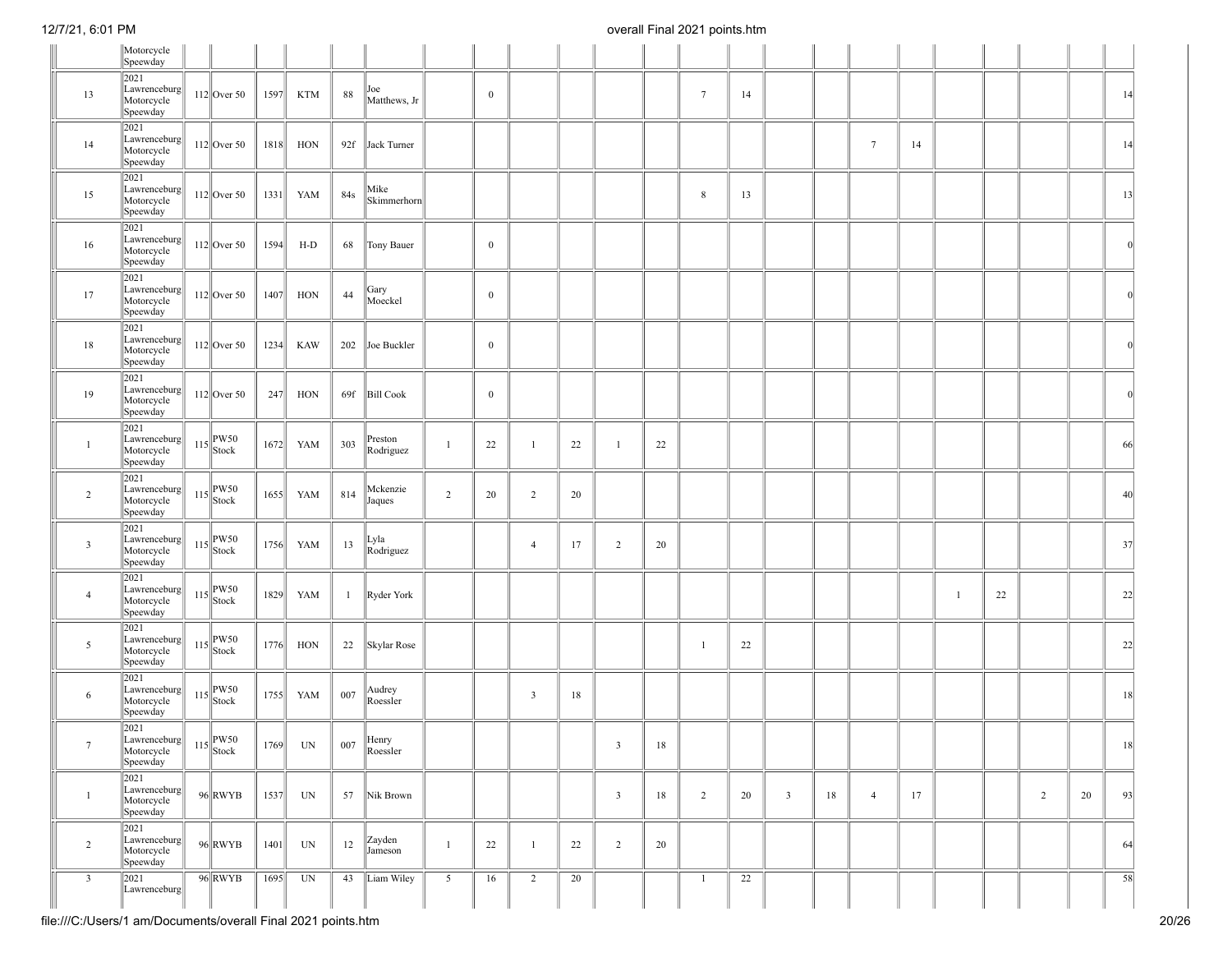|                 | Motorcycle<br>Speewday                         |     |                                                      |      |                          |                         |                      |                         |    |  |              |    |  |                |    |                         |    |  |   |    |                 |
|-----------------|------------------------------------------------|-----|------------------------------------------------------|------|--------------------------|-------------------------|----------------------|-------------------------|----|--|--------------|----|--|----------------|----|-------------------------|----|--|---|----|-----------------|
| $\overline{4}$  | 2021<br>Lawrenceburg<br>Motorcycle<br>Speewday |     | $96$ RWYB                                            | 1801 | UN                       | 20s                     | Jordan Stotts        |                         |    |  |              |    |  | $\overline{2}$ | 20 | $\mathbf{1}$            | 22 |  |   |    | 42              |
| 5               | 2021<br>Lawrenceburg<br>Motorcycle<br>Speewday |     | $96$ <sub>RWYB</sub>                                 | 1668 | UN                       | 55                      | Dustin Bauer         | $\overline{4}$          | 17 |  |              |    |  |                |    |                         |    |  | 1 | 22 | 39              |
| 6               | 2021<br>Lawrenceburg<br>Motorcycle<br>Speewday |     | $96$ RWYB                                            | 1764 | UN                       | 5 <sup>5</sup>          | Kyle Willis          |                         |    |  | $\mathbf{1}$ | 22 |  |                |    |                         |    |  |   |    | 22              |
| $7\phantom{.0}$ | 2021<br>Lawrenceburg<br>Motorcycle<br>Speewday |     | $96$ RWYB                                            | 1803 | UN                       | 17                      | Trent Starrett       |                         |    |  |              |    |  | $\overline{1}$ | 22 |                         |    |  |   |    | 22              |
| 8               | 2021<br>Lawrenceburg<br>Motorcycle<br>Speewday |     | $96$ RWYB                                            | 1484 | $\ensuremath{\text{UN}}$ | 14                      | Madison<br>Rigabar   | $\overline{2}$          | 20 |  |              |    |  |                |    |                         |    |  |   |    | 20              |
| 9               | 2021<br>Lawrenceburg<br>Motorcycle<br>Speewday |     | $96$ RWYB                                            | 1579 | UN                       | $00\,$                  | Darral Brook         |                         |    |  |              |    |  |                |    | $\overline{2}$          | 20 |  |   |    | 20              |
| 10              | 2021<br>Lawrenceburg<br>Motorcycle<br>Speewday |     | $96$ RWYB                                            | 1681 | UN                       | $\boldsymbol{7}$        | Graylan<br>Prince    | $\overline{\mathbf{3}}$ | 18 |  |              |    |  |                |    |                         |    |  |   |    | 18              |
| 11              | 2021<br>Lawrenceburg<br>Motorcycle<br>Speewday |     | $96$ RWYB                                            | 1821 | UN                       | 9                       | Scott Ramey          |                         |    |  |              |    |  |                |    | $\overline{\mathbf{3}}$ | 18 |  |   |    | 18              |
| $\overline{1}$  | 2021<br>Lawrenceburg<br>Motorcycle<br>Speewday |     | Scott<br>$135$<br>Tribute<br>Race                    | 1791 | UN                       | 32                      | Kyle Garland         |                         |    |  |              |    |  |                |    | $\overline{1}$          | 22 |  |   |    | 22              |
| $\overline{2}$  | 2021<br>Lawrenceburg<br>Motorcycle<br>Speewday | 135 | Scott<br>Warning<br>Tribute<br>Race                  | 1801 | UN                       | 20s                     | Jordan Stotts        |                         |    |  |              |    |  |                |    | $\overline{2}$          | 20 |  |   |    | 20              |
| $\mathbf{3}$    | 2021<br>Lawrenceburg<br>Motorcycle<br>Speewday |     | Scott<br>$135$<br>Tribute<br>Race                    | 1821 | UN                       | 9                       | Scott Ramey          |                         |    |  |              |    |  |                |    | $\overline{\mathbf{3}}$ | 18 |  |   |    | 18              |
| $\overline{4}$  | 2021<br>Lawrenceburg<br>Motorcycle<br>Speewday |     | Scott<br>$135$<br>Tribute<br>Race                    | 1792 | $\ensuremath{\text{UN}}$ | 11                      | Bobby<br>Garland, Jr |                         |    |  |              |    |  |                |    | $\overline{4}$          | 17 |  |   |    | 17              |
| 5               | 2021<br>Lawrenceburg<br>Motorcycle<br>Speewday | 135 | Scott<br>Warning<br>Tribute<br>Race                  | 1408 | UN                       | 15                      | Joe Warning          |                         |    |  |              |    |  |                |    | 6                       | 15 |  |   |    | 15              |
| $\sigma$        | 2021<br>Lawrenceburg<br>Motorcycle<br>Speewday |     | Scott<br>$135$ <sup>Warning</sup><br>Tribute<br>Race |      | $1378$ UN                | 44                      | Alex<br>Bowman       |                         |    |  |              |    |  |                |    | $\tau$                  | 14 |  |   |    | 4               |
| $7\phantom{.0}$ | 2021<br>Lawrenceburg<br>Motorcycle<br>Speewday | 135 | Scott<br>Warning<br>Tribute<br>Race                  | 1484 | UN                       | 14                      | Madison<br>Rigabar   |                         |    |  |              |    |  |                |    | $\,$ 8 $\,$             | 13 |  |   |    | 13              |
| 8               | 2021<br>Lawrenceburg<br>Motorcycle<br>Speewday | 135 | Scott<br>Warning<br>Tribute<br>Race                  | 43   | HON                      | $\overline{\mathbf{3}}$ | Andrew M<br>Butler   |                         |    |  |              |    |  |                |    | 9                       | 12 |  |   |    | 12              |
| 9               | 2021<br>Lawrenceburg                           |     | $135$ Scott<br>Warning                               | 1579 | UN                       | 00                      | Darral Brook         |                         |    |  |              |    |  |                |    | 10                      | 11 |  |   |    | $\overline{11}$ |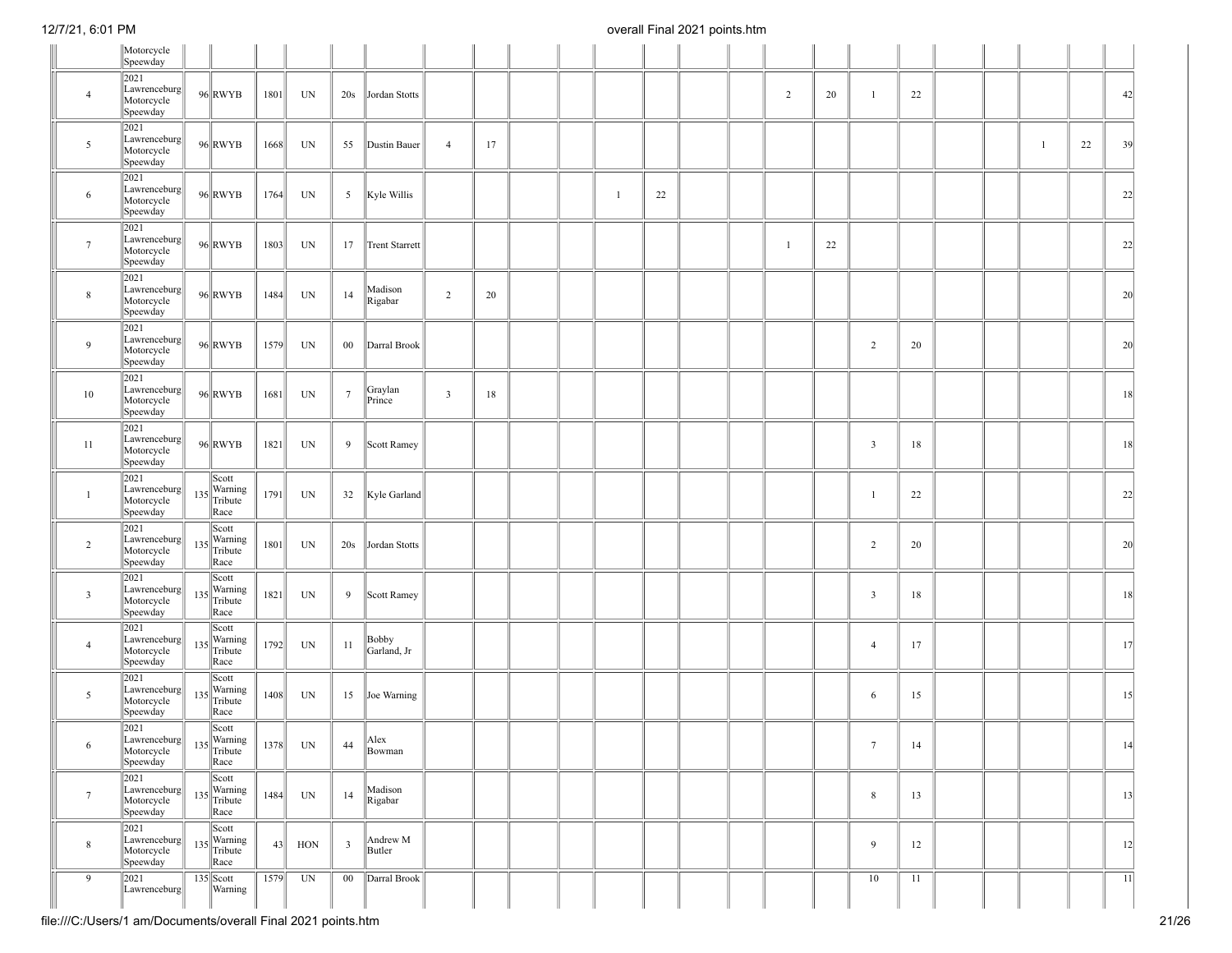|                 | Motorcycle<br>Speewday                            |     | Tribute<br>Race                                    |      |       |                 |                    |                         |    |                         |    |                |    |                |              |                |    |                         |              |                |    |   |    |                 |
|-----------------|---------------------------------------------------|-----|----------------------------------------------------|------|-------|-----------------|--------------------|-------------------------|----|-------------------------|----|----------------|----|----------------|--------------|----------------|----|-------------------------|--------------|----------------|----|---|----|-----------------|
| 10              | 2021<br>Lawrenceburg<br>Motorcycle<br>Speewday    |     | Scott<br>$135$ Warning<br>Tribute<br>Race          | 1687 | UN    | 46x             | Eddie<br>Mcintosh  |                         |    |                         |    |                |    |                |              |                |    | 11                      | 10           |                |    |   |    | 10 <sup>°</sup> |
| 11              | 2021<br>Lawrenceburg<br>Motorcycle<br>Speewday    | 135 | Scott<br>Warning<br>Tribute<br>Race                | 1668 | UN    | 55              | Dustin Bauer       |                         |    |                         |    |                |    |                |              |                |    | 12                      | 9            |                |    |   |    | Q               |
| 12              | 2021<br>Lawrenceburg<br>Motorcycle<br>Speewday    |     | Scott<br>Warning<br>$135$ $\text{Tribute}$<br>Race | 1537 | UN    | 57              | Nik Brown          |                         |    |                         |    |                |    |                |              |                |    | 13                      | $\,$ 8 $\,$  |                |    |   |    | 8               |
| 13              | 2021<br>Lawrenceburg<br>Motorcycle<br>Speewday    | 135 | Scott<br>Warning<br>Tribute<br>Race                | 1761 | UN    | 85              | Zach Morgan        |                         |    |                         |    |                |    |                |              |                |    | 14                      | $\mathbf{0}$ |                |    |   |    | $\Omega$        |
| $\mathbf{1}$    | 2021<br>Lawrenceburg<br>Motorcycle<br>Speewday    |     | $119$ Speedway                                     | 1751 | $H-D$ | $22\,$          | Chaz<br>Meiman,jr. |                         |    |                         |    |                |    |                | $\mathbf{0}$ |                |    |                         |              |                |    |   |    | $\Omega$        |
| $\overline{2}$  | 2021<br>Lawrenceburg<br>Motorcycle<br>Speewday    |     | $119$ Speedway                                     | 1452 | UN    | 46              | Jason<br>Spurrier  |                         |    |                         |    |                |    |                | $\mathbf{0}$ |                |    |                         |              |                |    |   |    | $\Omega$        |
| $\mathbf{3}$    | 2021<br>Lawrenceburg<br>Motorcycle<br>Speewday    |     | $119$ Speedway                                     | 1180 | HON   | 12              | Bruce<br>Demske    |                         |    |                         |    |                |    |                | $\mathbf{0}$ |                |    |                         |              |                |    |   |    | $\Omega$        |
| $\overline{4}$  | 2021<br>Lawrenceburg<br>Motorcycle<br>Speewday    |     | $119$ Speedway                                     | 770  | UN    | 30              | Coy<br>Matthews    |                         |    |                         |    |                |    |                | $\bf{0}$     |                |    |                         |              |                |    |   |    | $\Omega$        |
| $\mathbf{1}$    | 2021<br>Lawrenceburg<br>Motorcycle<br>Speewday    |     | Stock<br>131 Appering<br>Import                    | 1691 | UN    | 28              | Kelly Ernst        | $\overline{1}$          | 22 | $\overline{4}$          | 17 | $\overline{c}$ | 20 | $\mathbf{1}$   | 22           |                |    |                         |              | $\overline{1}$ | 22 |   |    | 103             |
| $\overline{2}$  | 2021<br>Lawrenceburg<br>Motorcycle<br>Speewday    |     | Stock<br>131 Appering<br>Import                    | 1484 | UN    | 14              | Madison<br>Rigabar |                         |    | $\overline{1}$          | 22 | $\mathbf{1}$   | 22 | $\overline{c}$ | 20           | $\overline{4}$ | 17 | $\overline{\mathbf{3}}$ | 18           |                |    |   |    | 99              |
| $\mathbf{3}$    | 2021<br>Lawrenceburg<br>Motorcycle<br>Speewday    |     | Stock<br>131 Appering<br>Import                    | 1689 | UN    | 55              | Robert<br>Oliver   | $\overline{2}$          | 20 | 2                       | 20 |                |    | 5              | 16           |                |    |                         |              | $\overline{2}$ | 20 |   |    | 76              |
| $\overline{4}$  | 2021<br>Lawrenceburg<br>Motorcycle<br>Speewday    |     | Stock<br>$131$   Appering<br>Import                | 1692 | UN    | 127             | Josiah Goins       | $\overline{\mathbf{3}}$ | 18 | $\overline{\mathbf{3}}$ | 18 | $\overline{3}$ | 18 | $\overline{3}$ | 18           |                |    |                         |              |                |    |   |    | 72              |
| 5               | 2021<br>Lawrenceburg<br>Motorcycle<br>Speewday    |     | Stock<br>131 Appering<br>Import                    | 1816 | UN    | 18              | Ryan Davies        |                         |    |                         |    |                |    |                |              |                |    | $\overline{4}$          | 17           |                |    | 1 | 22 | 39              |
| 6               | 2021<br> Lawrenceburg  <br>Motorcycle<br>Speewday |     | Stock<br>$131$ Appering<br>Import                  | 1690 | UN    | 27              | Nathan<br>Blanton  | $7\phantom{.0}$         | 14 |                         |    |                |    | $\overline{4}$ | 17           |                |    |                         |              |                |    |   |    | 31              |
| $7\phantom{.0}$ | 2021<br>Lawrenceburg<br>Motorcycle<br>Speewday    |     | Stock<br>$131$ Appering<br>Import                  | 1395 | UN    | $7\overline{ }$ | Jordan Less        |                         |    |                         |    |                |    |                |              |                |    | $\mathbf{1}$            | 22           |                |    |   |    | 22              |
| $\bf 8$         | 2021<br>Lawrenceburg<br>Motorcycle<br>Speewday    |     | Stock<br>$131$ Appering<br>Import                  | 1804 | UN    | 17              | Josh Bell          |                         |    |                         |    |                |    |                |              | $\mathbf{1}$   | 22 |                         |              |                |    |   |    | 22              |
| 9               | 2021<br>Lawrenceburg                              |     | 131 Stock<br>Appering<br>Import                    | 1392 | UN    |                 | 232 Bryce Foley    |                         |    |                         |    |                |    |                |              |                |    | $\overline{2}$          | 20           |                |    |   |    | $\overline{20}$ |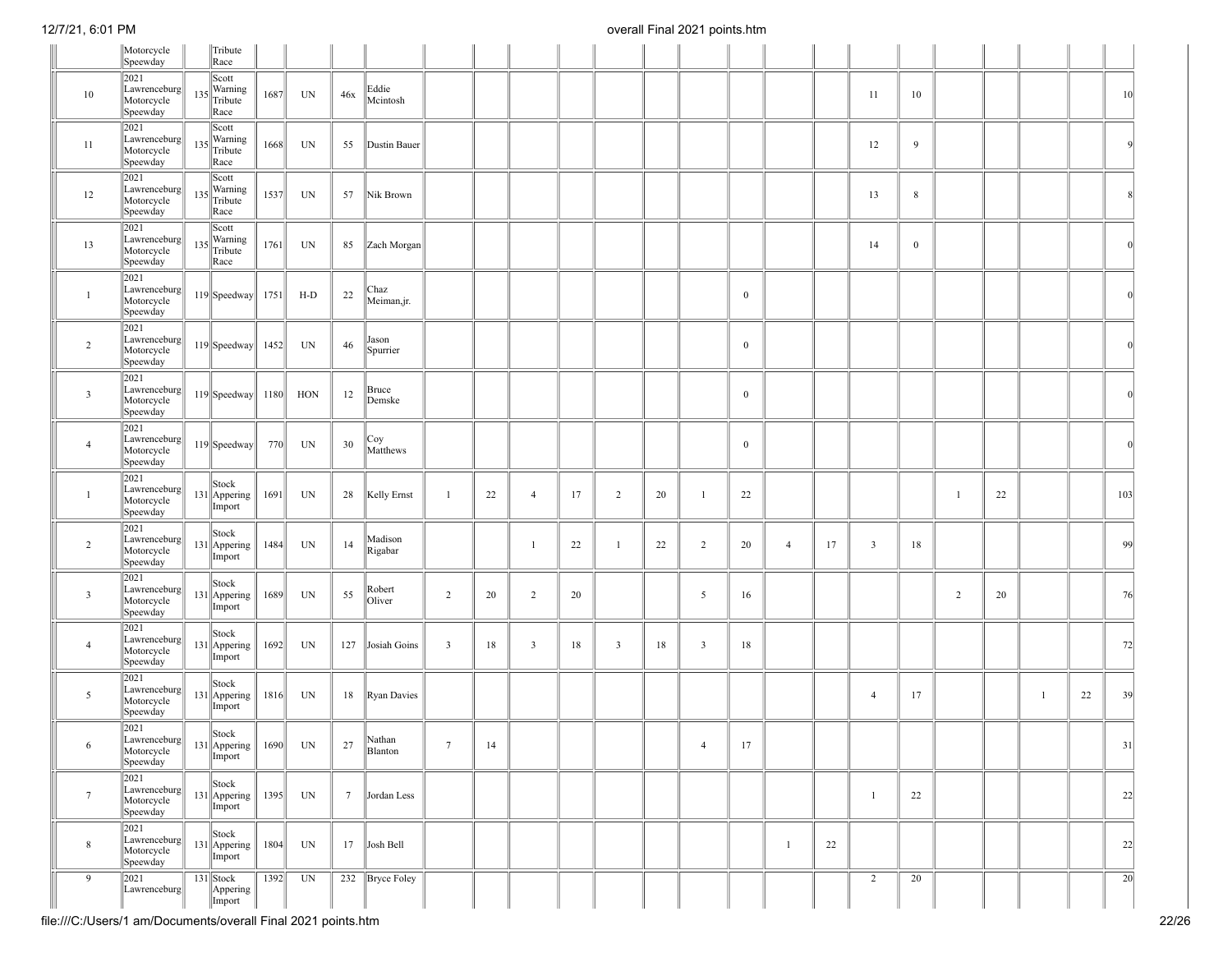|                 | Motorcycle<br>Speewday                         |                                 |      |            |                 |                      |                         |    |                         |    |                |    |                |    |                         |    |                |    |                         |    |                |    |                 |
|-----------------|------------------------------------------------|---------------------------------|------|------------|-----------------|----------------------|-------------------------|----|-------------------------|----|----------------|----|----------------|----|-------------------------|----|----------------|----|-------------------------|----|----------------|----|-----------------|
| 10              | 2021<br>Lawrenceburg<br>Motorcycle<br>Speewday | Stock<br>131 Appering<br>Import | 1799 | UN         |                 | 528 Chas Spires      |                         |    |                         |    |                |    |                |    | $\overline{2}$          | 20 |                |    |                         |    |                |    | 20              |
| 11              | 2021<br>Lawrenceburg<br>Motorcycle<br>Speewday | Stock<br>131 Appering<br>Import | 1805 | UN         | 90              | Chris<br>Nerlinger   |                         |    |                         |    |                |    |                |    | $\overline{\mathbf{3}}$ | 18 |                |    |                         |    |                |    | 18              |
| 12              | 2021<br>Lawrenceburg<br>Motorcycle<br>Speewday | Stock<br>131 Appering<br>Import | 1679 | UN         | 32              | Nick Jones           | $\overline{4}$          | 17 |                         |    |                |    |                |    |                         |    |                |    |                         |    |                |    | 17              |
| 13              | 2021<br>Lawrenceburg<br>Motorcycle<br>Speewday | Stock<br>131 Appering<br>Import | 1682 | UN         | 30 <sub>b</sub> | Kaylie<br>Shafferd   | 5                       | 16 |                         |    |                |    |                |    |                         |    |                |    |                         |    |                |    | 16              |
| 14              | 2021<br>Lawrenceburg<br>Motorcycle<br>Speewday | Stock<br>131 Appering<br>Import | 1680 | UN         | 7p              | Aribella<br>Prince   | 6                       | 15 |                         |    |                |    |                |    |                         |    |                |    |                         |    |                |    | 15              |
| $\mathbf{1}$    | 2021<br>Lawrenceburg<br>Motorcycle<br>Speewday | $106$<br>Mad Dog                | 1577 | HON        |                 | 337 Greg Mueller     | 2                       | 20 | 5                       | 16 | $\overline{3}$ | 18 | $\overline{4}$ | 17 |                         |    | 6              | 15 | $\overline{\mathbf{3}}$ | 18 | $\overline{2}$ | 20 | 124             |
| $\overline{2}$  | 2021<br>Lawrenceburg<br>Motorcycle<br>Speewday | $106$<br>Mad Dog                | 1752 | HON        | 13              | Josh Schawe          |                         |    | -1                      | 22 | $\overline{2}$ | 20 | $\overline{c}$ | 20 | $\mathbf{1}$            | 22 | $\overline{1}$ | 22 |                         |    |                |    | 106             |
| $\mathbf{3}$    | 2021<br>Lawrenceburg<br>Motorcycle<br>Speewday | $106$<br>Mad Dog                | 1699 | UN         | 29              | Benjamin<br>Oldfield | $\overline{\mathbf{3}}$ | 18 | $\overline{4}$          | 17 | $\overline{4}$ | 17 |                |    | $\overline{\mathbf{3}}$ | 18 | 3              | 18 |                         |    |                |    | 88              |
| $\overline{4}$  | 2021<br>Lawrenceburg<br>Motorcycle<br>Speewday | $106$ Nad Dog                   | 1498 | HON        | $\mathbf{0}$    | Skinny Ricky         |                         |    | $\overline{2}$          | 20 | $\mathbf{1}$   | 22 | $\overline{3}$ | 18 |                         |    | $\overline{2}$ | 20 |                         |    |                |    | 80              |
| 5               | 2021<br>Lawrenceburg<br>Motorcycle<br>Speewday | $106$<br>Mad Dog                | 1325 | HON        | 12x             | Morgan<br>Ganace     |                         |    |                         |    |                |    |                |    | $\overline{2}$          | 20 | $\overline{4}$ | 17 | $\overline{4}$          | 17 | 1              | 22 | 76              |
| 6               | 2021<br>Lawrenceburg<br>Motorcycle<br>Speewday | $106$ Nad Dog                   | 1707 | HON        | 62              | Landon<br>Shepard    |                         |    |                         |    |                |    | 1              | 22 |                         |    |                |    | -1                      | 22 |                |    | 44              |
| $7\phantom{.0}$ | 2021<br>Lawrenceburg<br>Motorcycle<br>Speewday | $106$ Nad Dog                   | 1292 | YAM        | 106             | George<br>Duchaine   | $\overline{1}$          | 22 | $\overline{\mathbf{3}}$ | 18 |                |    |                |    |                         |    |                |    |                         |    |                |    | 40              |
| 8               | 2021<br>Lawrenceburg<br>Motorcycle<br>Speewday | $106$<br>Mad Dog                | 1796 | HON        | 22x             | Landen<br>Carpenter  |                         |    |                         |    |                |    |                |    | $\overline{4}$          | 17 | 5              | 16 |                         |    |                |    | 33              |
| 9               | 2021<br>Lawrenceburg<br>Motorcycle<br>Speewday | $106$ Nad Dog                   |      | $1823$ HON | 21              | Luke<br>Herrington   |                         |    |                         |    |                |    |                |    |                         |    |                |    | $\overline{2}$          | 20 |                |    | 20              |
| 10              | 2021<br>Lawrenceburg<br>Motorcycle<br>Speewday | $106$<br>Mad Dog                | 1835 | <b>HON</b> |                 | 141 Long Yaunce      |                         |    |                         |    |                |    |                |    |                         |    |                |    |                         |    | $\overline{3}$ | 18 | 18              |
| 11              | 2021<br>Lawrenceburg<br>Motorcycle<br>Speewday | $106$ Stock<br>Mad Dog          | 1311 | HON        | 55              | David<br>Cunningham  |                         |    |                         |    | 5              | 16 |                |    |                         |    |                |    |                         |    |                |    | 16              |
| 12              | 2021<br>Lawrenceburg                           | $106$ Stock<br>Mad Dog          | 1759 | HON        | 16x             | Lucas<br>Dilingham   |                         |    | 6                       | 15 |                |    |                |    |                         |    |                |    |                         |    |                |    | $\overline{15}$ |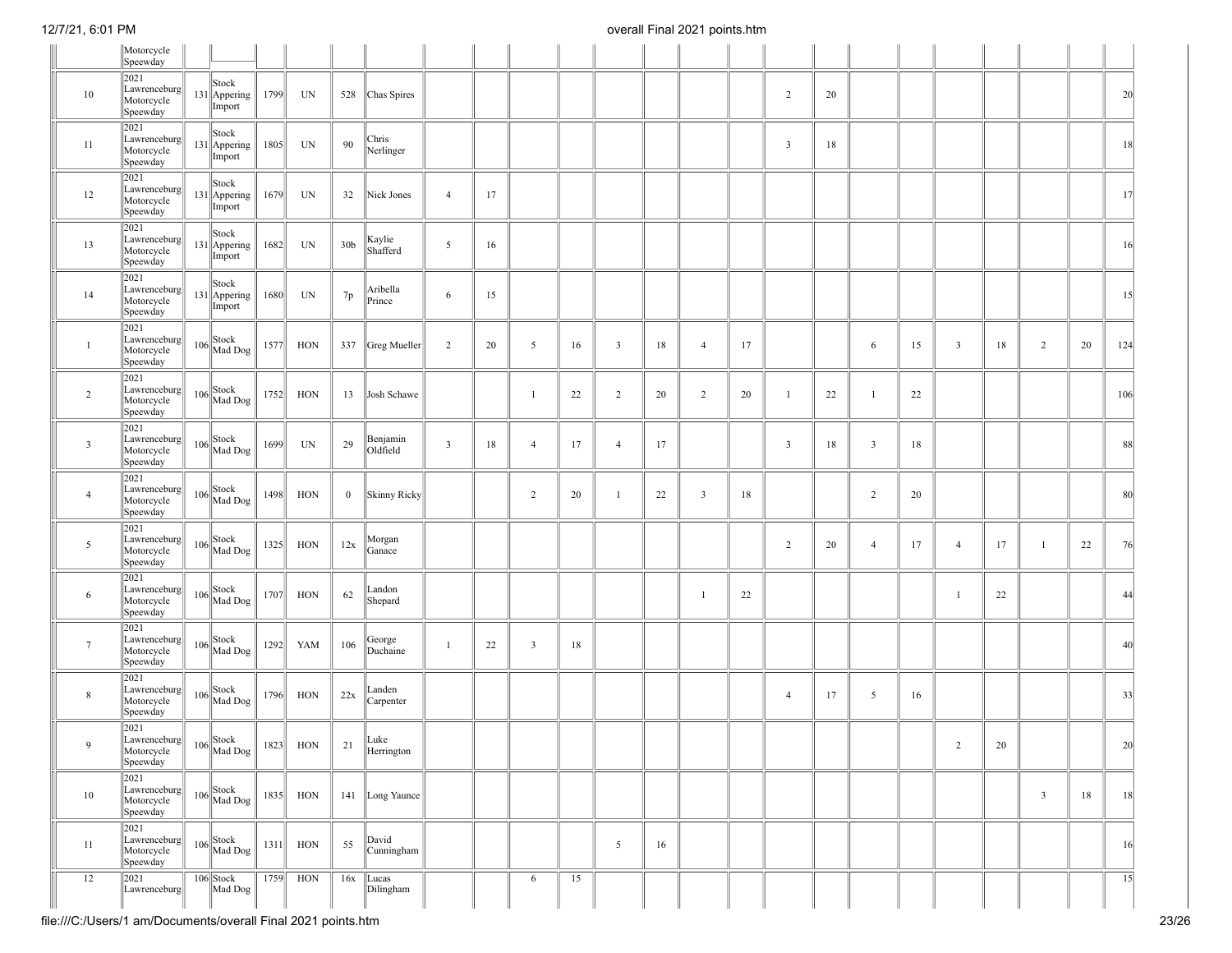|                 | Motorcycle<br>Speewday                                                                 |                                   |      |            |          |                        |                         |             |                 |    |                 |    |                |                 |                         |    |                         |    |                         |    |                |    |     |
|-----------------|----------------------------------------------------------------------------------------|-----------------------------------|------|------------|----------|------------------------|-------------------------|-------------|-----------------|----|-----------------|----|----------------|-----------------|-------------------------|----|-------------------------|----|-------------------------|----|----------------|----|-----|
|                 | 2021                                                                                   |                                   |      |            |          |                        |                         |             |                 |    |                 |    |                |                 |                         |    |                         |    |                         |    |                |    |     |
| $\mathbf{1}$    | Lawrenceburg<br>Motorcycle<br>Speewday                                                 | $120$ Unlimited                   | 1307 | HON        | 12       | Aidan Brown            | -1                      | 22          | $\mathbf{1}$    | 22 | $\mathbf{1}$    | 22 | $\overline{1}$ | 22              | $\overline{1}$          | 22 | -1                      | 22 | $\overline{2}$          | 20 | $\mathbf{1}$   | 22 | 174 |
| 2               | 2021<br>Lawrenceburg<br>Motorcycle<br>Speewday                                         | $120$ Unlimited                   | 1721 | <b>KTM</b> | 33f      | Clarke<br>Morian       |                         |             | $\overline{2}$  | 20 | $\overline{c}$  | 20 | $\overline{2}$ | 20              | $\overline{\mathbf{3}}$ | 18 | $\overline{4}$          | 17 | $\mathbf{1}$            | 22 |                |    | 117 |
| $\mathbf{3}$    | 2021<br>Lawrenceburg<br>Motorcycle<br>Speewday                                         | $120$ $\bigg\ $ Mad Dog $\bigg\ $ | 1510 | HON        | 21       | Clint<br>Sheffield     | $\overline{4}$          | 17          | $7\phantom{.0}$ | 14 | 5               | 16 | 6              | 15              |                         |    | 6                       | 15 | $\overline{\mathbf{3}}$ | 18 | 5              | 16 | 111 |
| $\overline{4}$  | 2021<br>Lawrenceburg<br>Motorcycle<br>Speewday                                         | $120$ Unlimited                   | 1180 | HON        | 12       | Bruce<br>Demske        | $7\phantom{.0}$         | 14          | 12              | 9  | $7\phantom{.0}$ | 14 | 9              | 12              | $\overline{2}$          | 20 | 10                      | 11 | 5                       | 16 | $\tau$         | 14 | 110 |
| 5               | 2021<br>Lawrenceburg<br>Motorcycle<br>Speewday                                         | $120$ Unlimited                   | 1316 | HON        | 888      | Brandon<br>Thompson    | 12                      | 9           | 8               | 13 | 8               | 13 |                |                 |                         |    | 13                      | 8  | $\overline{4}$          | 17 | 6              | 15 | 75  |
| 6               | 2021<br>Lawrenceburg<br>Motorcycle<br>Speewday                                         | $120$ Unlimited                   | 1317 | HON        | 69f      | Brandon<br>Skimmerhorn |                         |             |                 |    | 11              | 10 | 12             | 9               | 6                       | 15 | 5                       | 16 |                         |    | $\mathbf{3}$   | 18 | 68  |
| $7\phantom{.0}$ | 2021<br>Lawrenceburg<br>Motorcycle<br>Speewday                                         | $120$ Unlimited                   | 1752 | HON        | 13       | Josh Schawe            |                         |             | 10              | 11 | 6               | 15 | 8              | 13              | $7\phantom{.0}$         | 14 | 11                      | 10 |                         |    |                |    | 63  |
| $\,$ 8 $\,$     | 2021<br>Lawrenceburg<br>Motorcycle<br>Speewday                                         | $120$ Unlimited                   | 1498 | HON        | $\bf{0}$ | Skinny Ricky           |                         |             | $5\overline{)}$ | 16 | $\overline{4}$  | 17 | 13             | 8               |                         |    | $\overline{2}$          | 20 |                         |    |                |    | 61  |
| 9               | 2021<br>Lawrenceburg<br>Motorcycle<br>Speewday                                         | $120$ Unlimited                   | 1314 | HON        | 150      | Scott<br>Sheehan       | 14                      | $\tau$      | $\overline{3}$  | 18 | $\mathbf{3}$    | 18 | $\mathbf{3}$   | 18              |                         |    |                         |    |                         |    |                |    | 61  |
| 10              | 2021<br>Lawrenceburg<br>Motorcycle<br>Speewday                                         | $120$ Unlimited                   | 1466 | YAM        | 47e      | Eric<br>Raterman       | 13                      | $\,$ 8 $\,$ | 15              | 6  |                 |    | 11             | 10              | 5                       | 16 | 16                      | 5  | $7\phantom{.0}$         | 14 |                |    | 59  |
| 11              | 2021<br>Lawrenceburg<br>Motorcycle<br>Speewday                                         | $120$ Unlimited                   | 1186 | <b>KTM</b> |          | 824 Gavin Grow         | $\overline{\mathbf{3}}$ | 18          |                 |    |                 |    | 5              | 16              |                         |    |                         |    |                         |    | $\overline{c}$ | 20 | 54  |
| 12              | 2021<br>Lawrenceburg<br>Motorcycle<br>Speewday                                         | $120$ Unlimited                   | 1699 | UN         | 29       | Benjamin<br>Oldfield   |                         |             | 13              | 8  | 10              | 11 |                |                 | $\overline{4}$          | 17 | 9                       | 12 |                         |    |                |    | 48  |
| 13              | 2021<br>Lawrenceburg<br>Motorcycle<br>Speewday                                         | $120$ Unlimited                   | 1577 | HON        |          | 337 Greg Mueller       | 8                       | 13          | 11              | 10 | 9               | 12 | 14             | $7\phantom{.0}$ |                         |    |                         |    |                         |    |                |    | 42  |
| 14              | 2021<br>Lawrenceburg 120 Unlimited<br>Motorcycle 120 Mad Dog<br>Motorcycle<br>Speewday |                                   | 1318 | HON        | 824      | Wes<br>Mcintosh        |                         |             | 4               | 17 |                 |    | 4              | 17              |                         |    |                         |    |                         |    |                |    | 34  |
| 15              | 2021<br>Lawrenceburg<br>Motorcycle<br>Speewday                                         | $120$ Unlimited                   | 1308 | <b>KAW</b> | 12       | Frances<br>Ganance     | 5                       | 16          |                 |    |                 |    |                |                 |                         |    | $\overline{\mathbf{3}}$ | 18 |                         |    |                |    | 34  |
| 16              | 2021<br>Lawrenceburg<br>Motorcycle<br>Speewday                                         | $120$ Unlimited                   | 1309 | HON        | 86       | Thomas<br>Gessendorf   | 9                       | 12          | 16              | 5  |                 |    |                |                 |                         |    |                         |    | 6                       | 15 |                |    | 32  |
| 17              | 2021<br>Lawrenceburg                                                                   | 120 Unlimited 1819<br>Mad Dog     |      | HON        | 21x      | Charlie<br>Watson      |                         |             |                 |    |                 |    |                |                 |                         |    | $7\phantom{.0}$         | 14 |                         |    | $\overline{4}$ | 17 | 31  |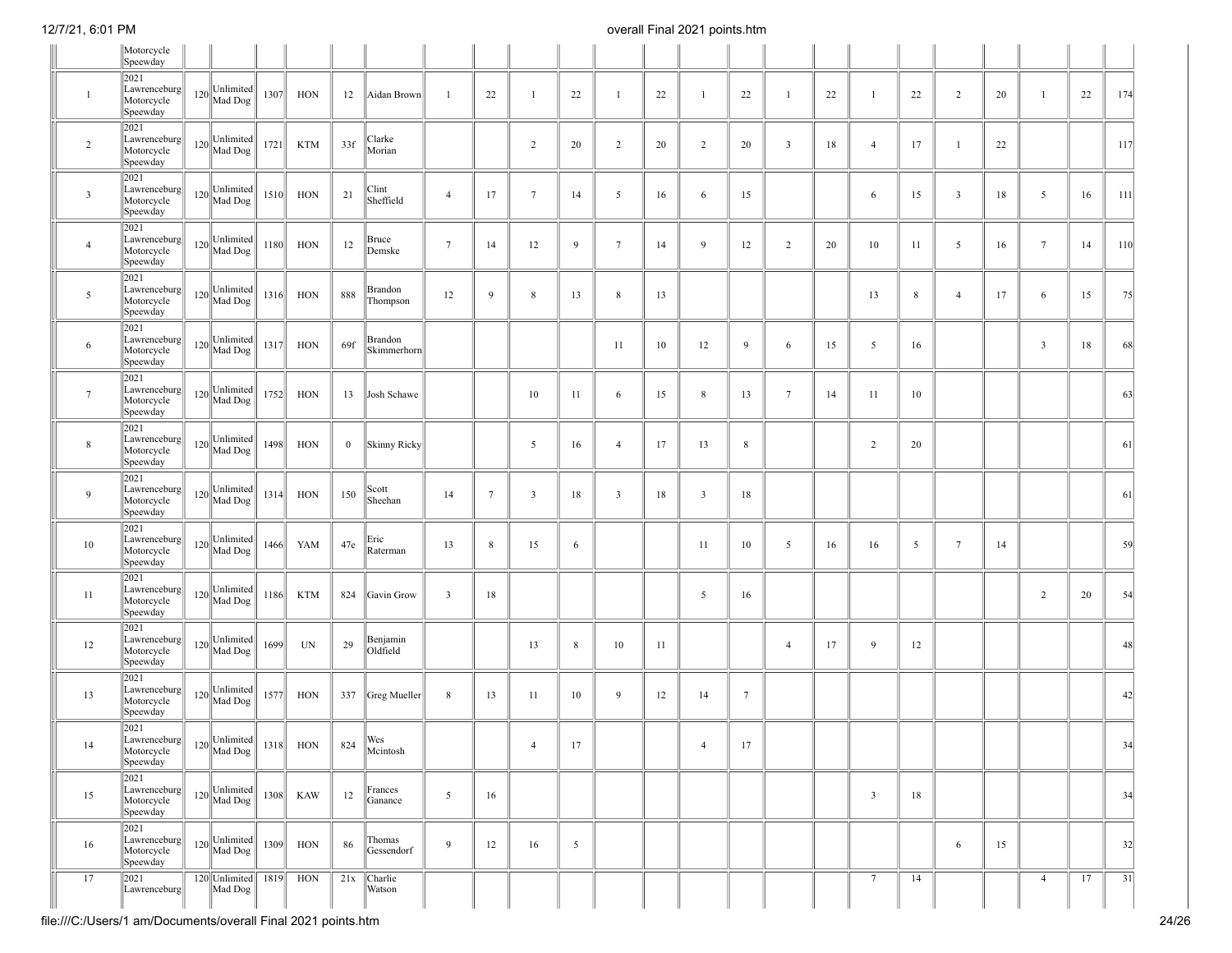|                | Motorcycle<br>Speewday                            |                 |      |            |     |                     |                         |    |                 |                 |                |    |                         |    |                |    |         |                 |              |    |              |    |                 |
|----------------|---------------------------------------------------|-----------------|------|------------|-----|---------------------|-------------------------|----|-----------------|-----------------|----------------|----|-------------------------|----|----------------|----|---------|-----------------|--------------|----|--------------|----|-----------------|
| 18             | 2021<br>Lawrenceburg<br>Motorcycle<br>Speewday    | $120$ Unlimited | 1312 | SUZ        |     | 815 Pat Kenney      | 6                       | 15 | 6               | 15              |                |    |                         |    |                |    |         |                 |              |    |              |    | 30 <sup>l</sup> |
| 19             | 2021<br>Lawrenceburg<br>Motorcycle<br>Speewday    | $120$ Unlimited | 1325 | HON        | 12x | Morgan<br>Ganace    |                         |    | 9               | 12              |                |    | $7\phantom{.0}$         | 14 |                |    |         |                 |              |    |              |    | 26              |
| 20             | 2021<br>Lawrenceburg<br>Motorcycle<br>Speewday    | $120$ Unlimited | 1696 | SUZ        | 824 | Wesley<br>Mcintosh  | $\overline{2}$          | 20 |                 |                 |                |    |                         |    |                |    |         |                 |              |    |              |    | 20              |
| 21             | 2021<br>Lawrenceburg<br>Motorcycle<br>Speewday    | $120$ Unlimited | 1796 | HON        | 22x | Landen<br>Carpenter |                         |    |                 |                 |                |    |                         |    | 8              | 13 | 15      | 6               |              |    |              |    | 19              |
| 22             | 2021<br>Lawrenceburg<br>Motorcycle<br>Speewday    | $120$ Unlimited | 1292 | YAM        | 106 | George<br>Duchaine  | 10                      | 11 | 14              | $7\phantom{.0}$ |                |    |                         |    |                |    |         |                 |              |    |              |    | 18              |
| 23             | 2021<br>Lawrenceburg<br>Motorcycle<br>Speewday    | $120$ Unlimited | 1321 | HON        | 69  | Josh<br>Skimmerhorn |                         |    |                 |                 |                |    |                         |    |                |    |         |                 |              |    | 8            | 13 | 13              |
| 24             | 2021<br>Lawrenceburg<br>Motorcycle<br>Speewday    | $120$ Unlimited | 1683 | <b>KAW</b> |     | 421 Brian Mages     |                         |    |                 |                 |                |    |                         |    |                |    | $\,8\,$ | 13              |              |    |              |    | 13              |
| 25             | 2021<br>Lawrenceburg<br>Motorcycle<br>Speewday    | $120$ Unlimited | 1190 | <b>HON</b> | 33  | Eli Banish          |                         |    |                 |                 |                |    |                         |    |                |    |         |                 |              |    | 9            | 12 | 12              |
| 26             | 2021<br>Lawrenceburg<br>Motorcycle<br>Speewday    | $120$ Unlimited | 1797 | <b>HON</b> | 47  | Zach Lamb           |                         |    |                 |                 |                |    |                         |    | 9              | 12 |         |                 |              |    |              |    | 12              |
| 27             | 2021<br>Lawrenceburg<br>Motorcycle<br>Speewday    | $120$ Unlimited | 1561 | UN         | 107 | Troy<br>Whitaker    |                         |    |                 |                 |                |    | 10                      | 11 |                |    |         |                 |              |    |              |    | 11              |
| 28             | 2021<br>Lawrenceburg<br>Motorcycle<br>Speewday    | $120$ Unlimited | 1666 | HON        | 33  | Cory Leist, Jr      | 11                      | 10 |                 |                 |                |    |                         |    |                |    |         |                 |              |    |              |    | 10              |
| 29             | 2021<br>Lawrenceburg<br>Motorcycle<br>Speewday    | $120$ Unlimited | 24   | HON        | 55n | Austin<br>Zentmyer  |                         |    |                 |                 |                |    |                         |    |                |    | 12      | 9               |              |    |              |    | -9              |
| 30             | 2021<br>Lawrenceburg<br>Motorcycle<br>Speewday    | $120$ Unlimited | 1820 | HON        | 21  | Dan Watson          |                         |    |                 |                 |                |    |                         |    |                |    | 14      | $7\phantom{.0}$ |              |    |              |    |                 |
| $\mathbf{1}$   | 2021<br> Lawrenceburg  <br>Motorcycle<br>Speewday | 125 Wild Cat    | 1307 | HON        | 12  | Aidan Brown         | $\overline{4}$          | 17 | $\overline{2}$  | 20              | $\overline{1}$ | 22 | -1                      | 22 | $\mathbf{1}$   | 22 |         |                 |              |    |              |    | 103             |
| $\overline{2}$ | 2021<br>Lawrenceburg<br>Motorcycle<br>Speewday    | $125$ Wild Cat  | 1301 | <b>HSK</b> | 32  | Bryson<br>Porter    |                         |    | $7\phantom{.0}$ | 14              |                |    | $\overline{2}$          | 20 | $\overline{2}$ | 20 |         |                 | $\mathbf{1}$ | 22 | $\mathbf{1}$ | 22 | 98              |
| $\mathbf{3}$   | 2021<br>Lawrenceburg<br>Motorcycle<br>Speewday    | $125$ Wild Cat  | 1314 | HON        | 150 | Scott<br>Sheehan    | $\overline{\mathbf{3}}$ | 18 | 6               | 15              | $\overline{4}$ | 17 | $\overline{\mathbf{3}}$ | 18 |                |    |         |                 |              |    |              |    | 68              |
| $\overline{4}$ | 2021<br>Lawrenceburg                              | 125 Wild Cat    | 1300 | <b>KTM</b> | 33  | Caleb Curtis        | $\overline{2}$          | 20 | $\overline{1}$  | 22              | $\overline{3}$ | 18 |                         |    |                |    |         |                 |              |    |              |    | $\overline{60}$ |